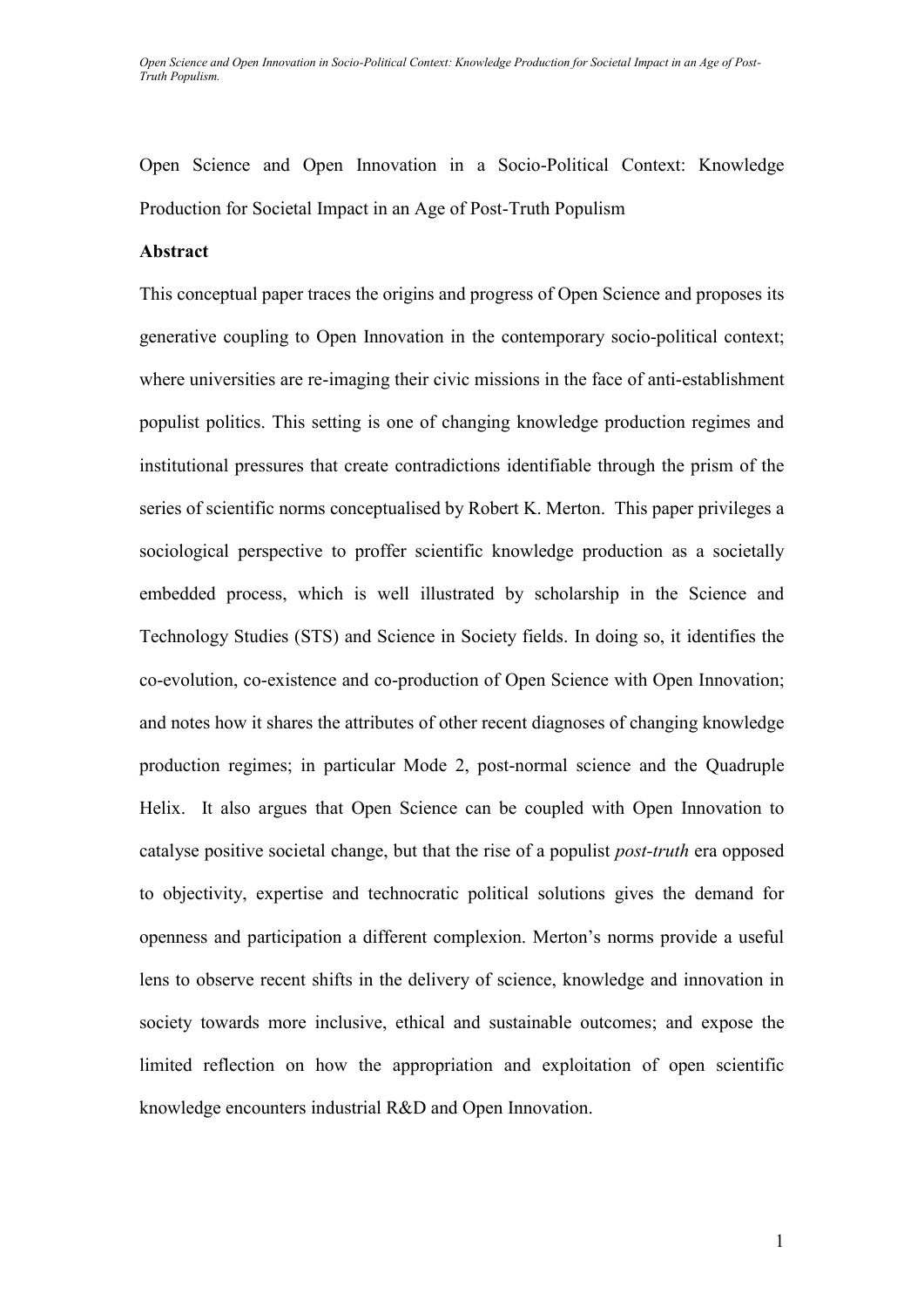*Keywords:*Open Science; Open Innovation; Knowledge Production, Post-truth, Populism, Mode 2, Post Normal Science, Triple Helix, Quadruple Helix, Quintuple Helix, R K Merton

## **1. Introduction**

The public value of science and knowledge production regimes are being re-framed, signalling alternatives in the pursuit of research that hybridises expert and non-expert inputs from broader civil society (Stilgoe et al., 2013; Franzoni and Sauermann, 2014; Perkmann et al., 2015; McNie et al., 2016; Adams et al., 2017; Carayannis, et al, 2018; Fini et al., 2018 [2]). As a social movement, it gains momentum in the contemporary socio-political context; in which Higher Education Institutions (HEIs) are re-imaging their civic missions in the face of anti-establishment populist politics. These works discuss how such organising for research is inclusive, democratic and ultimately more impactful in economic and social returns; because of its focus on open participation and sharing in scientific inquiry. This pervading phenomenon has demonstrated repercussions in the exploitation and appropriation of new knowledge that privileges an Open Innovation model (Chesbrough et al., 2006; Holmes and Smart, 2009; Huizingh, 2010; Chesborough and Di Minin, 2014; Fini et al., 2018 [1]; Salter et al., 2014, West and Bogers, 2014; West et al., 2014). Policymakers in the UK, Europe and the USA, are embracing initiatives to open up the scientific research process under the auspices of Open Science. Projects receiving United Kingdom Research and Innovation (UKRI) or European Commission funding under the Horizon 2020 Programme and Framework Programme 9 (2021-2027) are required to make all of their data and findings freely available. In the United States, federally funded scientific research programmes by agencies that spend more than USD 100m on research and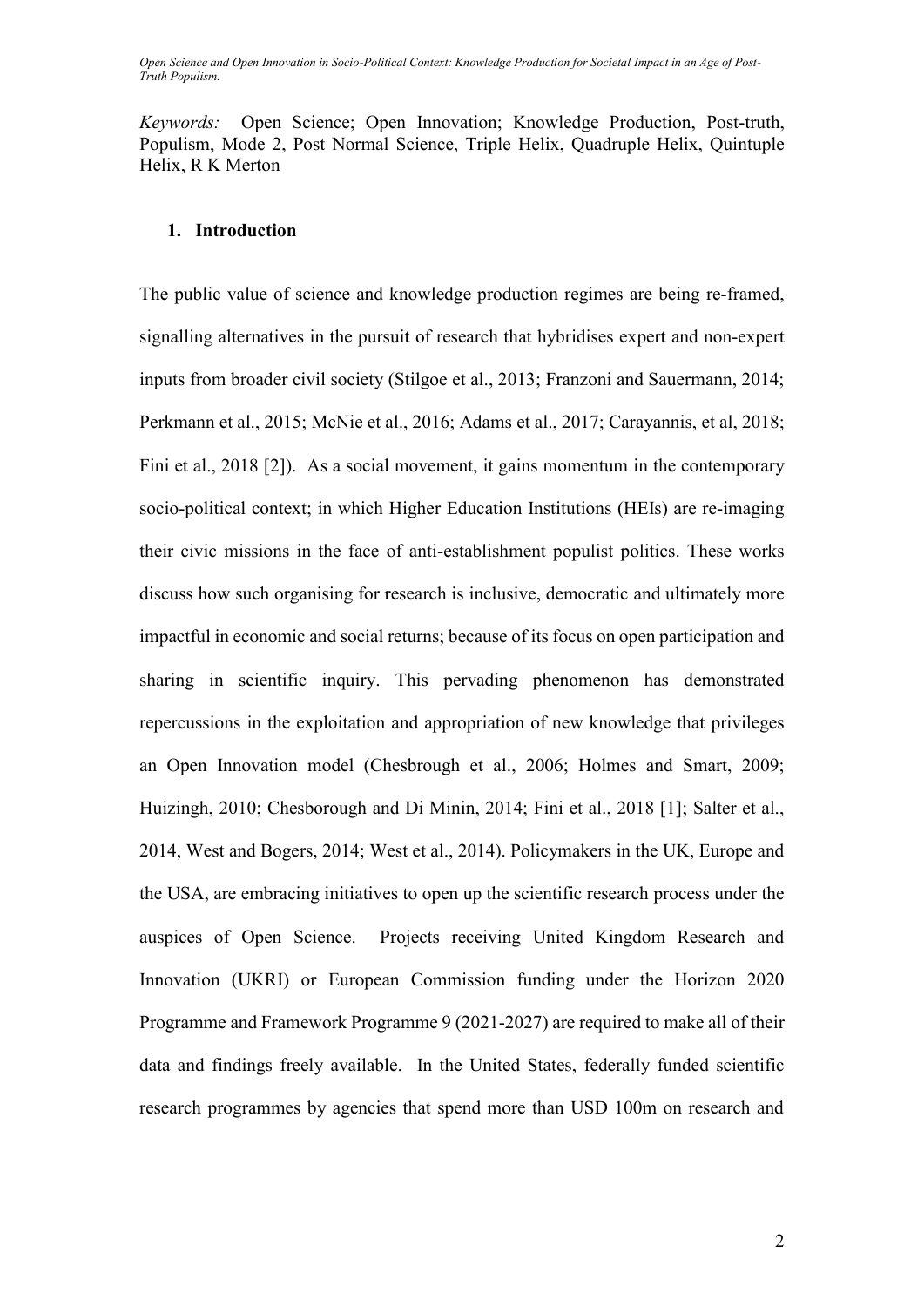development must ensure their results are freely available 12 months after publication<sup>1</sup>. Opening up the scientific process is not simply about sharing, but increasingly about participation, ensuring new knowledge is co-produced and better able to impact user communities for societal improvement (Chesbrough and Di Minin, 2014; MacIntosh et al., 2017). A recent review of Open Science by Vincente-Saez and Martines-Fuentes (2018) concurs with this grand mission and calls for further academic exploration into the relationship between Open Science and Open Innovation. This paper follows Fini et al's (2018 [2]) suggestion for more theory-development work to complement empirical analyses of science in society and its commercialisation. Yielding conceptual contributions to the field of management and organisation studies is our aim; as we begin to address our principal research question: 'Is the nature of the relationship between Open Science and Open Innovation conducive to a knowledge production regime for societal improvement?'.

However, contemporary social and political conditions complicate such appeals to openness. Scientific knowledge production is a societally embedded process, as illustrated by scholarship in the Science and Technology Studies (STS) and Science in Society fields. This suggests that society is not an optional extra added into a Quadruple Helix as a component standing alongside industry, governments and other actors (Carayannis et al., 2018), nor the receptacle for an impact separable from the practices of management and knowledge production that those actors engage in. Rather, those actors themselves sit within society, and their impact is always social insofar as the practices they engage in are themselves social in nature (Tsao et al., 2008). It is necessary to locate the Open Science and Open Innovation relationship within what is

 $\overline{a}$ 

<sup>&</sup>lt;sup>1</sup> https://obamawhitehouse.archives.gov/sites/default/files/micarosites/ostp/ostp\_public\_access\_memo\_2013.pdf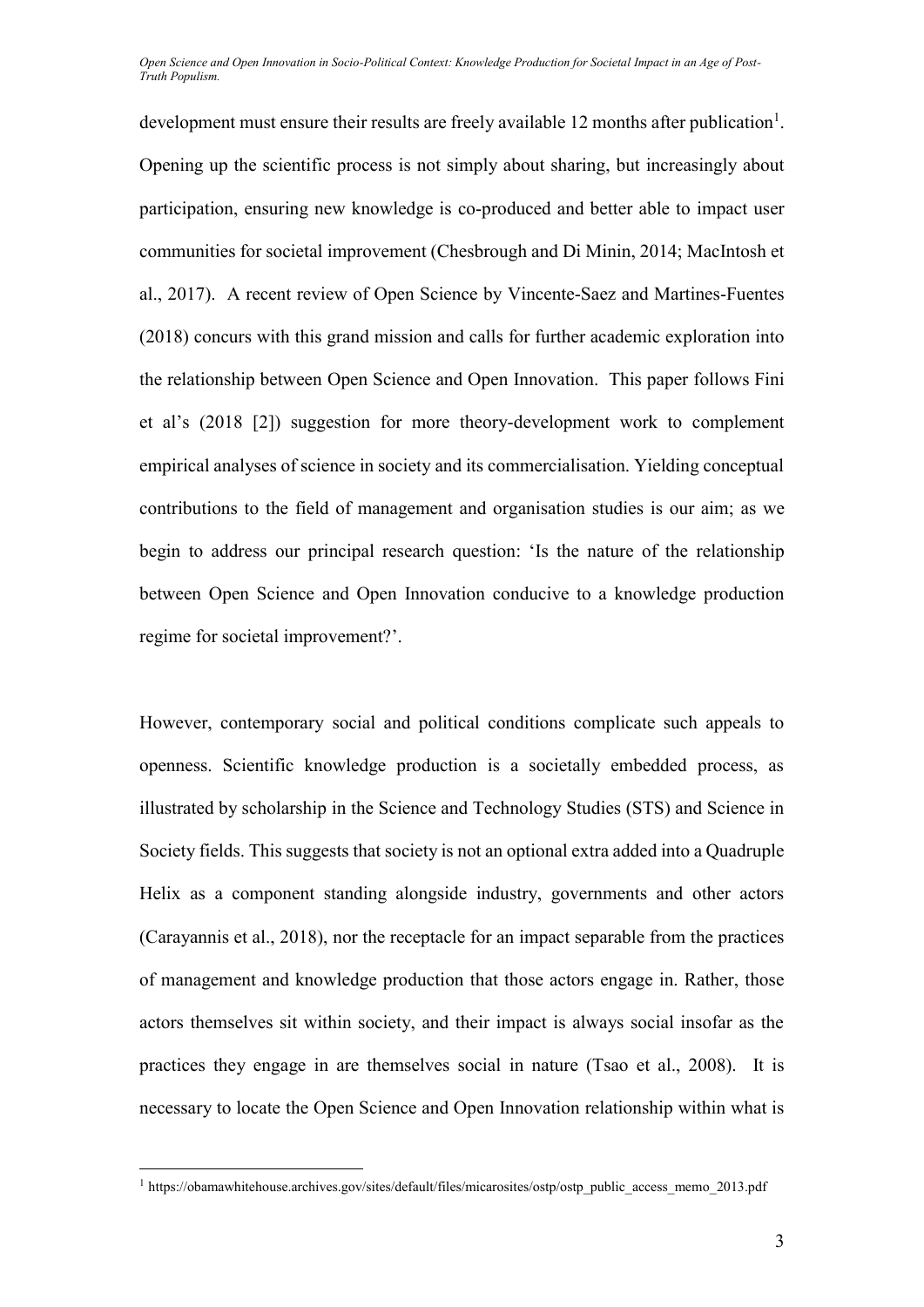happening in society at a given time, to properly examine its generative and contradictory coupling. Our discussion takes place in a context of increasing institutional pressures for greater transparency and accountability of publicly funded scientific research programmes and calls for transformative innovation policy (Diercks et al., 2018; Schot and Steinmueller, 2018). Meanwhile, the rise of a populist post-truth style opposed to objectivity, expertise, mediation and technocratic political solutions grants the demand for openness and participation a different complexion. The dangers this poses to scientific inquiry and innovation have been noted by a series of scholars writing in the wake of the national-populist political upheavals of recent years (Fisher, 2017; Long and Blok, 2017; Brown, 2018; Kelly and McGoey, 2018; Nerlich et al., 2018). This paper suggests that, by removing normative constraints, an agenda of openness in a post-truth age may contradictorily throw up barriers to beneficial innovation that compromises the generative link between Open Science and Open Innovation. In the context of the contemporary populist politics of knowledge, this paper seeks to re-frame Open Science in relation to Open Innovation for realising more inclusive, responsible and sustainable outcomes targeting industrial and societal prosperity. Its timeliness is captured by Soete's (2018) comments that there is "growing evidence that the growth and welfare gains of new technologies and innovation are no longer forthcoming in an automatic 'trickle-down' fashion." (In Press). National diffusion infrastructures are experiencing growing social and environmental concerns about the negative externalities of unsustainable industrialisation; and research policy is realigning itself to new needs (Lettice et al., 2012; Ciarli and Ràfols, 2018).

This paper draws together the threads of ongoing debates about the nature of knowledge production regimes within the sociology of science, technological and institutional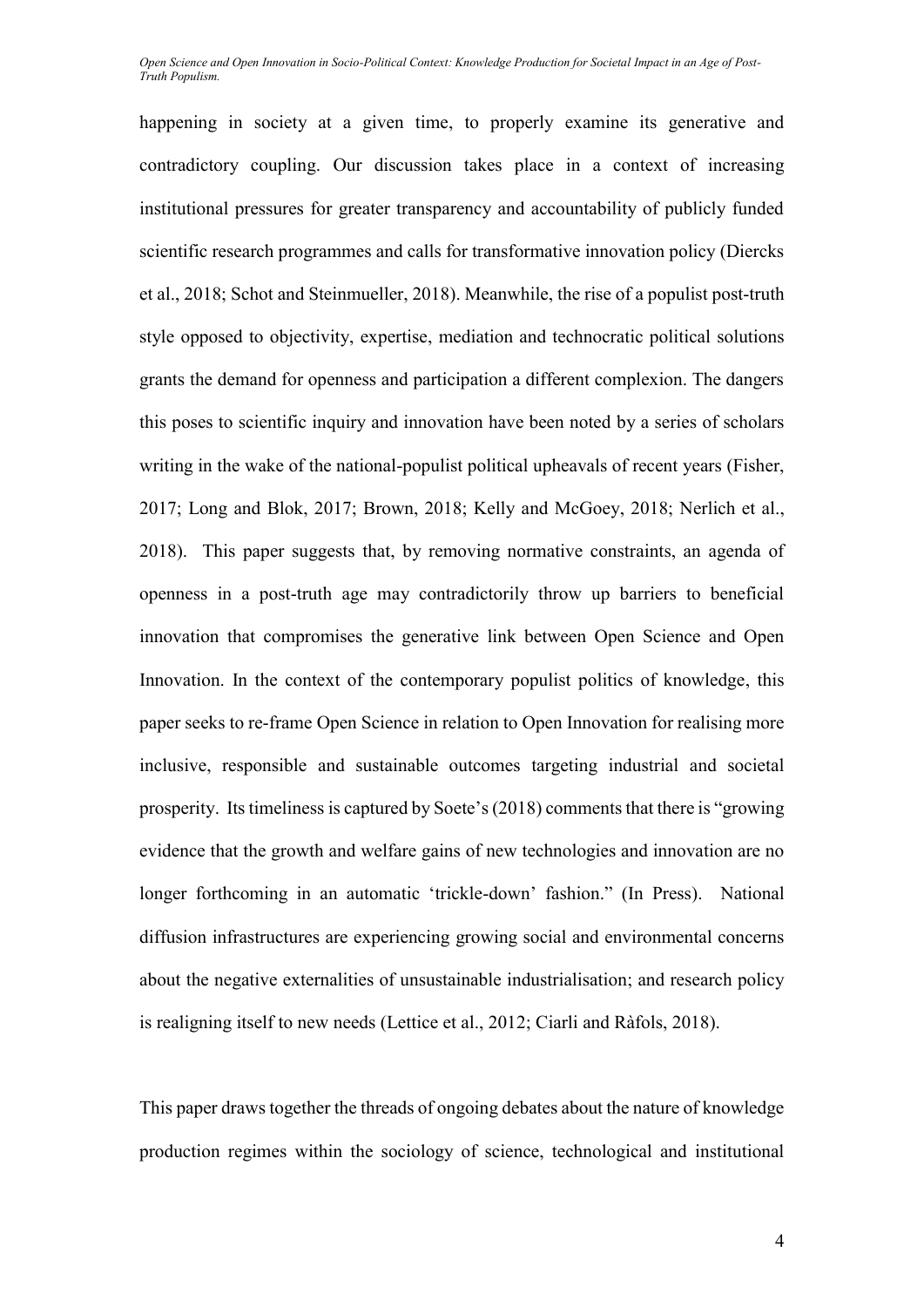spheres. The context is an age of openness in which the Open Science and Open Innovation co-productive relationship can be a generative force for good, in light of global societal challenges. In addition, this work adds to the changing lexicon of how scientific inquiry, its appropriation and innovation is metamorphosing, and discusses this phenomenon with reference to Merton's scientific norms; that provide a much needed moral purpose and agency for the future of science and R&D management.

## **2. Open Science, Open Innovation and Societal Challenges**

The advent of Open Science is generally argued to stem from the increased availability of knowledge and scientific findings made possible by Oldenburg's 17<sup>th</sup> Century launch of the *Philosophical Transactions of the Royal Societ*y – the original European Open Science endeavour. New journals and periodicals followed in its wake, heralding a new era from the previously dominant ethos of secrecy that surrounded attempts to unlock scientific puzzles (David, 2004). David and Dasgupta (1994) use the term Open Science to distinguish it from the 'closed science' era which had preceded it, with discoveries often shared only with wealthy patrons supporting a scientist in their work (David, 1998; David, 2004; Nielsen 2011).

The movement to share scientific knowledge through the then nascent medium of print in the 1660s resonates today in Open Source Software development, Open Innovation approaches, innovation intermediaries, living-labs, crowdsourcing (Mortara, 2010; Bucheler and Sieg, 2011; Franzoni and Sauermann, 2014; Colombo, et al., 2015) and the calls for open access to scholarly research and the ethos of science as a public good (Willinsky, 2005, 2009; Nielsen, 2011). In 2010, the first Open Science Summit was held, in Berkeley, California, to discuss the role of science in the 21st century and the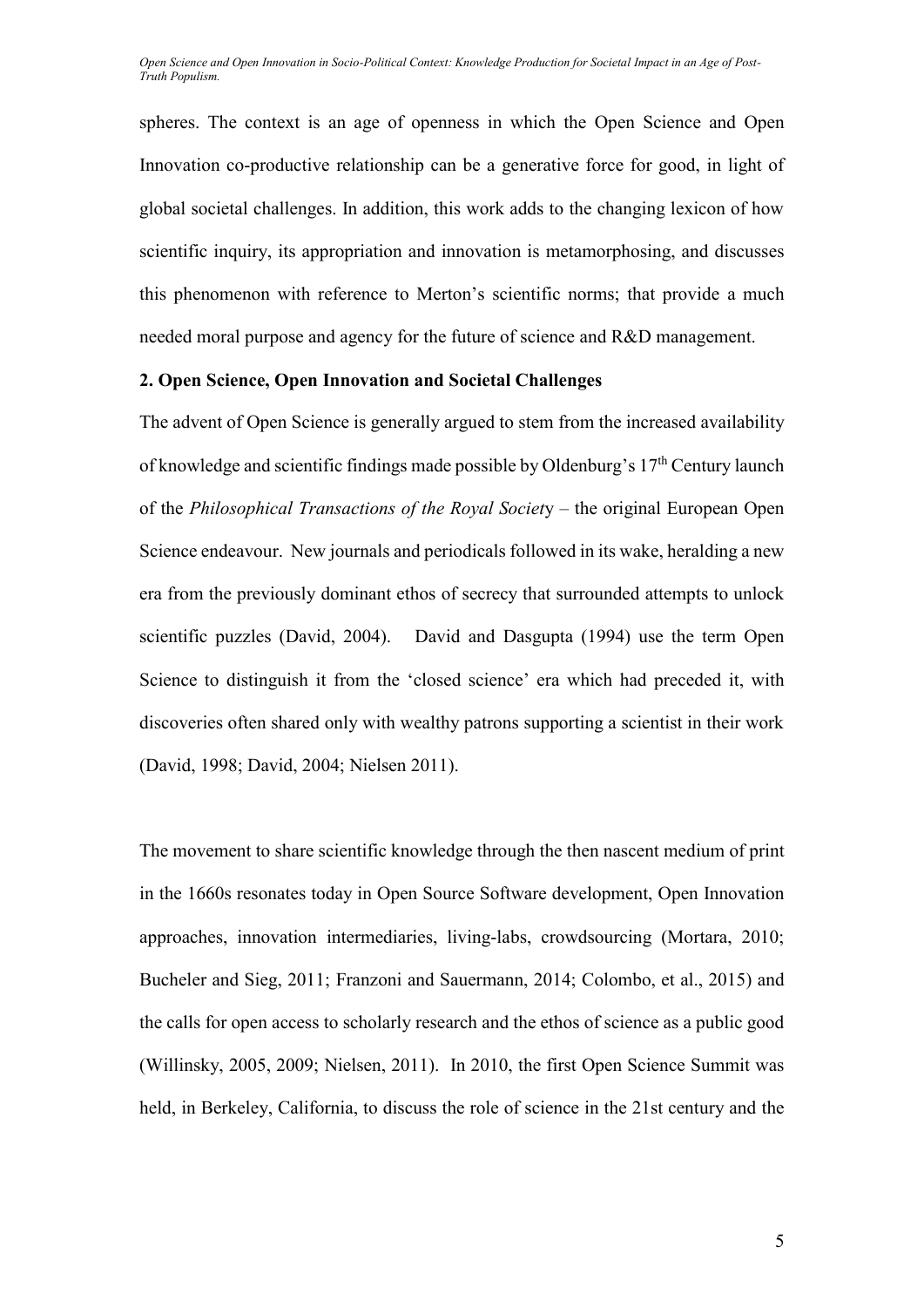wide-ranging implications of making all research freely available to anybody to use and reuse as they see fit (Delfanti, 2010).

The debate about Open Science is taking place in the context of discussions about the evolving nature of scientific knowledge production regimes. The end of the 20th century saw the emergence of other descriptive and prescriptive theories of how the creation of scientific knowledge is changing. Mode 2 knowledge production (Gibbons et al., 1994; Gibbons 2000) is arguably the best known of these approaches, suggesting that scientific discovery is moving outside of the walls of universities, becoming transdisciplinary and heterogeneous. This has been happening in alliance with R&D intensive organisations such as Proctor & Gamble, Toyota, General Electric and Apple for some decades. Ziman (2000) refers to this as 'post-academic science' and also notes that science is becoming transdisciplinary, public funding is increasingly scarce, scientific results are focused on knowledge utility in society and science is becoming industrialised as academics forge closer links with industry. The strain on funding for scientific endeavour has led to what Slaughter and Leslie (1997, 2001, 2004) term Academic Capitalism as universities embark increasingly on commercially-focused activity and have to compete in the external-funding market, whilst safeguarding their intellectual property, professional autonomy and independence. This is reified in the Triple Helix Model, which theorises how innovation results from the relationship between universities, industry and government (Leydesdorff et al., 2017), and its further development into the Quadruple Helix, which adds civil society to include forces like culture and media (Colapinto and Porlezza, 2012).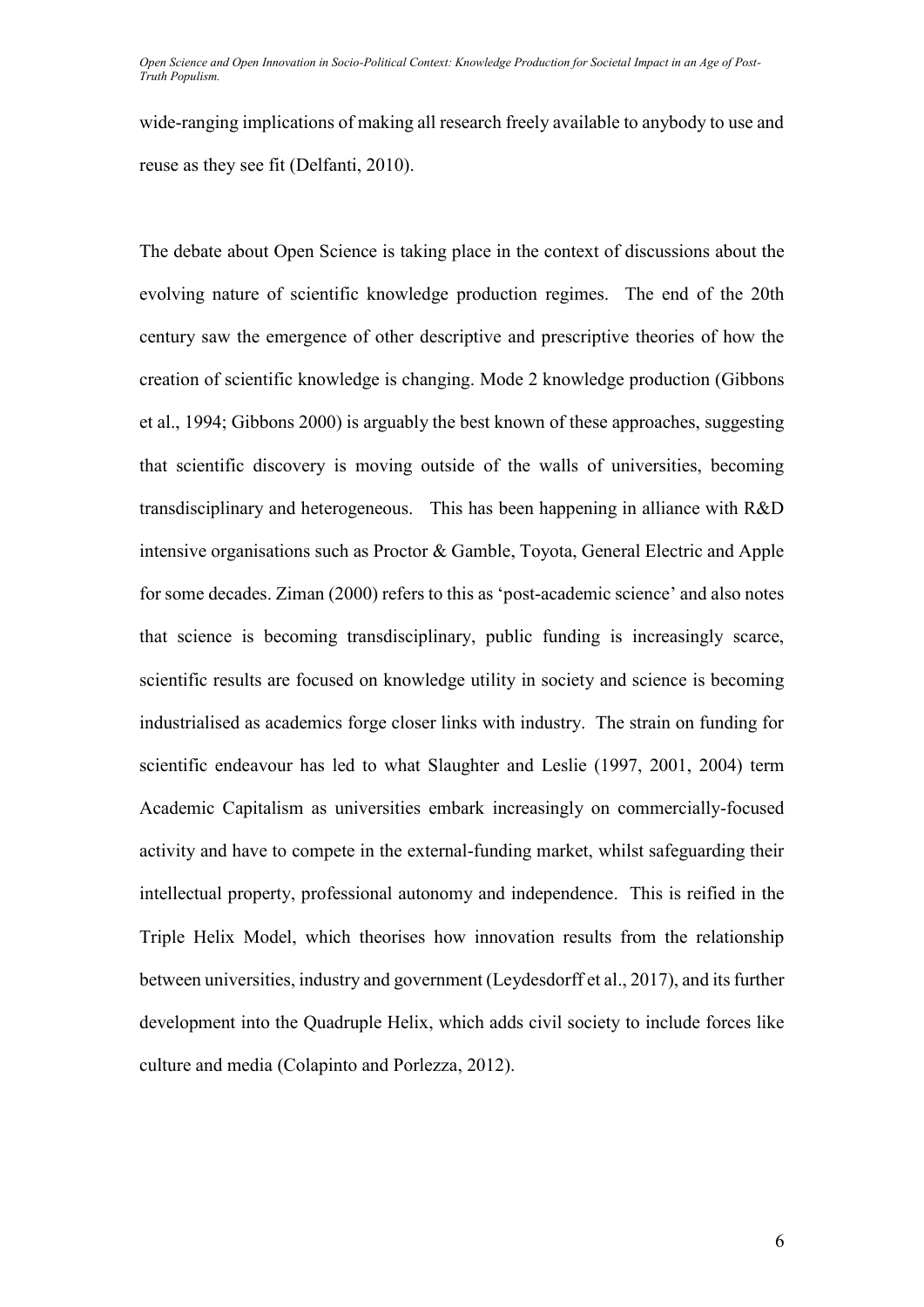From a more prescriptive stance, Funtowicz and Ravetz (1991, 1993) and Benessia et al (2016) argue for a new approach to scientific inquiry relating to complex public policy issues. Termed 'post-normal science', it can be applied in situations where "facts are uncertain, values in dispute, stakes high and decisions urgent." (Funtowicz and Ravetz, 1991, p.138). The concept is certainly pertinent to the Global Challenges (as described by the United Nations Sustainable Development Goals) and call for higher levels of openness and sharing in researcher and user communities (Chataway et al., 2014; OECD, 2015; Pansera and Owen, 2017). Vincente-Saez and Martines-Fuentes (2018, p. 428) state "*Intergovernmental organisations across the world such as the European Commission, the European Parliament, the European Council, the Organisation for Economic Cooperation and Development (OECD), the United Nations, and the World Bank recognize the importance of Open Science to address the big societal challenges that humanity faces in the 21st century*". There is little doubt as to the contemporary relevance of claims that science can improve the health, wealth and well-being of society in light of today's UN global challenges and OECD projections of the global economy (Fini et al., 2018). Following the recent IPCC Report 'Global Warming of 1.5 °C' and 30 years since Brundtland (1987), the UK Department of Business, Energy and Industrial Strategy (BEIS) again indicate the importance of science for an inclusive and sustainable industrial strategy. Vincente-Saez and Martines-Fuentes (2018, p. 435) suggest that "Open Science is transparent and accessible knowledge may stimulate business strategies, actions, and practices, in other words, new ways of collaboration that help to breakdown walls between Open Science and Open Innovation".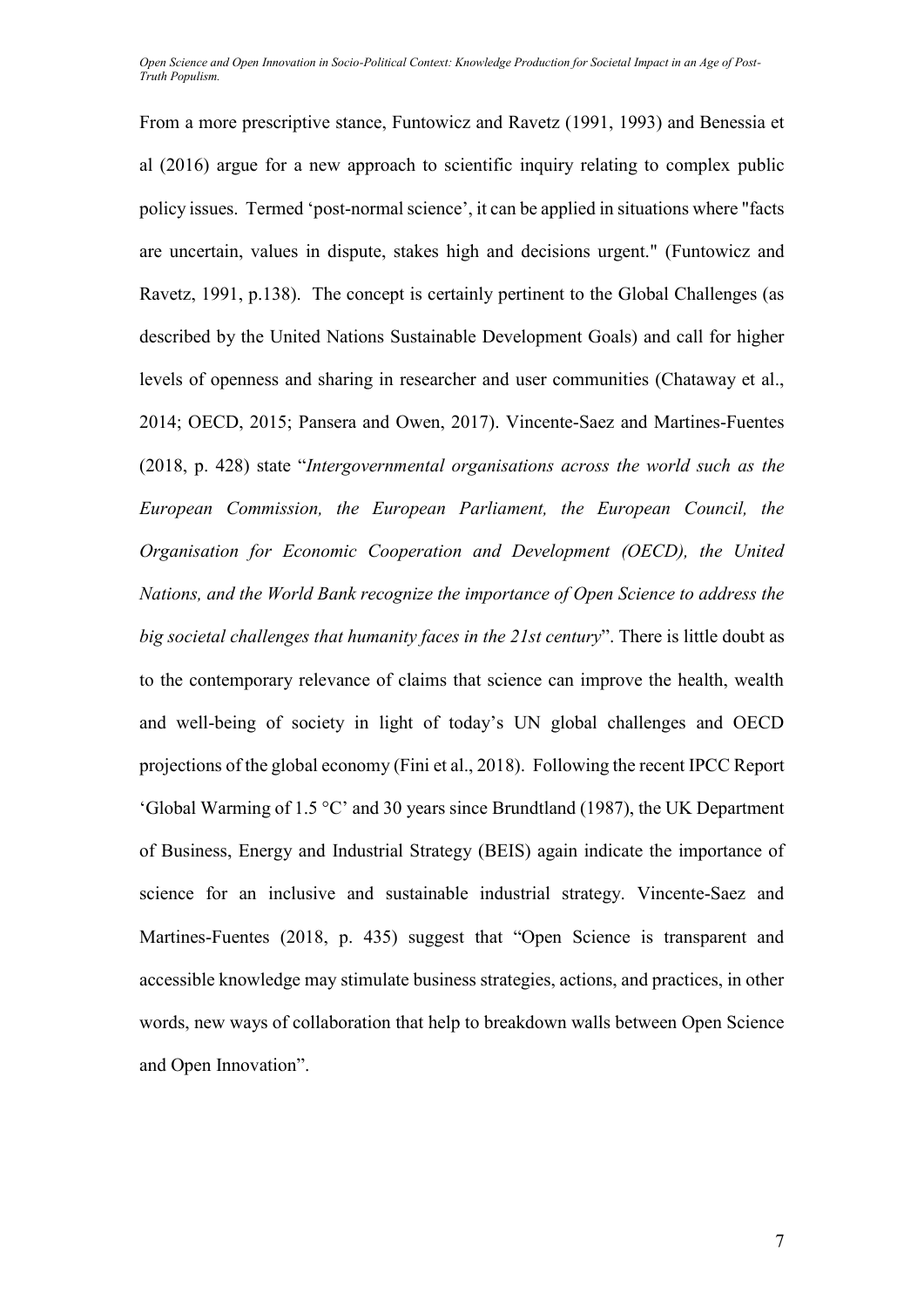However, the broader socio-political context becomes acute when the onslaught of digitalisation, networked e-infrastructure, artificial intelligence, platforms, big data analytics and algorithmic computing impact the way scientists are able to create knowledge. Coupled with institutional and public pressures regarding the relevance of science to society and structural changes and opening access to this knowledge for industrial R&D and the wider societal audiences; the world of scientific inquiry is in flux. But for all those who see the present popularisation and opening up of science as a much-needed epistemic democratization, hand-in-hand with a populist rejection of expertise, others see in such populism "authoritarian implications of a wholesale destruction of scientific norms and institutions" (Kelly and McGoey, 2018, pp. 6-7). Evolving scientific paradigms, in this way, might play into some of the fears expressed by scholars about how science relates to the rise of a populist 'politics of openness', behind which may lurk "metaphorical dragons or monsters" (Nerlich et al., 2018, p. 3). The democratisation at the heart of post-normal science, which "purport[s] to bring science, society and publics closer together through processes of openness, access and transparency" may have a negative as well as a positive side (Nerlich et al., 2018, p. 4).

#### **3. The Need for a Sociological Perspective**

The dangers are illuminated by a perspective on scientific production that situates science as part of society, rather than standing apart from it. It is argued that approaches such as the Quadruple Helix include society or civil society within existing models as an afterthought, in a way that Roth et al (2018, p. 5) describe as desultory. It may be better to conceptualise scientific production and the universities, industry R&D, and government that produce such knowledge, not as standing alongside society as separable forces but rather as themselves embedded from the beginning in society itself. Recent scholarship addresses this by suggesting the substitution of the Quadruple Helix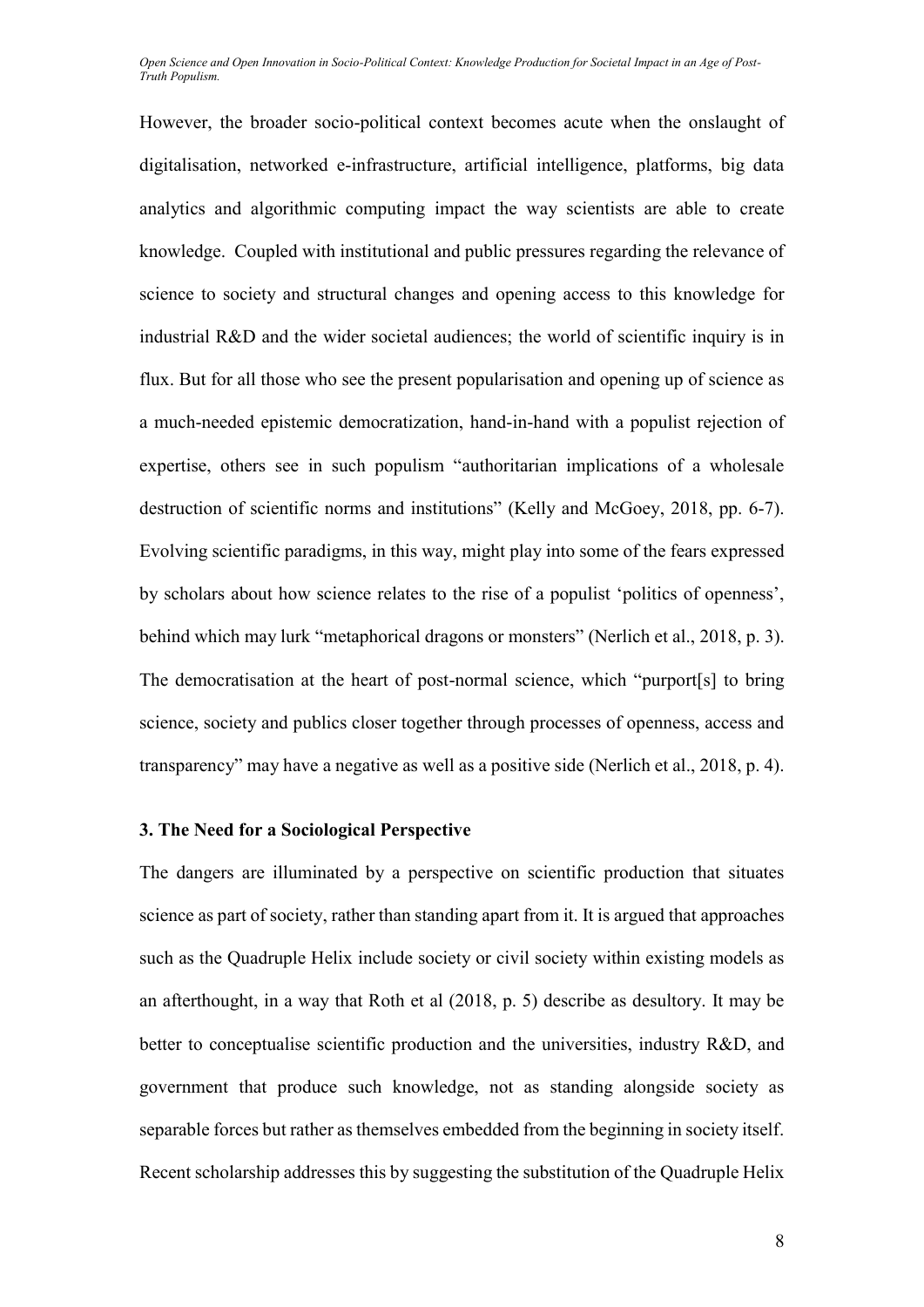for the systems theory of Niklas Luhmann, which better captures the complexity by which science is located within and not independent of society (Colapinto and Porlezza, 2012). Other scholars have pointed to how mainstream market- and technologyoriented explanations of innovation miss the role played in the latter by the actions and structures of the political state (Pfotenhauer and Juhl, 2017 and Fini et al., 2018). By locating the constitution of the production of scientific knowledge in social and political phenomena, attention is drawn to its conditioning by and relationship to foregoing political trends. In this paper, we highlight the possible problematic affinities between the populist suspicion of expertise that pervades the movements driving political developments like President Trump and Brexit with demands for openness in the sphere of scientific participation and communication, and the contested forms of truth and post-truth this can generate (Kelly and McGoey, 2018). This context is one in which, as Brown puts it (2018, pp. 169-170):

"[t]he recent increase of xenophobic right-wing populism in both Europe and the United States lends new urgency to…questions regarding the publicity and legitimacy of expert knowledge. What aspects of science should be made public and to whom? Will public scrutiny of expertise increase or decrease its legitimacy?"

At a time when the relationship between politics, society and knowledge production is characterised by the substitution of norms of expertise, objectivity and disinterestedness with national or popular sentiment, it is an instructive exercise to return to the conceptualisation of scientific norms offered by the sociologist Robert K Merton, whose now classic work in the Sociology of Science continues to ignite debates about the scientific community and its increasing interfaces, porosity and openness

9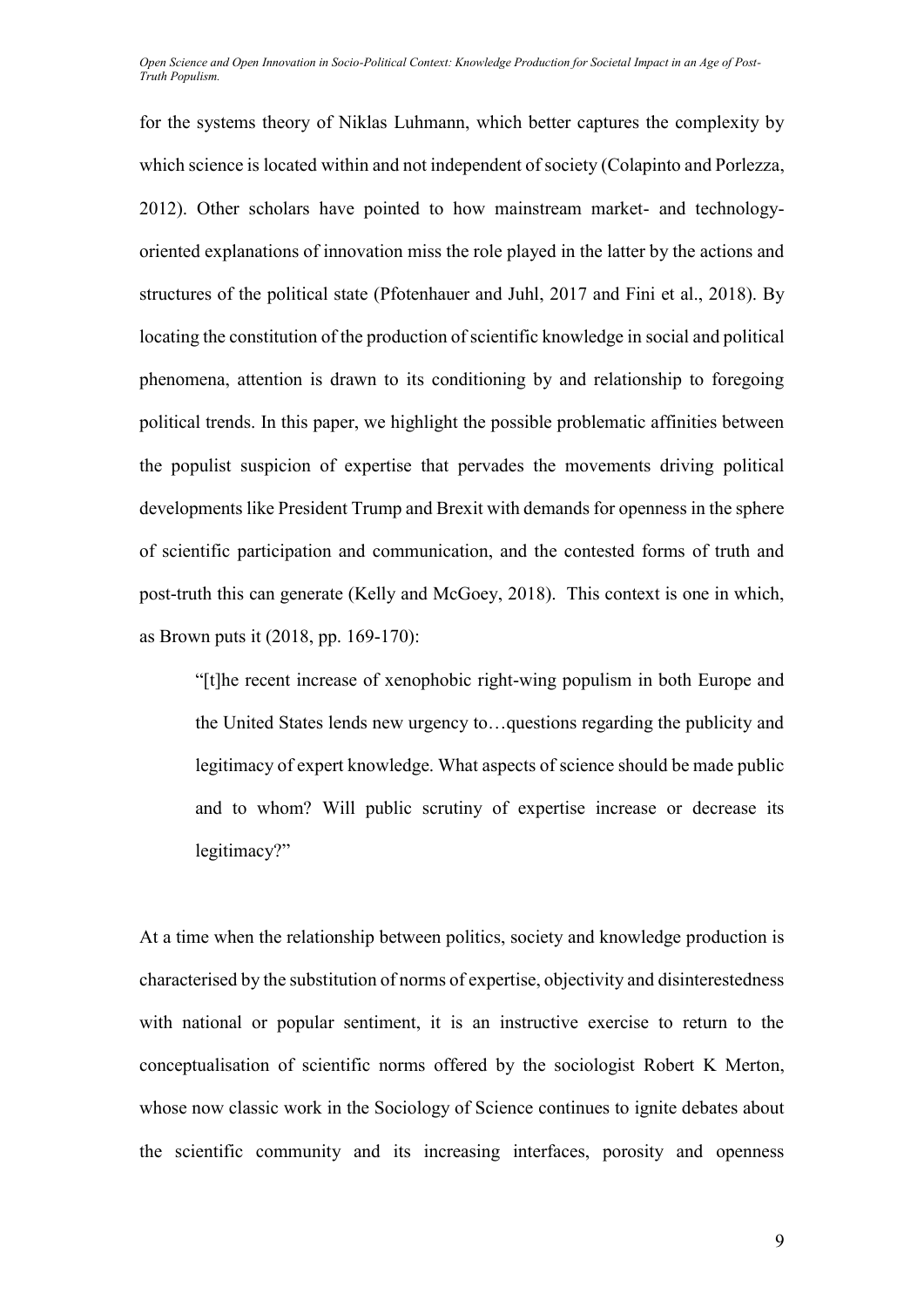(Macfarlane and Cheng, 2008; Bucchi, 2014; Trench and Bucchi, 2014; Fini et al., 2018). In his seminal work outlining the four institutional norms of science – communism, universalism, disinterestedness and organised scepticism – Merton (1973, pp. 268-9) states that "the ethos of science is that affectively toned complex of values and norms which is held to be binding on the man of science". These norms represent moral standards for scientists as social agents that should ultimately manifest in positive change in society through an appropriate knowledge production regime. Therefore, the following sections draw on the Sociology of Science and consider each norm and its relevance to the openness discussion in a post-truth age of populism.

Communism notes that the findings of science are "a product of social collaboration and are assigned to the community" (Merton, 1973, p. 279) and that individual researchers eschew their intellectual property rights in favour of recognition and esteem for their ideas. **U***niversalism* holds that scientific endeavour and discovery should not be evaluated or influenced by race, gender, politics or class. The norm of **D***istinterestedness* focuses on the role the scientific body plays in ensuring robust research: "Involving as it does the verifiability of results, scientific research is under the exacting scrutiny of fellow experts. Otherwise put, the activities of scientists are subject to rigorous policing, to a degree perhaps unparalleled in any other field of activity." (Merton, 1973, p. 276). Finally, **O***rganised* **S***cepticism* is both a methodological and institutional mandate which holds that the scientific community should robustly scrutinize ideas and be mindful that their discoveries may cause controversy with other institutions. These norms are collectively known by the acronym **CUDOS.**

10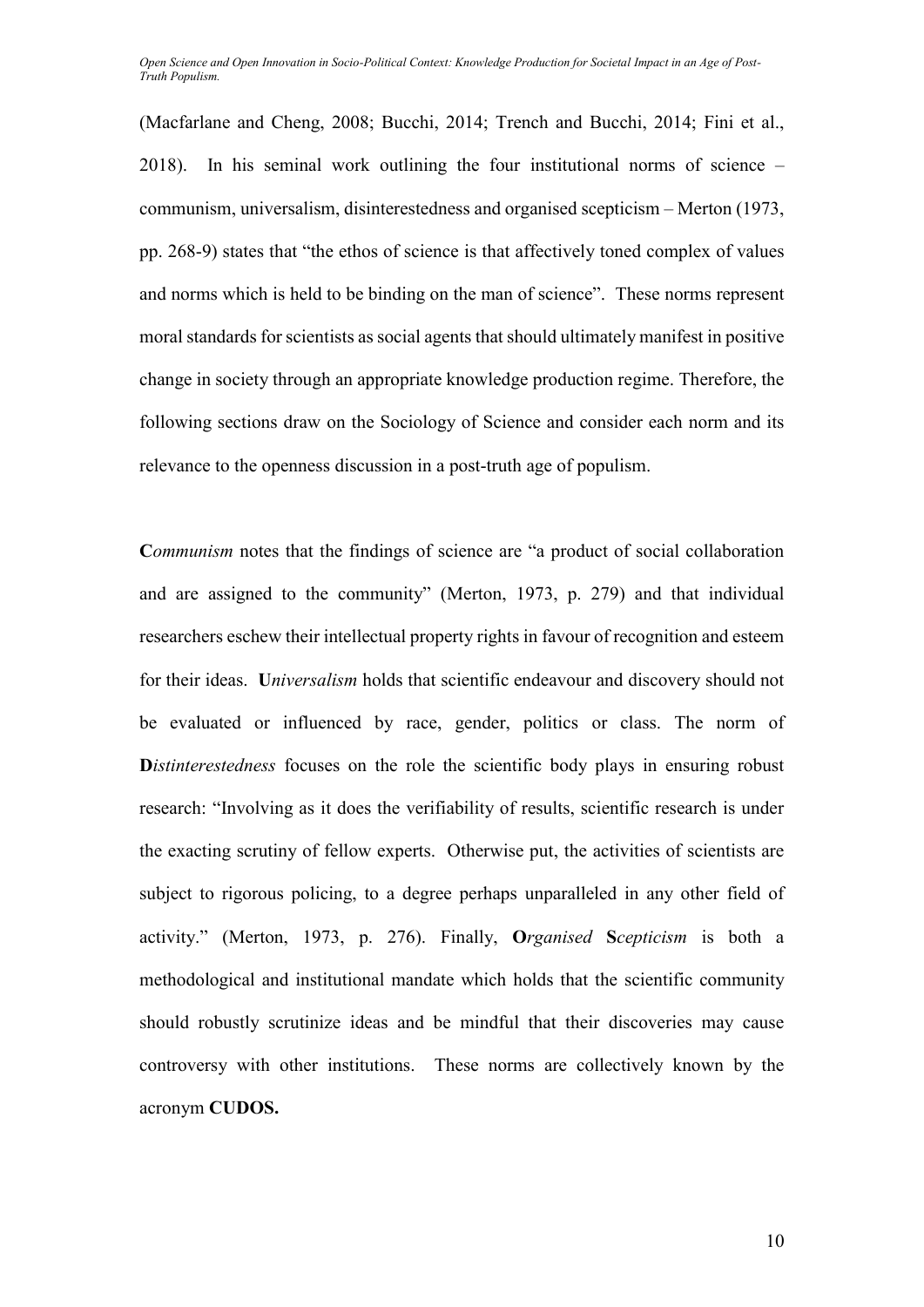Polyani, in his classic 1962 paper, paints a vivid picture of the men of science as explorers, striving "towards hidden reality for the sake of intellectual satisfaction" (2000, p. 19). While these may be theoretical ideals, subsequent scholars considering the ethos of science have argued that for the field to advance, research must be laid open to scrutiny by the republic of science (David, 1998), and scientists should be free in the pursuit of knowledge for its own sake (Nelson, 2003) without imperatives forced upon them by perceived popular, commercial or state interests. Dasgupta and David (1994) argue that the norms of openness, where scientists waive their intellectual property rights in return for recognition and esteem, play a critical part in maintaining the efficacy of modern science and that traditionally society has benefited enormously by the separation of industry and academia, and, *inter alia*, that of the state and society. However, this separation is contested by the new political claims made against expertise and in favour of a politically-charged openness, which appeals to an unmediated transparency and identification of power and decision-making with the popular will, wherein the "*majority* of the people" are taken "as standing for the *entire* people" (Brown, 2018, p. 174).

In light of these wider societal and political trends, recent discussion on the state of science has argued that the Mertonian ideals are under attack from other quarters, with a succession of authors (e.g. Etzkowtiz, 1998; Ziman, 2000; Nelson, 2003, Etzkowitz and Ranga, 2015; Breznitz and Etzkowitz, 2017) noting the shift toward commercial enterprise in academia and the increasing encroachment of patenting on the scientific commons. They identify the US Congress passing of the Patent and Trademark Law Amendments (Bayh-Dole) Act of 1980 which encourages universities to take out patents on their research where they were able to do so. With regards to the Mertonian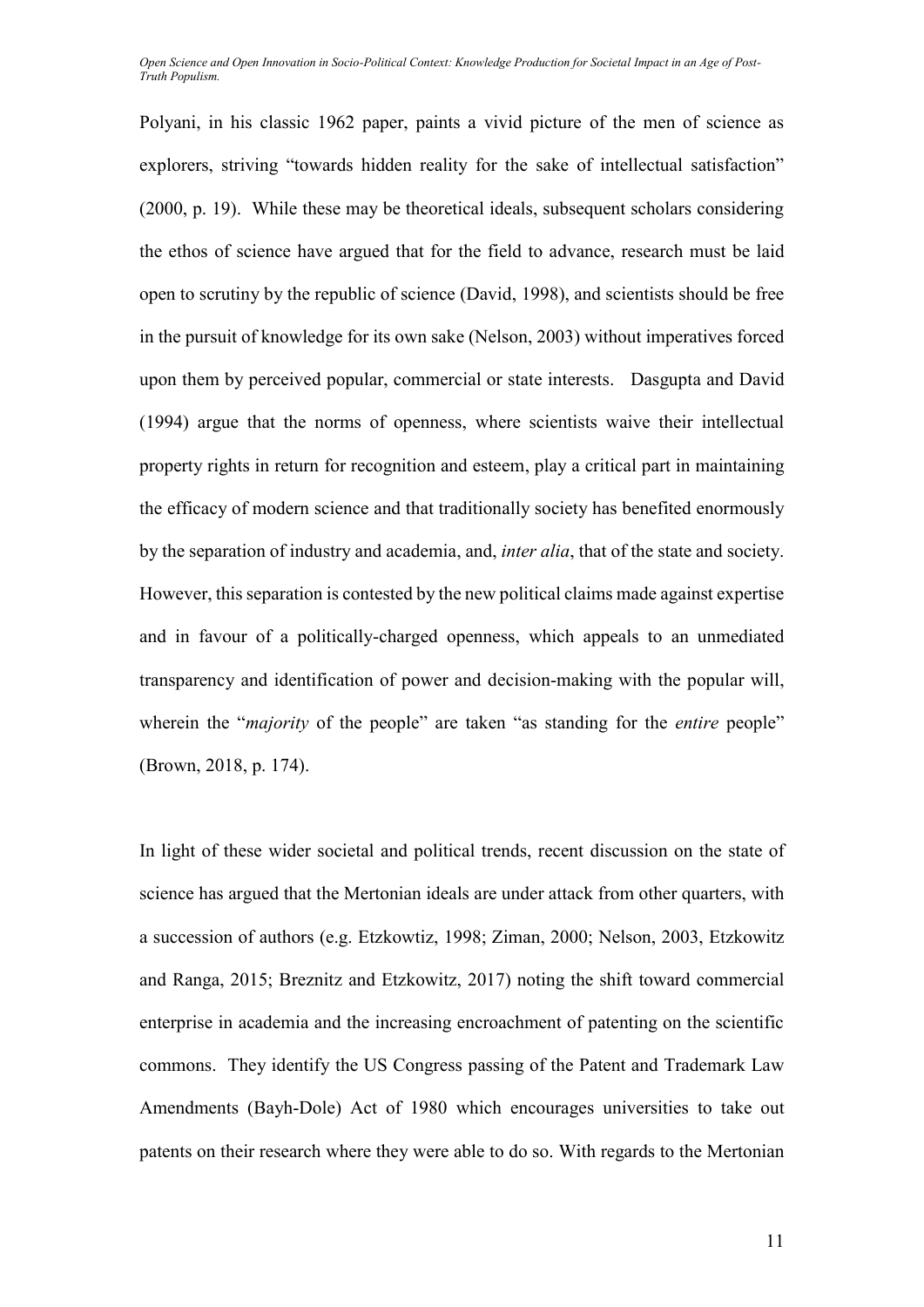norms, Ziman (2000) argues that the acronym **PLACE** is replacing **CUDOS.** Science, Ziman argues, is producing "*Proprietary* knowledge that is not necessarily made public. It is focused on *Local* technical problems rather than on general understanding. Industrial researchers act under managerial *Authority* rather than as individuals. Their research is **C***ommissioned* to achieve practical goals rather than undertaken in the pursuit of knowledge. They are employed as *Expert* problem solvers, rather than for their personal creativity." (Ziman, 2000, p. 78-79). In a similar vein, Etzkowtiz (1998) notes that there is increasing participation by academics in entrepreneurial activities and the failure to define this participation as deviant suggests that the capitalization of knowledge (David and Hall, 2006; Sampat, 2006; Fabrizio and Di Minin, 2008; Baldini, 2009; Larson, 2011; Mark et al., 2014; Maskus et al., 2019) is beginning to take precedent over the Mertonian norm of disinterestedness. Privatisation attempts on the scientific commons have met opposition from commentators. Nelson (2003) notes that much of current scientific research is oriented towards providing solutions to practical problems, making it financially valuable, and argues that new efforts must be applied to keep scientific knowledge open and accessible to all. David (1998, 2004) observes that the institutions and norms governing Open Science are fragile and very vulnerable to the withdrawal of public protection and public patronage.

If changes in the institutional dimension are threatening to erode the scientific commons, then the development of networked technology is arguably pushing it in the opposite direction and offering the opportunity of greater openness. Technology enables more diverse involvement in the scientific endeavour and a growing number of research activities incorporating people outside the traditional republic of science bears witness to this. This prospectus has brought to bear new critical claims about the status

12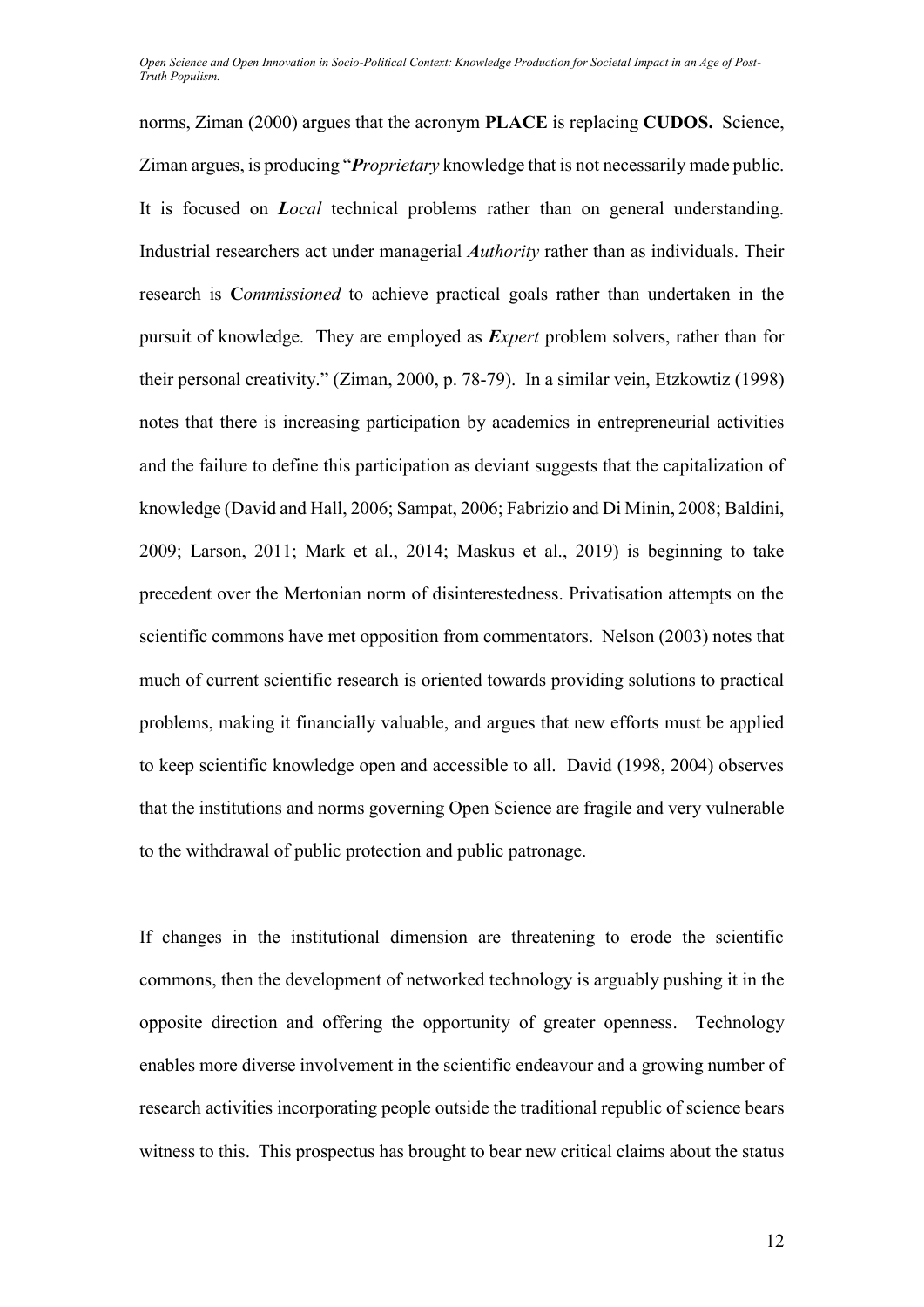of scientific openness in contemporary society. A series of scholars identify not the threat that over-commercialisation poses to openness, but rather the threat that the increasingly double-edged character of openness itself poses to science in an age of populist assaults on expertise, mediation, technical solutions and notions of objective truth. Demands for openness are seen not to introduce new pathways to appropriation and exploitation, but rather create a contradiction in the channels between Open Science and Open Innovation in the name of socially positive outcomes that address the global challenges of our time.

## **4. Societal Actors and Participatory Knowledge (Co)Production**

In some ways, developments in the opening out of science to new participant groups can be seen as an early precursor of new political demands for unmediated and nonexpert openness. The concept of citizen science, where individuals with no specific scientific training or background contribute to scientific R&D runs counter to the perceived view that science is progressed by comments and criticism from 'competent' investigators. Citizen science is not new, and indeed Darwin and Newton can be regarded as amateurs, but technological advances in gathering and sharing information have enabled far more people to participate in science (Silvertown, 2009; Nielsen, 2011; Lane, et al., 2014; Follett and Strezov, 2015). The internet is characterised by horizontal diffusion with open protocols and tools designed for collaboration (Delfanti, 2010). Policy guidelines for scientific funding which seek to bring science closer to society make citizen involvement in science more attractive for professional scientists (Silvertown, 2009). Counter to Mertonian norms that scientists eschew Intellectual Property Rights (IPR) in favour of recognition and esteem, citizen scientists appear to be involved simply for the enjoyment of discovery and making meaningful contributions to science for its own sake; similar to those in the Open Source Software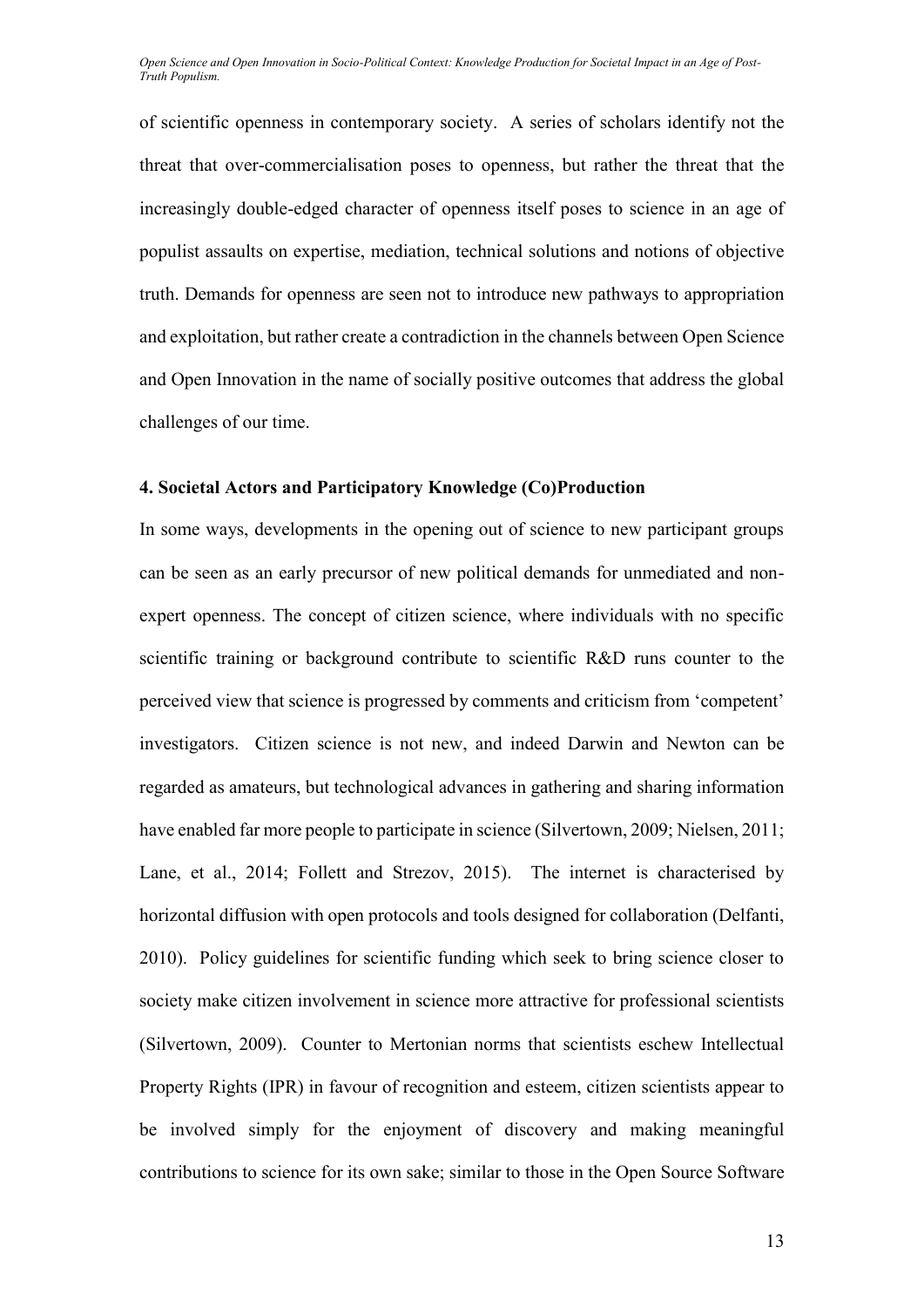community (Stodden, 2010). Delfanti (2010) argues that citizen science, where individuals collect data for organised scientific projects such as collecting wildlife data, is giving way to a new context for scientific inquiry in which non-scientists organise themselves outside the traditional academic space to produce knowledge. Levy and Germonprez (2016) add granularity to the concept by identifying citizen science characteristics, and an associated definition, that can be applied to the technology field. The rise of citizen science, epitomised by the activities of garage biologists, provides another challenge to the institutional processes of knowledge production regimes.

Figure 1 below provides a schematic of the involvement of interested non-specialists in scientific discovery. Traditional science involves academics contributing to research conducted by their peers. Citizen science refers to non-specialists contributing to academic–led projects; whilst garage biology is an example of science started and pursued by people working outside the science mainstream. Finally, the online encyclopaedia, the Wiki model, is an example of managing a knowledge bank which is created by non-scientists and to which scientists (as well as non-specialists) now contribute.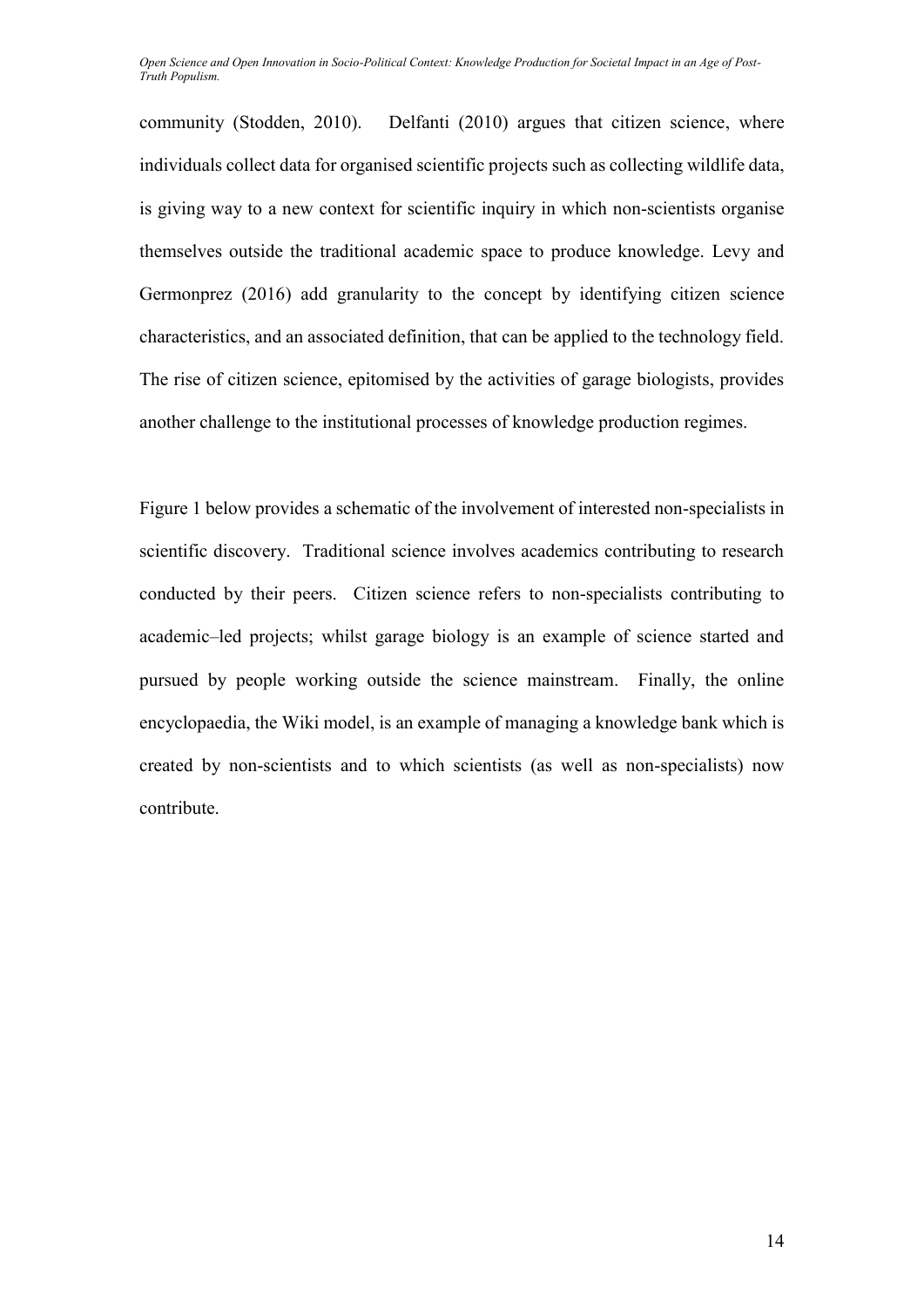# **Expert Contributors Expert Contributors**

| model | Expert-ledaditional-sciencitizen-science<br>model |  |
|-------|---------------------------------------------------|--|
|       | <b>Non Expert-led model Expert-led model</b>      |  |

#### **Figure 1: Typology of expert and non-specialist research types**

As science embraces new networked technologies, the traditional concept of Open Science, as conceived in the tradition of Merton, is evolving. This has been driven in no small part by the hacker ethic (Weber, 2004; Gehring, 2006) and proponents of Open Source Software development; which we discuss in section five. Indeed, this hacker ethic feeds into the new and superficially anti-authority politics of openness in other spheres of social life.

## **4.1** *E-science in service to society*

As the process of scientific discovery begins to embrace the opportunities offered by networked computing, a plurality of terms has been used to discuss the way research in the internet age is conceived, conducted and disseminated (Jankowski, 2007; Shroeder, 2007). In the UK, the term e-science is favoured (Hey and Trefethen, 2003), whereas in the US e-research is typically called "cyberinfrastructure". This followed the Atkins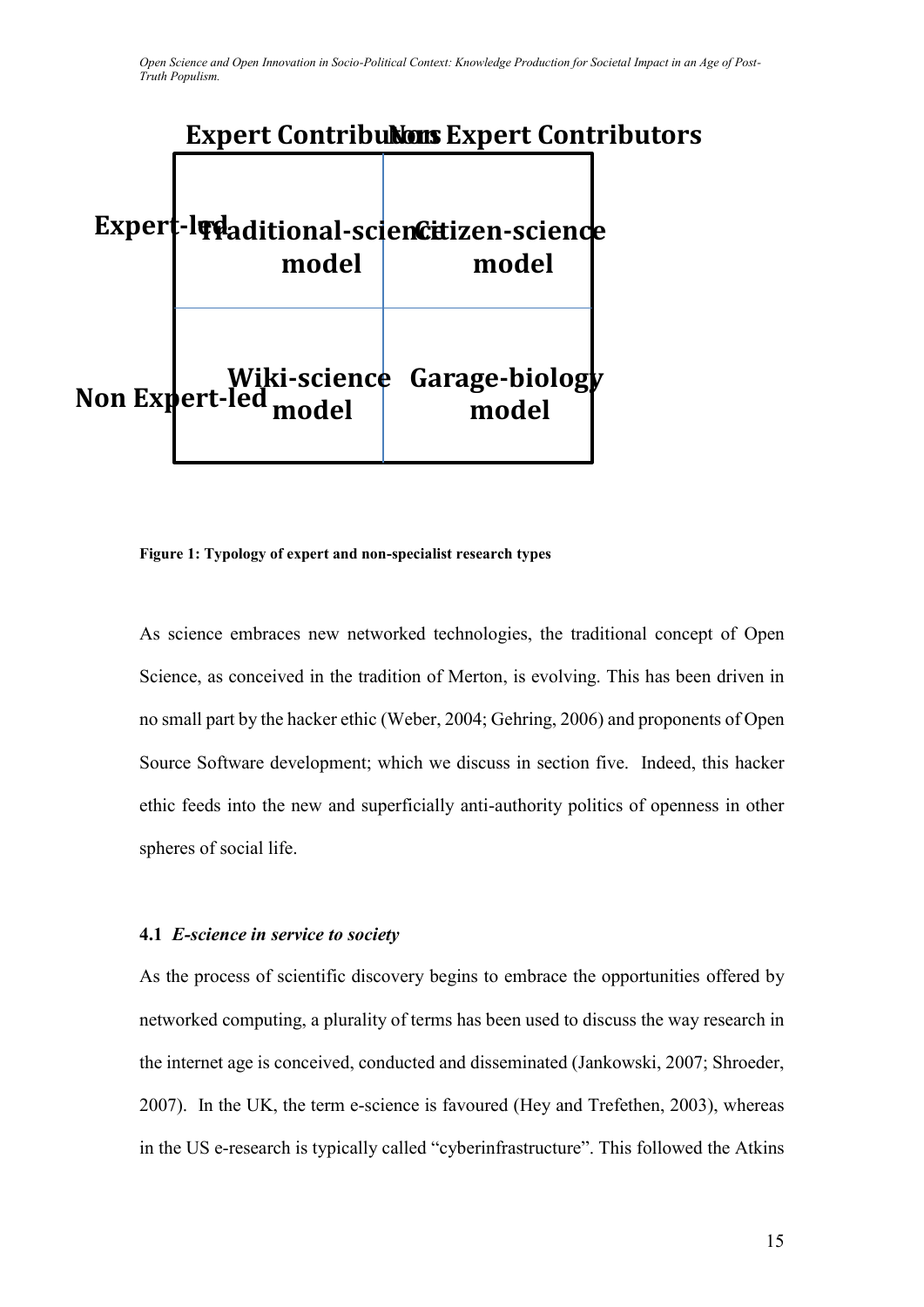report of 2003, commissioned by the National Science Foundation (NSF), which contained a vision of how science would be revolutionized through networked computing. Europe usually favours "e-infrastructure" (Shroeder, 2007; Barjak., et al, 2009) or "e-research" (Jankowski, 2007; Lyon, 2016) as constructs to describe the digital age of science. The USA, UK and EU have all created central offices to promote and co-ordinate e-science efforts<sup>2</sup> based on visions of the benefits to research projects and, ultimately, to society.

Meyer and Schroeder (2009, p. 247) define e-research as "the use of digital tools and data for the distributed and collaborative production of knowledge." Watson and Floridi (2018) have shown how the use of technology platforms, using crowdsourced participation for what is known as citizen scientists, is beneficial as part of knowledge co-production. In this context professionals and volunteers use digital technologies to exchange knowledge and ideas in virtual labs to improve research outcomes. Nentwich's (2003, p. 2) definition of cyberscience also focuses on the process of scientific discovery. Cyberscience is "*all scholarly and scientific research activities in the virtual space generated by the networked computers and by advanced information and communication technologies in general*". The opportunities for knowledge production from technological advancement fosters collaboration not only within disciplines, but across them, as e-science inevitably involves computer scientists as well as discipline-specific researchers (Schroeder, 2008; Watson and Floridi, 2018). Drawing on the work of Shinn and Joerges (2002), Schroeder (2008) applies their concept of research technologies to e-science. Research technologies (Shinn and Joerges, 2002) are instruments which are developed outside particular disciplines and

 $\overline{a}$ 

 $2$  For a greater discussion on this point see Schroder and Fry, 2007.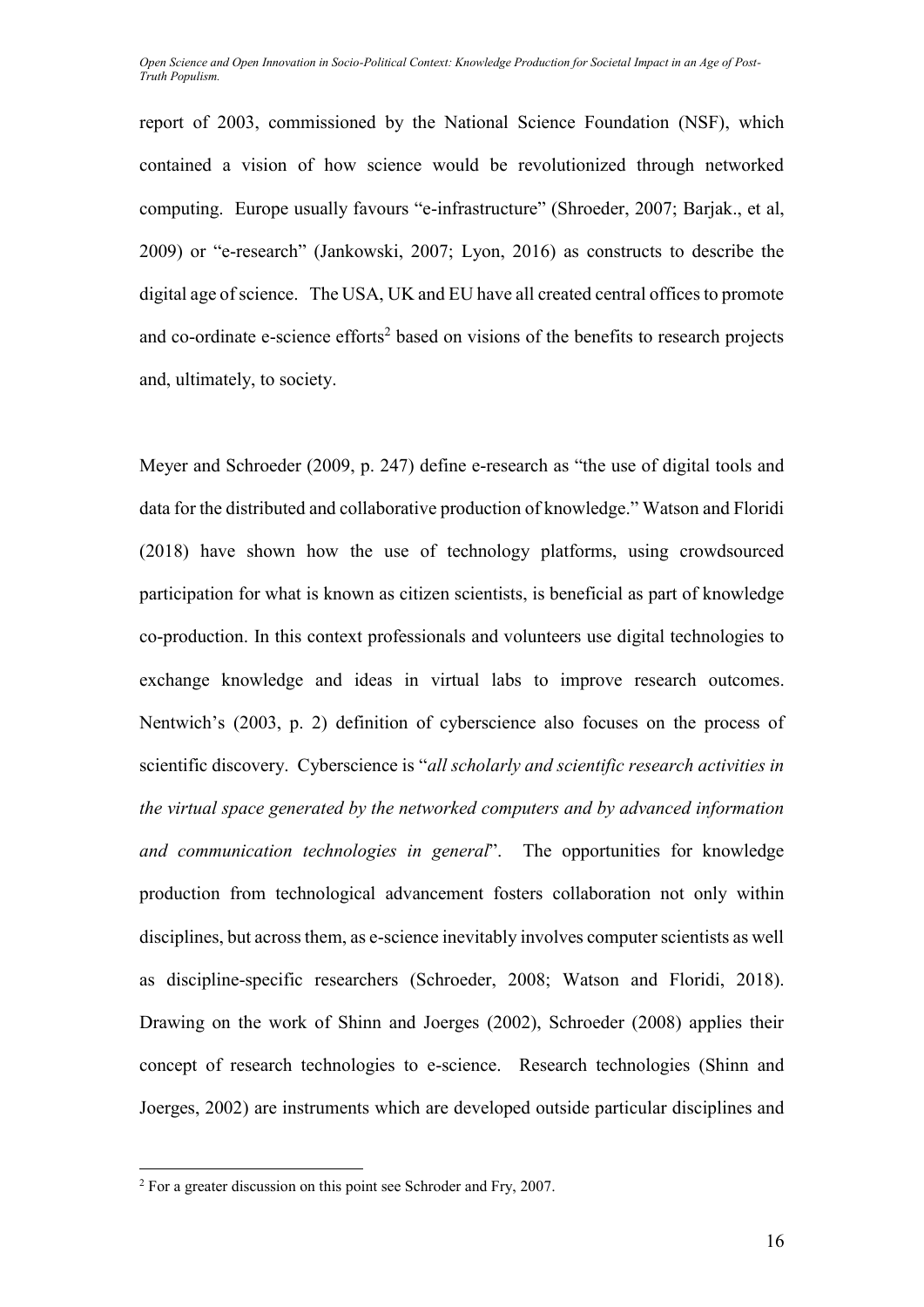then re-embedded in multiple local contexts, spreading a shared language. These research technologies focus on concrete practices, rather than abstractions, which, in the case of e-science, are focused on manipulating data across networks using shared characteristics in the way data is classified, stored, manipulated and distributed (Schroeder, 2008). Sharing and using all of the knowledge available in relevant datasets is key to addressing important scientific issues (Bisol et al., 2014). The European Commission (2016) has backed research focused on sharing knowledge. It has developed processes to ensure that research is shared earlier in the process to allow for transparency of scientific communication (European Commission, 2015b). Authors such as Schroeder (2007), and Fry et al (2009), discuss the implications of the Open Science ethos on e-science initiatives. Schroeder (2007) notes that the move towards openness in e-research does not just come from national policy initiatives or academic movements, but from the unstoppable movement towards online research which requires large-scale computing and open protocols. Zamfir (2015) contends that the rise of e-science (together with e-education and e-business) has created a new paradigm of meta-instruction for learning. More recent examples of the use of e-science have enabled collaborative and inclusive research (Bisol et al., 2014), facilitated by technology, for crowdsourced approaches to data collection. In this paradigm shift there is an open exchange between researchers and the general public using social media to collect data (MacLean et al., 2015; Grand et al., 2016). For example, the sightings of rare birds or species are communicated, and data collection protocols are explained in social media exchanges. The technology enables interactions between researchers and the public (Morzy, 2015), providing enhanced data collection and novel analytical tools/initiatives which were limited prior to these e-science initiatives.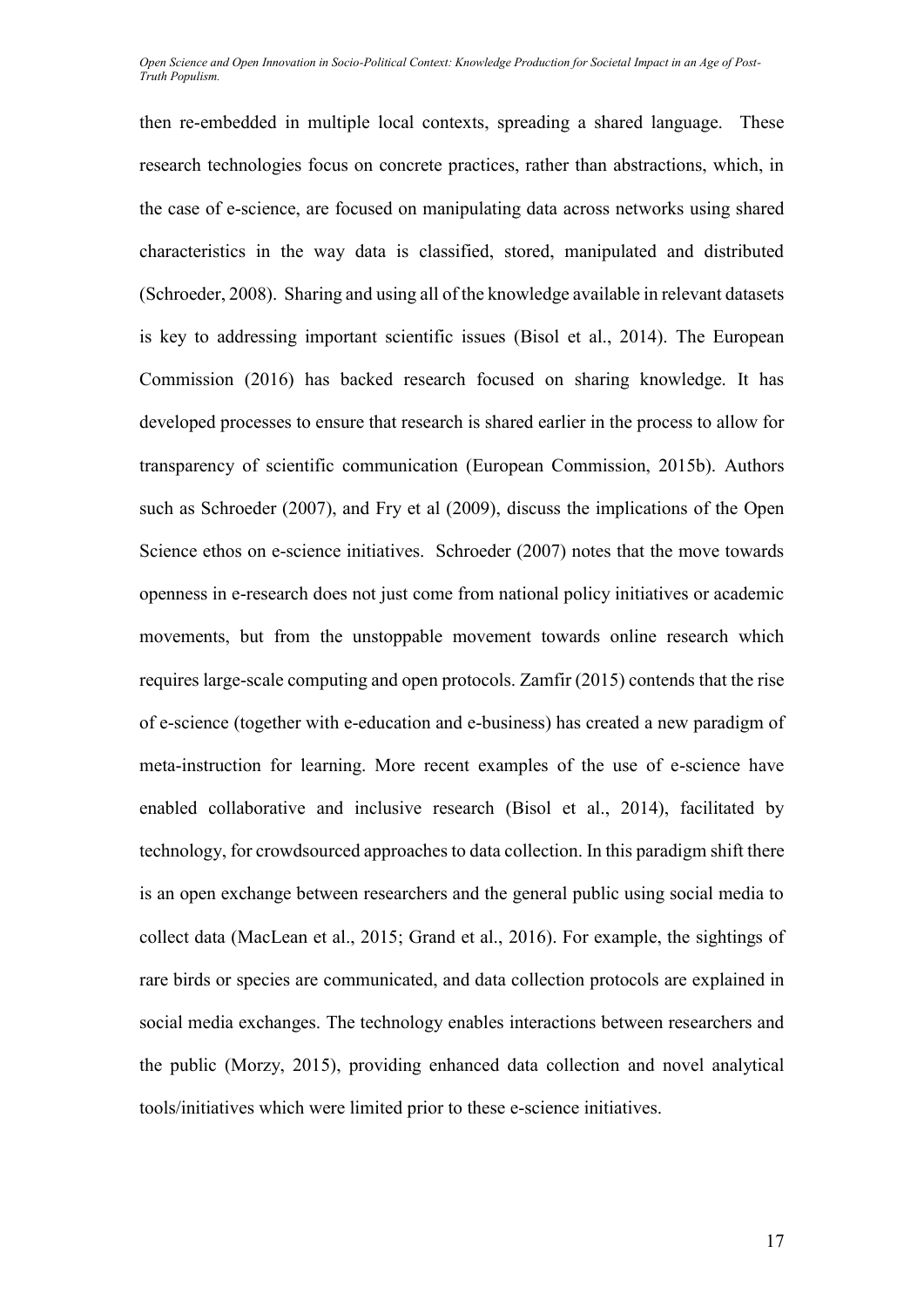#### **5. The Rise of an Age of Openness**

Scientific, management and technology journals publishing about the changing nature of R&D, show an increase in the use of the 'open' prefix relating to the production and diffusion of knowledge. This age of openness links closely to Merton's (1973) norms of communism and universalism which promote an inclusive knowledge production regime and collective ownership of its outcomes, denying appropriation by producers. The central tenet of the open movement is the waiving of property rights and the emergence of copyleft (as opposed to copyright) licences, which enshrine the open nature of knowledge and data and are essential to the movement. Open institutions are essentially concerned with decentralizing knowledge production and its distribution as a collective good by making it accessible for the development and adoption of educational products/services to wider audiences (Deng, 2011; Hampton et al., 2015). The resultant open knowledge can be defined as "*any content, information or data that people are free to use, re-use and redistribute – without any legal, technological or social restriction*" (http://okfn.org/about/vision-and-values accessed 17 March 2018).

Among the commonly used terms underpinned by the open ethos are *Open Source Software,* concerned with the process by which computer source code is created, modified and used; *open access*, concerned specifically with the unhindered availability of knowledge, particularly scholarly publications; *open content*, a broad term concerning both the creation and dissemination of informational or artistic material in any form; *Open Science*, an umbrella term for the way scientific research is conducted, disseminated and evaluated in a networked world; and finally, *open data*, which generally relates to the publishing and dissemination of non-textual information e.g.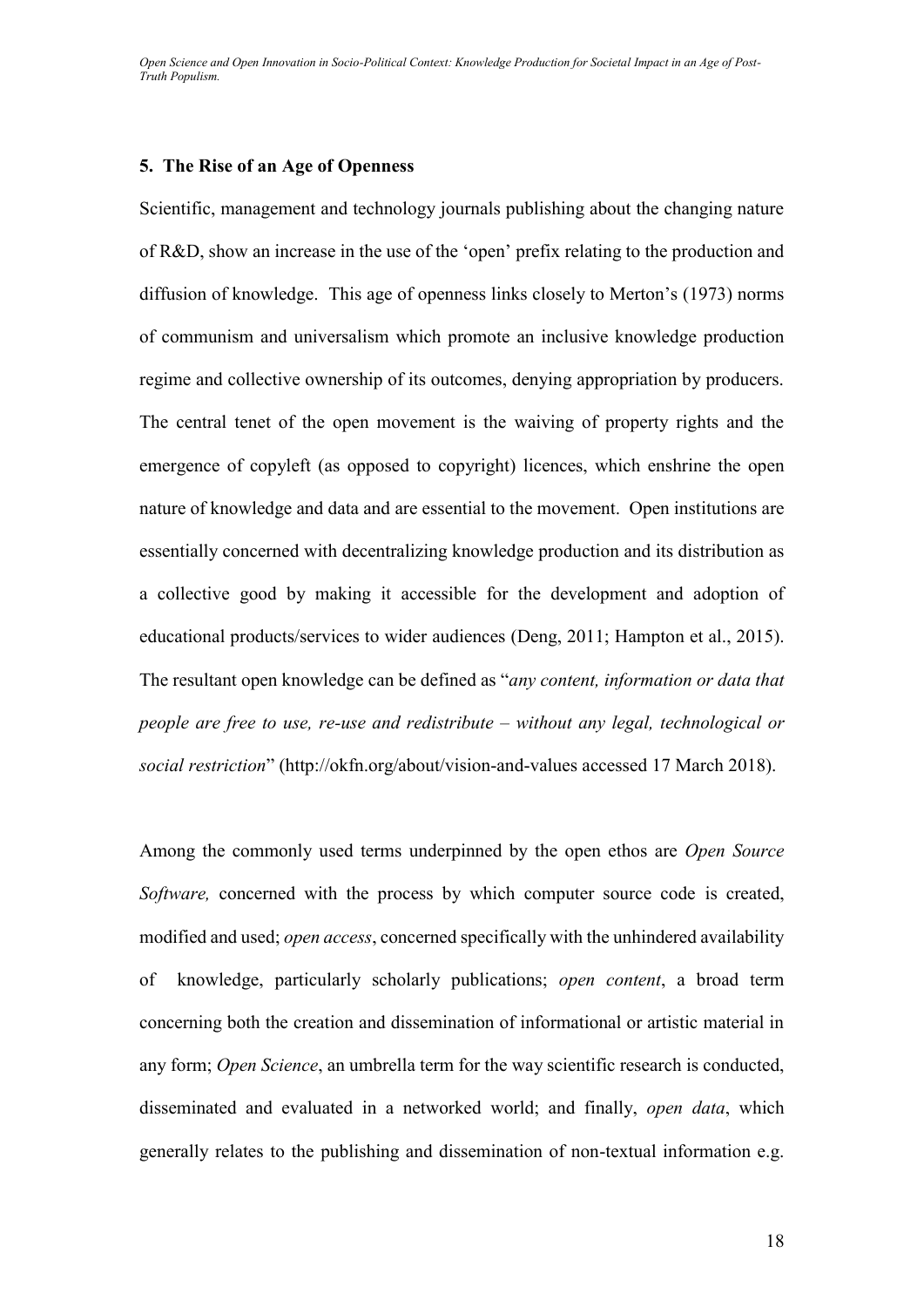mathematical statistics and scientific results. Other terms also in use, such as *open research*, or *open notebook science,* are synonymous with those listed here. The adoption of an Open Science model has been more rapid in medicine and natural sciences than in the social sciences and humanities (Giordani et al., 2018). Figure 2 shows the growth in the use of these terms in the literature.



**Figure 2: Use of 'open' terms (Scopus, March 2018)**

## *5.1 The case of Open Source Software*

The Open Source Initiative (OSI) is celebrating its 20th Anniversary in 2018. Arguably, one of the most practised conceptualisations within the open paradigm is Open Source Software (OSS). As Weber (2004) observes, OSS has gone furthest in addressing some of the legal and business-related issues, specifically through the development of licencing arrangements which keep the software in the public domain.

Early contributors noted that individuals were motivated to participate in open source projects for both intrinsic reasons such as the sense of enjoyment it produced and the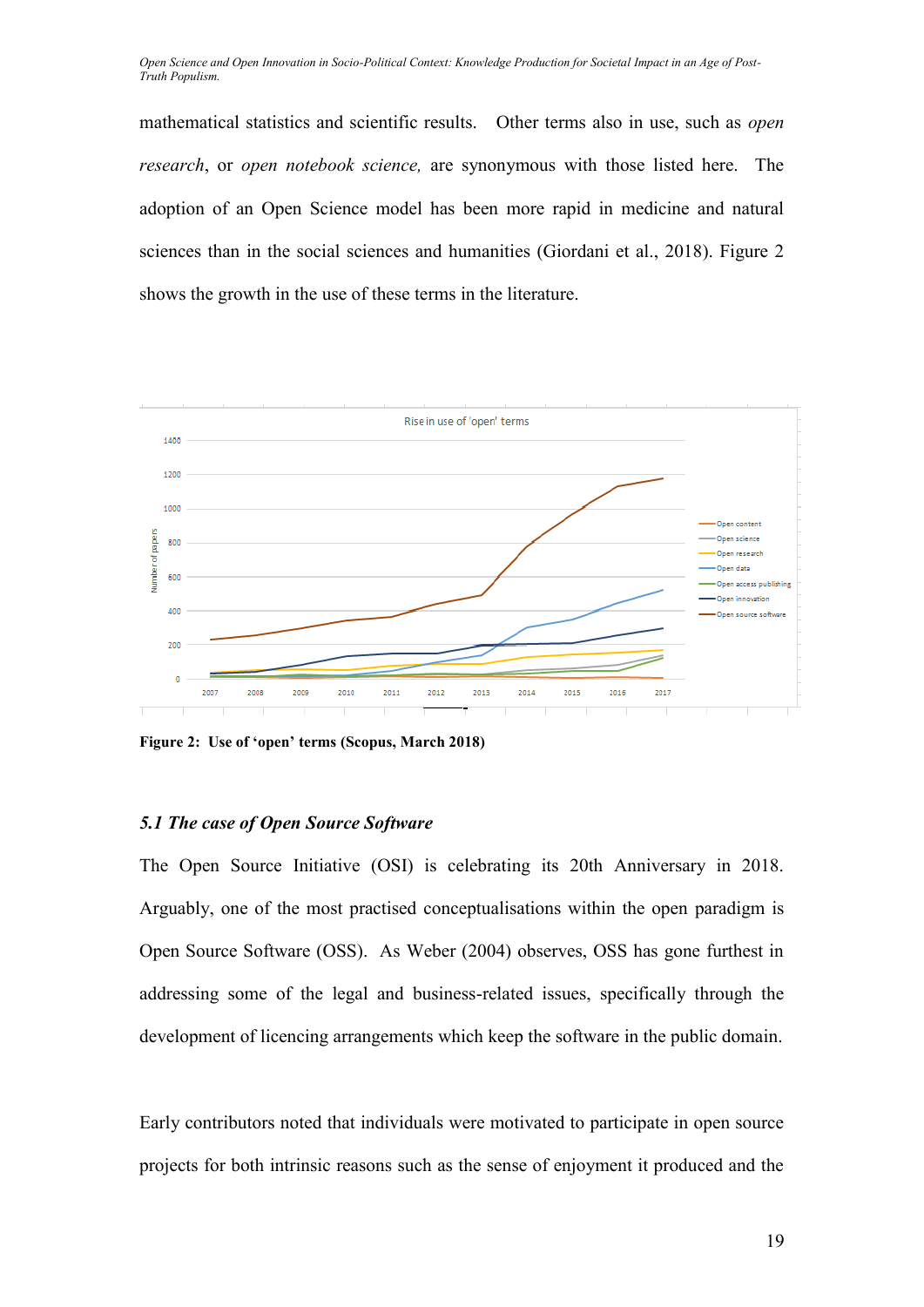sense of altruism generated (von Krogh and von Hippel 2003; Roberts, et al 2006 and Schilling, 2012) and extrinsic reasons, such as the reputation enhancement of being involved and the private use of the software developed (Hars and Ou, 2002; Hertel et al, 2003; Azmi and Alavi, 2013). Weber (2004) included reputation and ego-building and a sense of community and identity, which resonated closely with Levy's (1984) research with MIT programmers in the 1960s. Weber emphasises the artistic and intellectual pleasure and notes a political dimension, that of fighting an enemy i.e. dominant software corporations, such as Microsoft and IBM. As Weber (2004) notes, these motivations are distinct from the norms of academic scientific research, from which this community arose and to which it still has strong ties.

With regard to the innovation and governance processes, von Hippel and von Krogh (2003) state that OSS development represents a unique combination of private and collective aspects of innovation and knowledge. The source code used is freely available public knowledge (Wolkovich et al., 2012), but the learning and expertise developed is privately held, intangible knowledge. Grand et al (2004, p. 592) observe that OSS development represents "*an unusual collaborative effort where skill and adherence to a philosophy are entry qualifications to a community where developers work together beyond firm, sector and national boundaries to co-create a public good*". However, Host and Orucevic-Alagic (2011) note that some participants do try to commercialise from their involvement in open source projects, often with limited success.

The relative maturity of the Open Source Software development field has led authors and commentators (e.g. von Krogh and von Hippel, 2006; Stodden, 2010; Nielsen,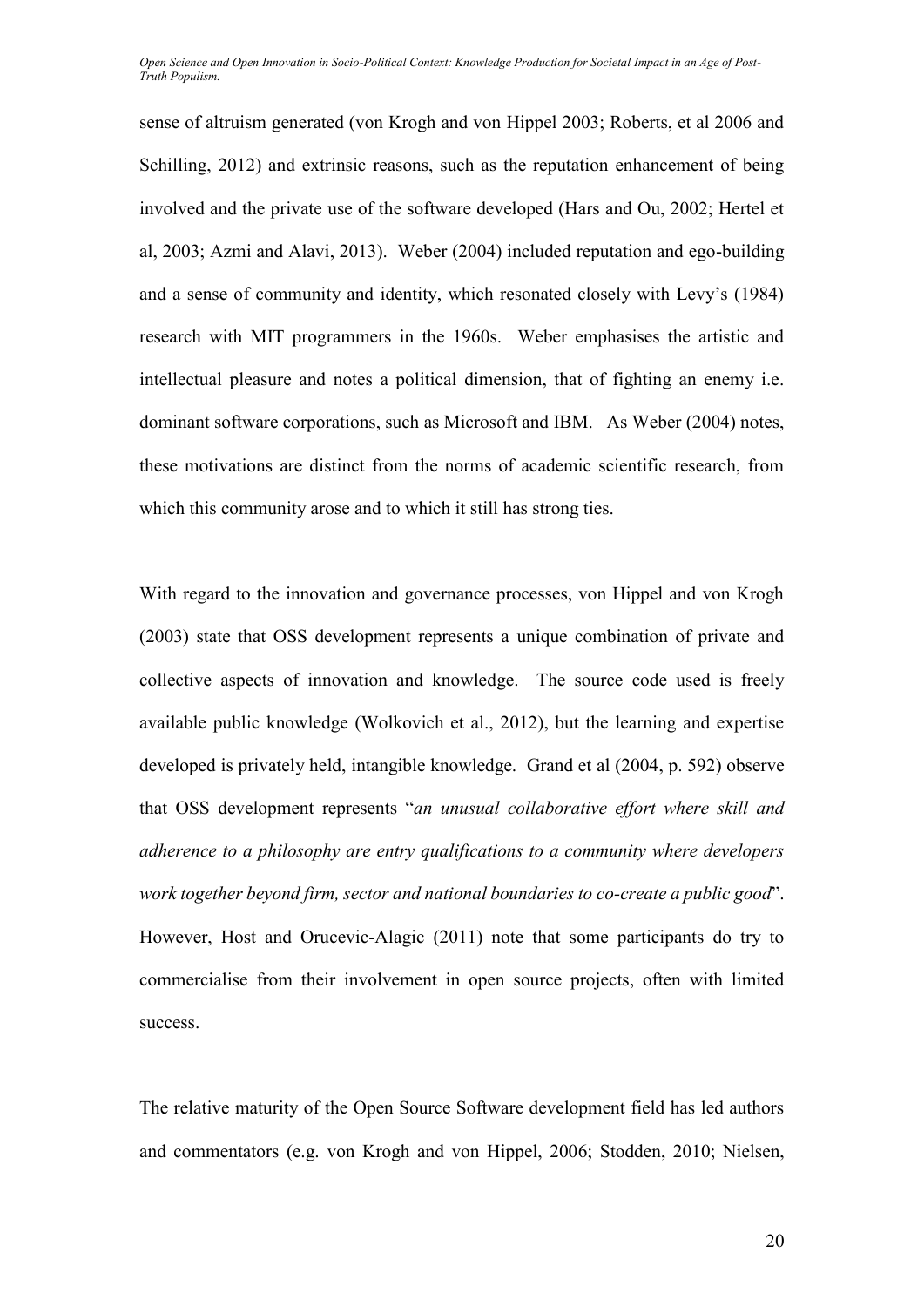2011; Heron et al., 2013) to suggest that the ethos and organisation of OSS has relevance to other areas of economic and social activity, particularly scientific research. The open movement could be argued to have set in place a wider social ethos of openness and the removal of constraints and validations upon knowledge; a distorted resemblance of which today pervades the political sphere. This might also be traced to the imperatives upon researchers to make their findings, data and outputs available, often in the name of greater accountability to a public that, as recent events have shown, is summoned up to different ends across the political spectrum. We consider these issues in the following section.

## *5.11 Open Access, Open Content & Open Data*

The move from academic print publishing to predominantly electronic publications is proclaimed to be the second discontinuous shift in scientific publishing (Schmidt, et al., 2016; Solomon and Bjork, 2012). The Budapest Open Access Initiative in 2002 is described as a milestone in the open movement, given its major role in developing digital repositories for storing research (Garcia-Penalvo et al., 2010). The term open access (OA) has been defined as enabling content to be free to read and free to reuse (Piwowar et al., 2018). Other scholars have suggested different interpretations of OA that include that content is free to read online, free of charge, and available digitally online [\(Willinsky, 2003;](https://scholar.google.com/scholar_lookup?title=The%20nine%20flavours%20of%20open%20access%20scholarly%20publishing&author=Willinsky&publication_year=2003) [Matsubayashi et al., 2009](https://scholar.google.com/scholar_lookup?title=Status%20of%20open%20access%20in%20the%20biomedical%20field%20in%202005&author=Matsubayashi&publication_year=2009) and Laakso et al. 2011). With the movement towards OA arrangements seemingly unstoppable (Bernius, 2010; Laakso et al. 2011, Bisol et al., 2014; Czarnitzki et al., 2015), authors are considering the subsequent impacts on motivational and behavioural issues; including citation success (Lawrence., 2001; Eysenbach, 2006; Davis, 2009; Kim, 2010; McCabe and Snyder, 2014; Piwowar et al., 2018). However, Gaule and Maystre (2011) caution, that a citation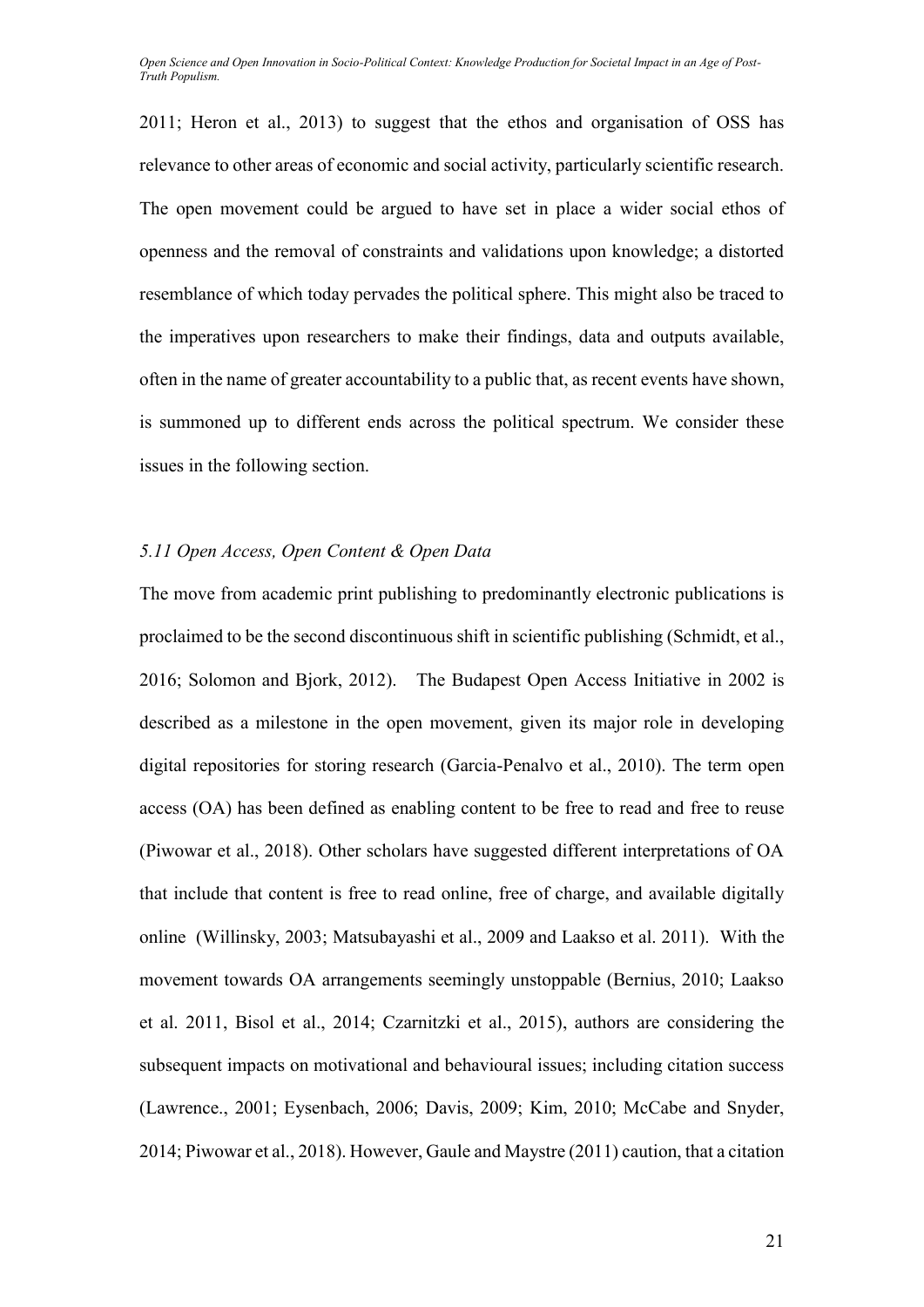is not a proxy for wider dissemination as it fails to capture the invisible readers who do not contribute to scientific debate but may access papers, particularly in medicine. Whilst it may be difficult to quantify the wider dissemination of OA articles, Bernius (2010) argues that OA generates a positive impact by accelerating the scientific knowledge production process. This is notwithstanding a call for further empirical studies in this burgeoning field (Davis, 2009; Lyons and Booth, 2011; Grand, 2015; Grand et al., 2016; Lyons, 2016). This includes research into the take-up of OA scientific papers by other areas of society, specifically business and policymakers (European Commission, 2016; Vicente-Saez and Martinez-Fuentes, 2018) to evaluate whether OA publishing can deliver the promised societal benefits. Whilst open access is important, there is also a need to consider how content and data can be made accessible (e.g. free OA Digital Object Identifier (DOI) service) to advance the Open Science movement (Piwowar et al., 2018).

Having first gained traction within the education community e.g. OpenCourseWare from MIT, open content is now being applied in the cultural sphere, where distributed individuals or groups create and refine content, the most notable examples being Wikipedia or YouTube. Chelitois (2009) discusses open content initiatives in the light of Open Source Software development and IPR, and argues there is a distinction to be drawn between the production of functional goods, like software, and cultural goods, like art and music. Drawing on the principles of OSS, open content is covered by various licences, for example, the Free Art Licence and the Open Music Licence. One licence, namely the Creative Commons, is starting to dominate the arena of open content (Cheliotis, 2009).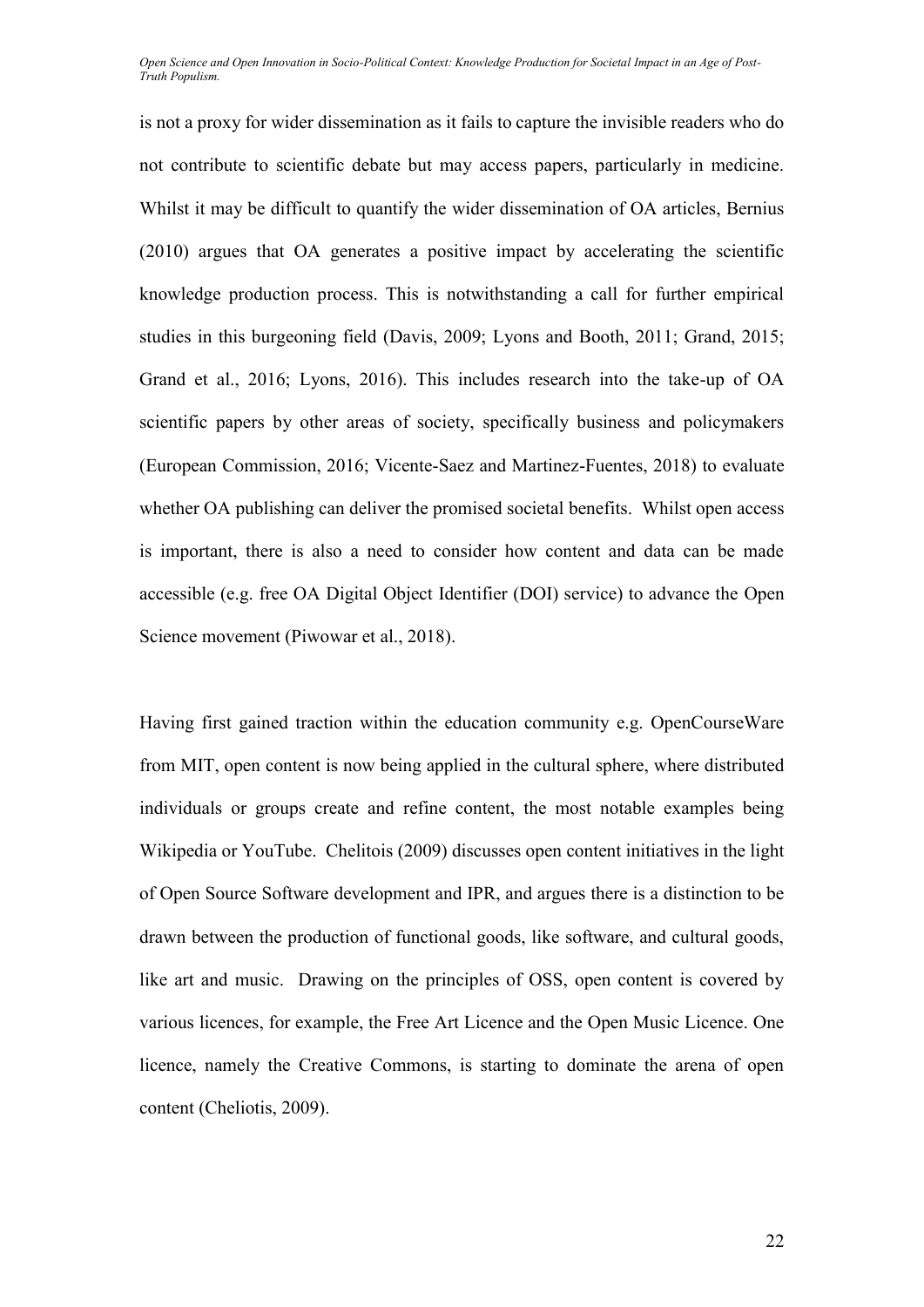The governance and regulation of open content sites has received growing attention with authors (Viegas et al., 2007; Forte et al., 2009; Altonen and Lanzara, 2010; Hullova et al., 2019). Ostrom's (1990) principles of collective self-governance encompass participative decision making, transparency, allowing for mutual monitoring, graduated sanctions against transgressors and conflict-resolution mechanisms. Ostrom's (1990) model of collective self-governance was originally applied to natural resource communities, but appears to match the regulatory framework that has emerged on Wiki-sites (Schroeder and Wagner, 2012).

Open Data have gained traction through national government initiatives towards greater transparency with the release of data-sets relating to policy initiatives and publicly funded projects. In a knowledge production context, open data can be regarded as one of the building blocks of Open Science (Bisol et al., 2014; Robertson, et al., 2014). The findings in science publications rest on supporting information, which in disciplines such as bio-science is freely available, but in other areas is aggregated by publishers and resold, thus limiting the accessibility and dissemination of the research communication. Scientists and open data advocates such as Murray-Rust (2008) argue that such data belong to the knowledge commons and that restrictions on re-use create an anti-commons. Murray-Rust (2008) calls for full open notebook science which would enable research data to be freely available before it is embedded in a published paper which might not be covered by open access arrangements. Rapid disclosure and discovery of new knowledge made available earlier in the research process is one of the key aims for open data advocates (Hampton et al., 2015; European Commission, 2016). Such a development has the potential to radically alter the way Open Science is conducted and further exploited in an Open Innovation milieu. There have been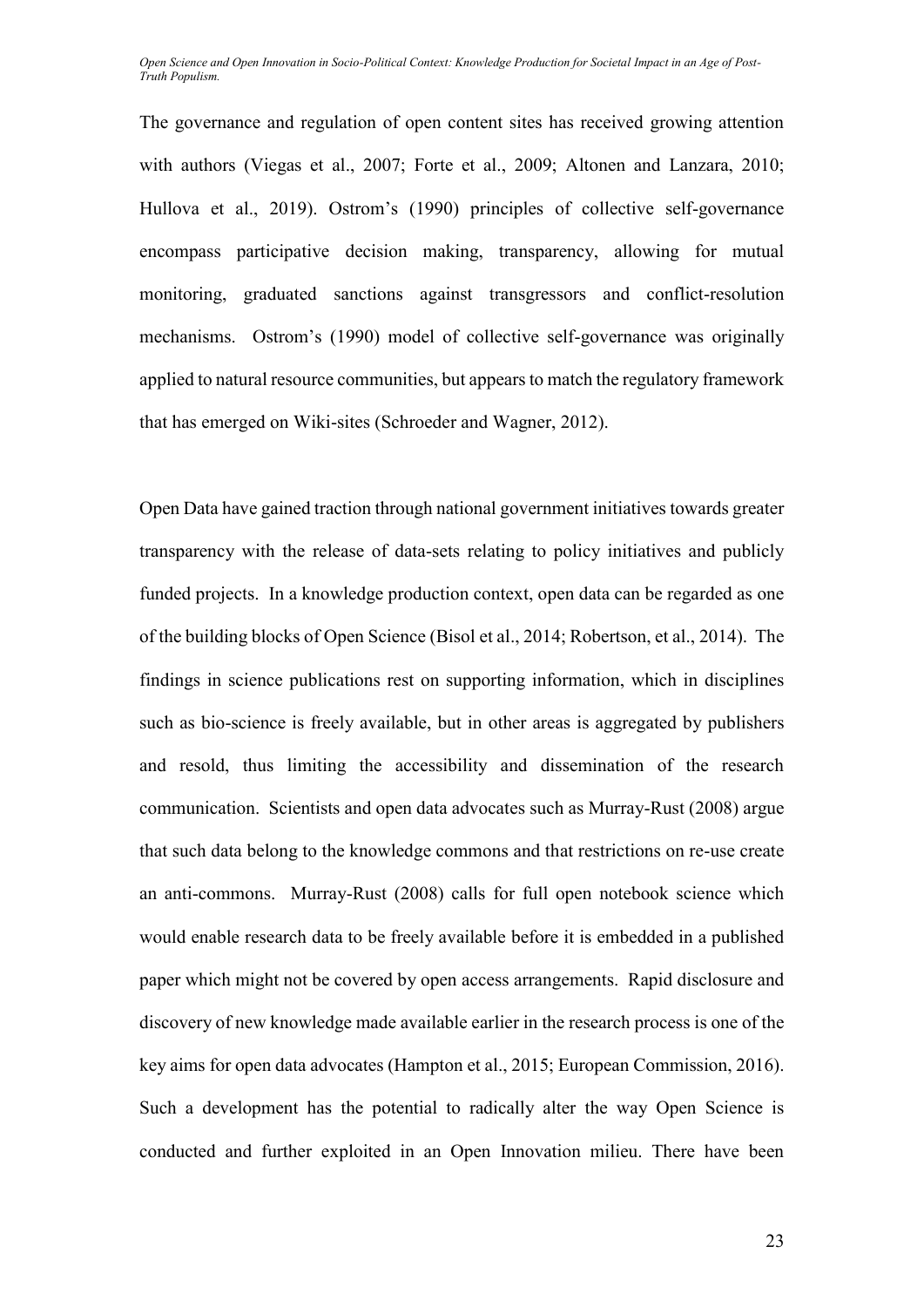concerns from some quarters that the Creative Commons erodes boundaries and constraints on the use and understanding of intellectual output in such a way as to compromise the standards and rights of ownership characterising ideas and knowledge production (see e.g. Lyon, 2016; Curry, 2018).

## **6. Open Science and Open Innovation: A generative coupling**

Working through its contradictions to support the generative coupling between Open Science and Open Innovation, it might be suggested that normative structures are necessary to govern the creation of positive societal impacts from scientific knowledge production regimes. This is a process of co-evolution, co-existence and co-production. In 2012, 350 years after Oldbenburg introduced scientific papers to speed up the discovery process, the Royal Society published its report "*Science as an open enterprise: open data for Open Science,*" making a series of recommendations on how institutions and scientists can ensure the Open Science (re)evolution delivers its social mission potential.

With implications that Open Science, as an ideal, represents a whole new way of producing knowledge (Deng, 2011; Nielsen, 2011; Peters and Roberts, 2012; Friesike et al., 2015; Morzy, 2015; Lyon, 2016; Arza and Fressoli, 2017; Jomier, 2017). authors have also been considering the challenges to, and limitations of, that ideal along some of the socio-political axes discussed above. A key issue is that of a data deluge (Hey and Trefethen, 2002; Hilbert and Lopez, 2011; Hilbert, 2016). With so much data available, openness in scientific research is limited by attention space, that is, who is paying attention and what are they paying attention to (Beer, 2018)? Shroeder (2007) contends that the success of openness will depend on generating and sustaining the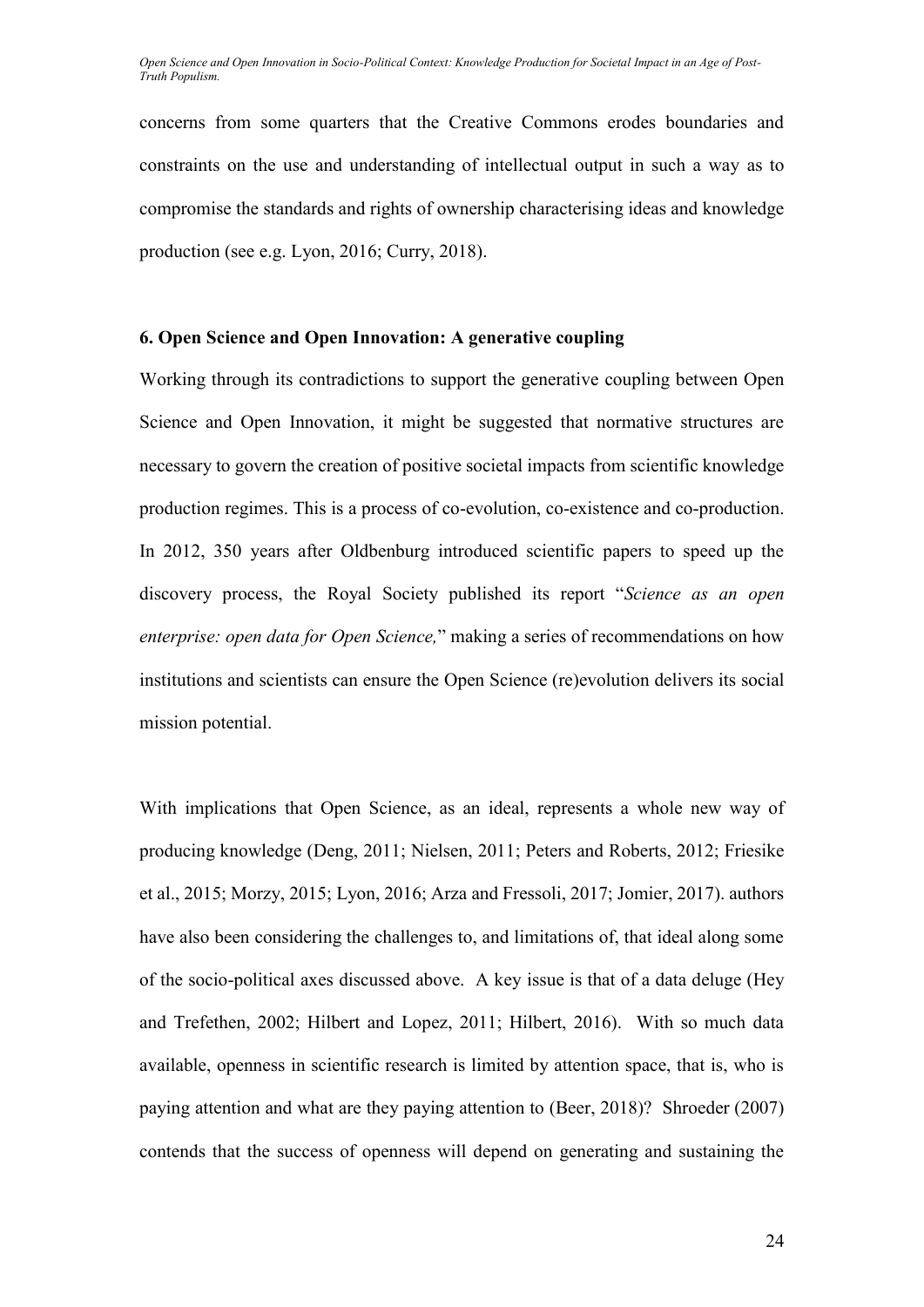largest possible user or attention base. According to Meyer and Schroeder (2009), the challenge of a data deluge is more pressing in some fields than others. Their study found that e-research had more impact in computer sciences, medicine and mathematics and will have to find structures and processes to manage ever-increasing levels of data. A related problem is that of knowledge de-contextualisation (Mohammed, 2007) as tacit knowledge is lost as its codified counterpart is prepared for externalisation.

Another key issue raised, highly relevant to the contemporary populist politics of knowledge, is that of quality assurance. Hemlin and Rasmussen (2006) suggest that a move from a product focus of quality control to a process focus of quality monitoring is required in the networked world of diffused knowledge production. Quality monitoring would entail continuous (rather than episodic) evaluation by data users and lay people as well as traditional scientific peers. Given the wider set of quality evaluators, knowledge is assessed in terms of its societal as well as scientific value. The rise of big data, artificial intelligence and future quantum computing provides impetus for new platforms for the coproduction of knowledge, yet also raises concerns about how data is being generated and transformed for greater value and utility (Beer, 2018). The power of immense volumes of data is in an ability to re-combine elements to reveal patterns, understanding and future predications of societal challenges, such as modelling climate change and the occurrence of catastrophic events. Whilst the data and its analyses act as a pro-social force; significant concerns about personal data consent and digital exclusion in society, the independence of the scientific process and the objectivity of knowledge from pressures towards popularisation and politicisation remain (Hilbert, 2016).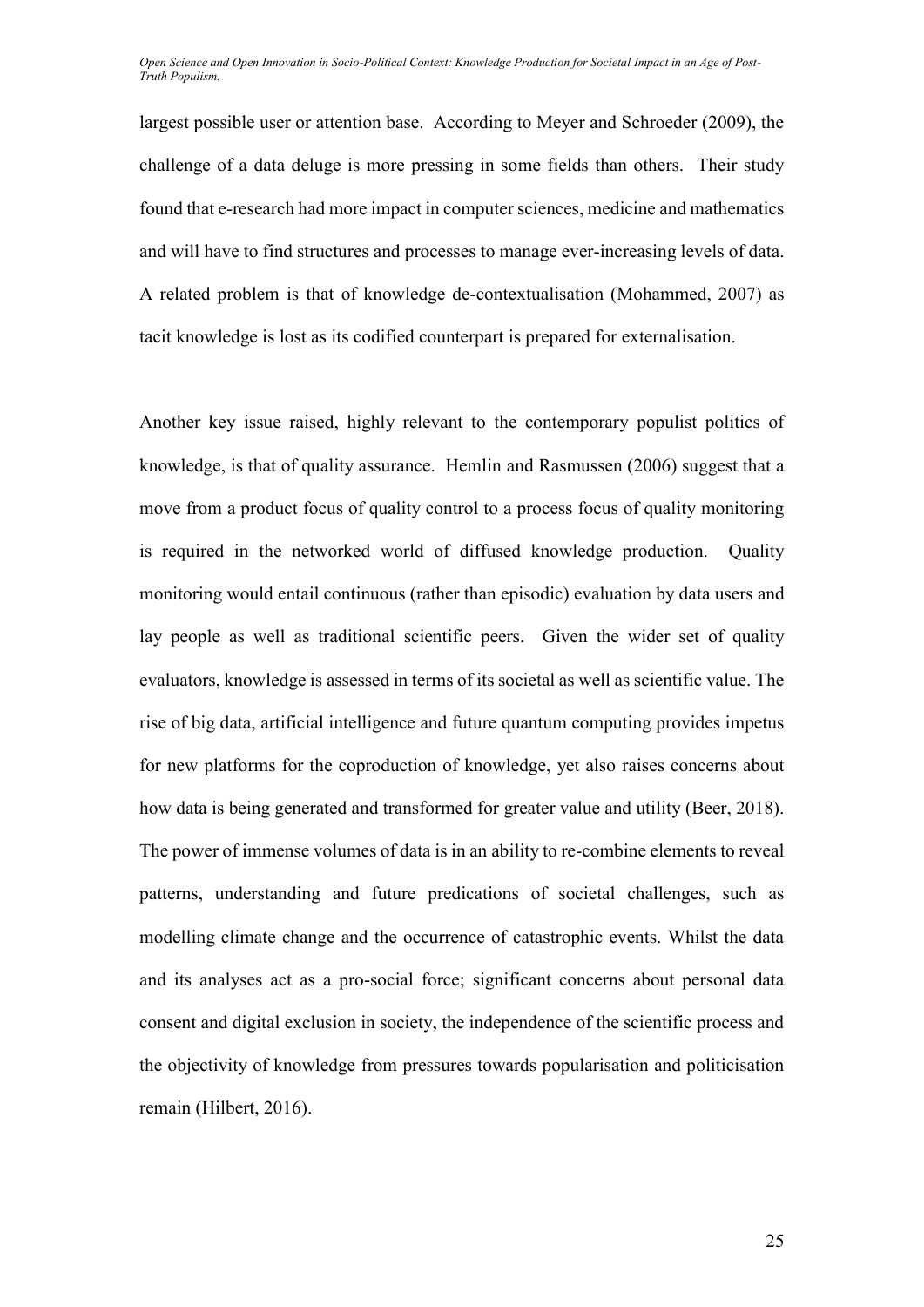## *6.1 The socio-politics of openness in knowledge production regimes*

Open Science described by the National Academies of Sciences, Engineering, and Medicine (NASEM) 2018 Report entitled "Open Science by Design" suggests that the continuing advances in information technologies enable global research enterprise collaborations with multiple stakeholders to create a new Open Science ecosystem. Characteristic examples of this mode of science would include the research project Galaxy Zoo, where amateur astronomers volunteered and assisted in the classification of galaxies. The appropriation and exploitation model here is one of Open Innovation, with disparate, networked participants able to contribute to scientific endeavour for broader societal impact, as demonstrated by The Training Partnership UK in the public and private education sectors. Therefore, this paper argues for an extension of the NASEM Open Science ecosystem in which Open Science is coupled with Open Innovation in a generative link.

Open Science and Open Innovation symbolise inclusivity, diversity and social responsibility; albeit carrying contradictions specific to the current social and political conjuncture. The earlier Open Science model (Oldenburg  $17<sup>th</sup>$ ) was inhibited by the limits and constraints upon participation and reception, leading to a relatively closed innovation model. However, it might be the case that the new Open Science paradigm forecloses innovation, owing to a lack of limits and constraints and specifically standards that act to qualify and validate knowledge and make it meaningful, useful and socially impactful for end users. Here it might be useful to think of recent applications of Alisdair MacIntyre's understanding of virtue in organisational life as consisting in a dialectic between practices and their inhibition by institutions (Moore, 2012), which features abundantly in the Open Source Software (OSS) scholarship (von Krogh, 2012).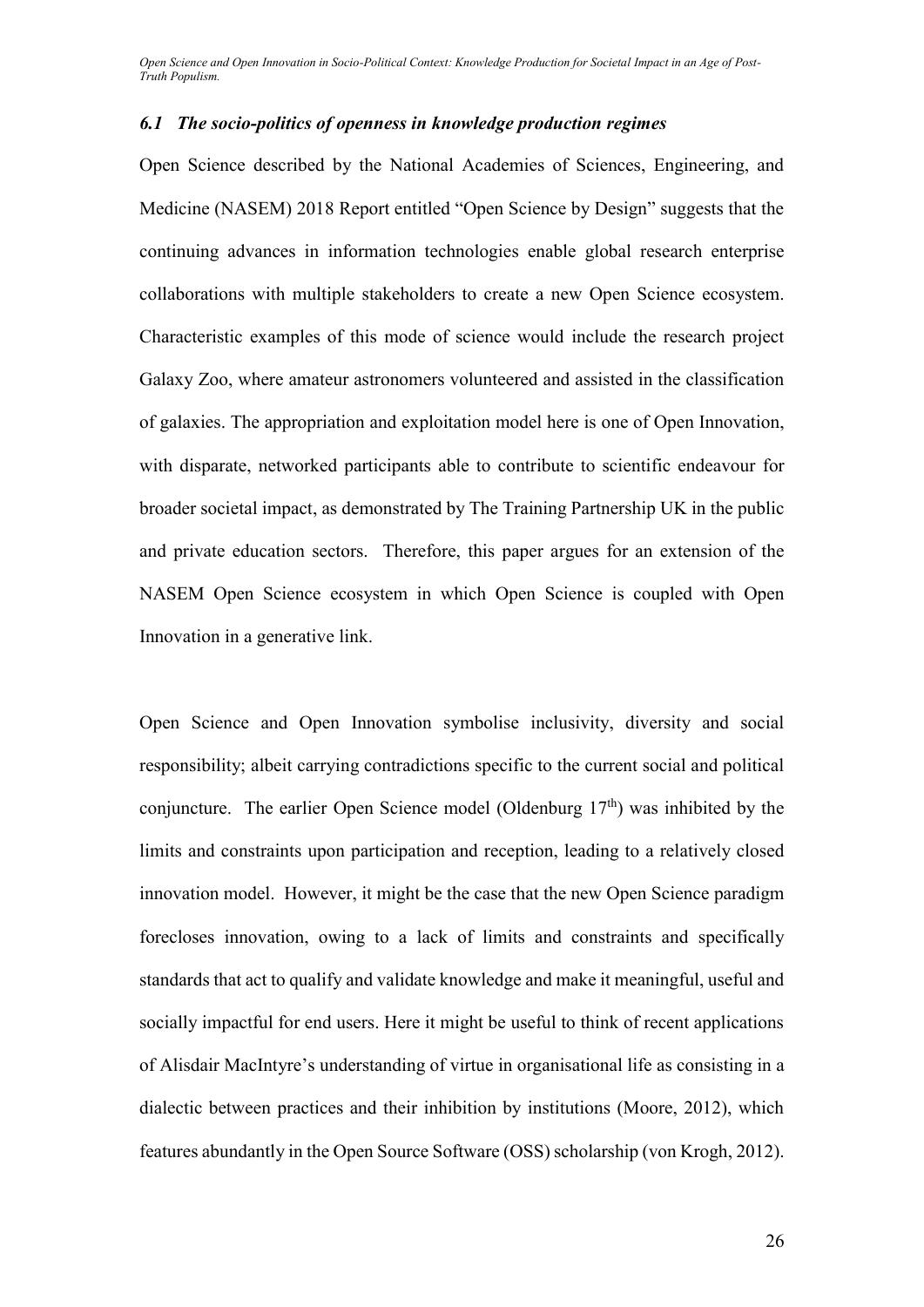In spite of the store set by openness in this area of scientific activity, OSS would be nothing without the capacity of institutions to constrain open practices and the motivations of the actors involved within reasonable and useful limits (von Krogh et al., 2012). Innovation can only follow from practice should the institutional channels be in place. Similarly, as recent critics of openness remind us, "[s]cience cannot function without some monopolisation of expertise", and hence democratic discussion infringes upon specialised knowledge (Turner, 2003, quoted in Nerlich et al., 2018, p. 5). This risk is especially acute in a post-truth age where populism demands the stripping away of layers of mediation and deliberation between the public and technocratic or expert elites that can help sift what is objective or practical from what is not. Applied to scientific knowledge production, this de-institutionalisation of science may short-circuit the generative link between Open Science and Open Innovation.

Thus, the question now is, how far in this developing social and political context, can the theoretical ideal of an Open Science and Open Innovation link be fulfilled? This paper suggests that the development of Open Source Software (Stodden, 2010; Athey and Ellison, 2014) may give some clues as to how it may advance. For example, Nielsen (2011) compares the potential of new Open Science to the knowledge created by open source projects. In the open source community, code is modified almost continuously, leading to the proposition that the Open Science–Open Innovation coupling could benefit from the same quick-fire improvements, but is held back currently by the academic publication, citation and IPR constraints which slow down academic discovery, appropriation and full exploitation for societal gains.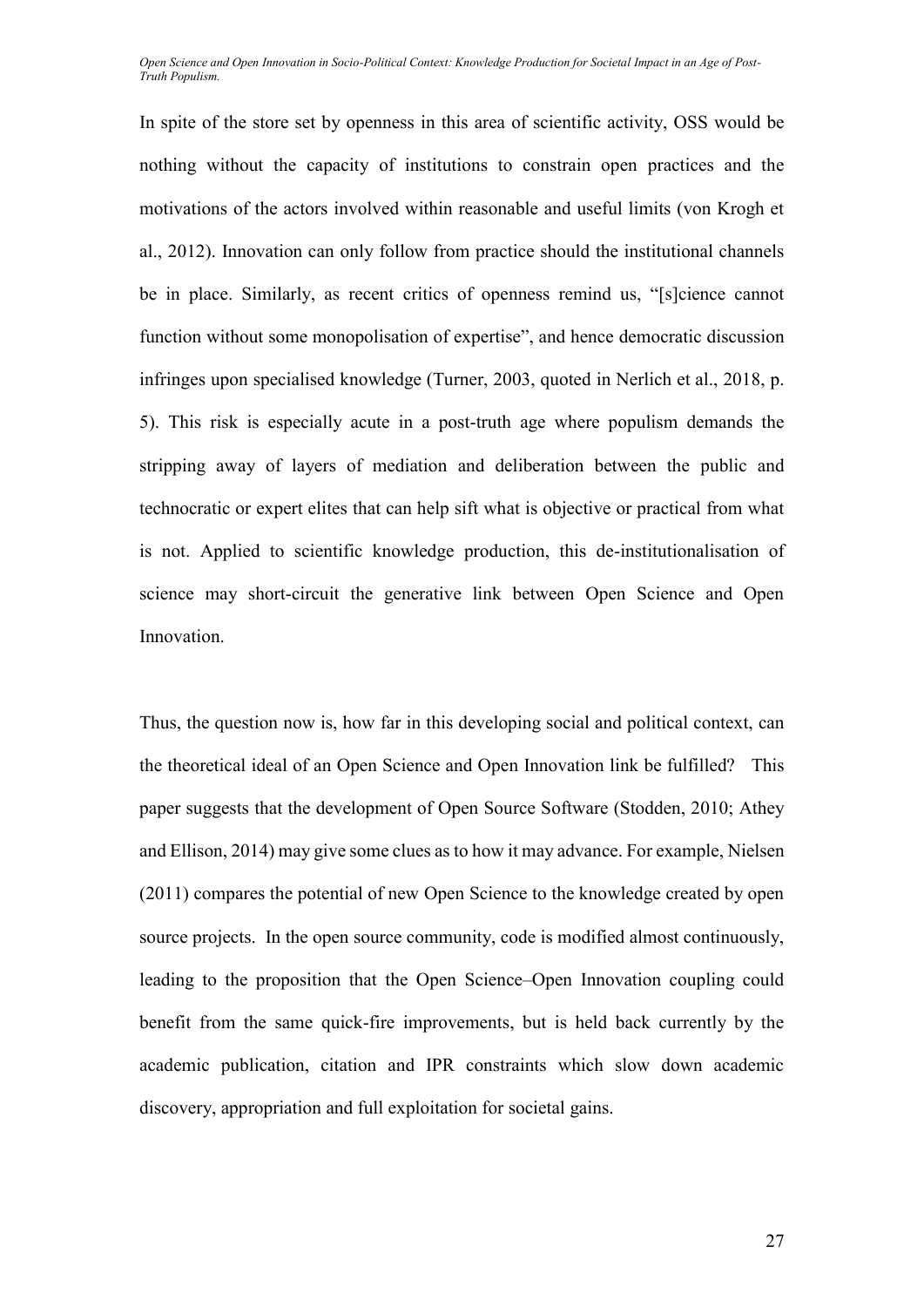Whilst Open Science shares attributes (i.e. heterogeneity, transdisciplinary, reflexivity) with Mode 2, post-normal science, and Triple, Quadruple and Quintuple Helix models (Carayannis et al., 2018), it offers an alternative to the future of knowledge production that runs counter to the privatisation-centred models of Academic Capitalism (Slaughter and Leslie, 1997; 2001) and post-academic science (Ziman, 2000). Such models articulate the declining degree to which the higher education sector is beholden to the public good, and the inclining degree to which it is obliged to the global extra academic market pressures. Ziman (2001, 2003) argues about the social dimension of science and the social responsibility of scientists. However, this takes on a new complexion in the present social and political state of affairs, characterised by populist upheaval and a reconfiguration of the relationship between the people, the state, knowledge and expertise. Although some academics continue to express criticism about the potential for university science commercialization to generate meaningful value (Davis et al., 2011), there appears to be no obvious down turn in the momentum that has gathered for its expansion into the future (Lockett et al., 2013).

This paper proffers that modern day knowledge production regimes continue to be governed by an ethos that embodies Merton's norms; but they are subject to changing institutional forces demanding greater public accountability and responsiveness to societal needs in the face of declining public funding. Such changes are being met with varying degrees of porosity or openness in the scientific R&D process, with an everexpanding range of stakeholders to ensure appropriation, exploitation and innovation. However, this must happen in such a way as to resist the pressures to debase the knowledge production through the rejection of disinterestedness and expertise; so will mean preserving Mertonian ideals. The latter will be especially important if Open Science and downstream Open Innovation practices are to deliver societal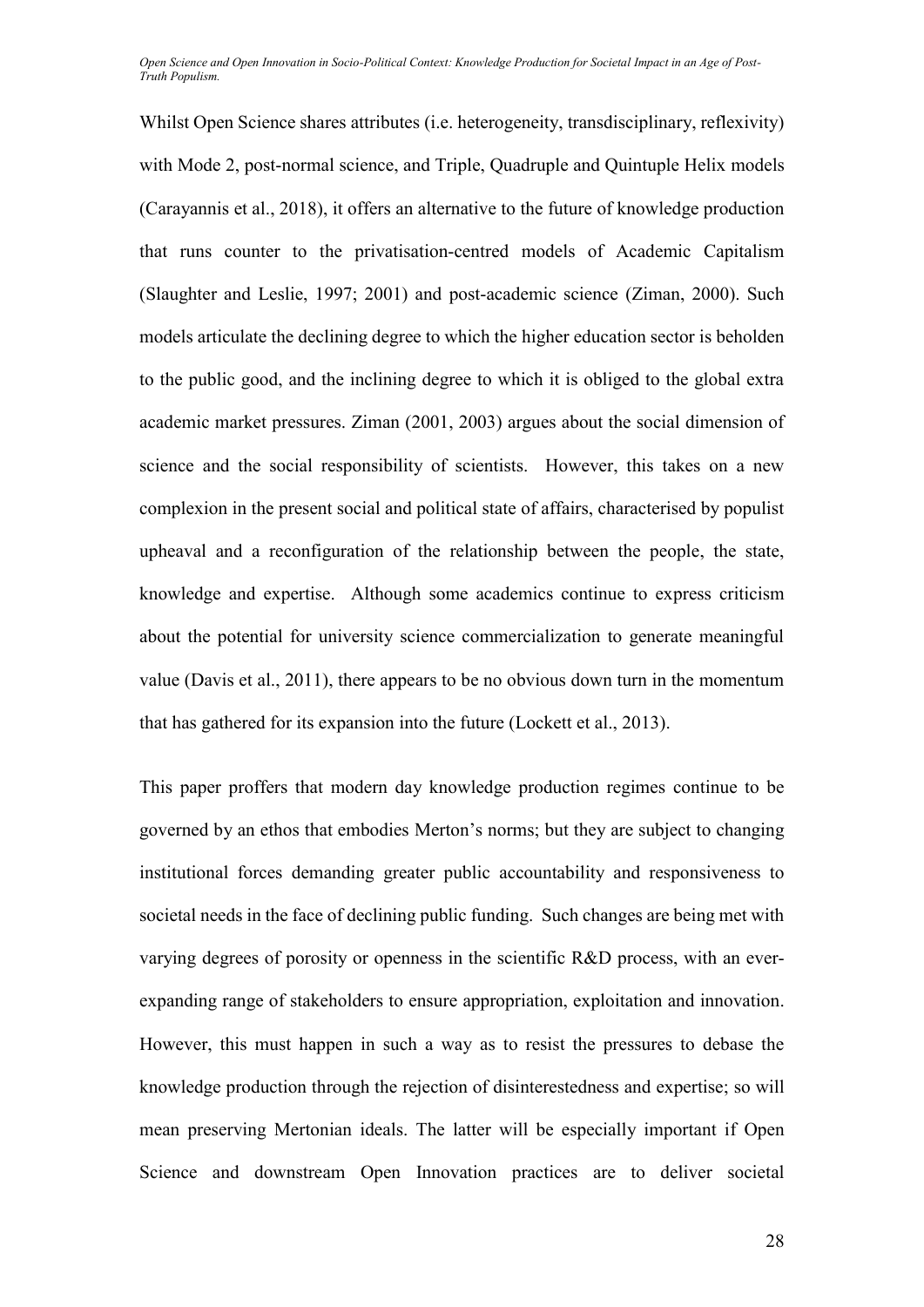improvements; in light of the inherent contradictions in Mode 2, post-normal and postacademic science knowledge production regimes, exacerbated by the contemporary politics of knowledge.

#### *6.2 Merton's norms, moral purpose and agency for innovation*

In the  $21<sup>st</sup>$  century, as science adapts to networked technologies, the concept of Open Science as conceived in the tradition of Merton is evolving. The populist politics of openness resonates in "policy initiatives to 'open up' science in response to perceived legitimacy crises in research and innovation systems and in the relationship between science and policymaking" (Nerlich et al., 2018, p. 3). This legitimacy crisis not only owes in part to the decline of Mertonian norms, but may incubate much worse if unexplored, posing the question as to whether a return to Merton offers a renewed moral purpose and agency for future science and innovation endeavours; in a world with pressing global challenges. Bucchi (2015, p. 233) questions Mertonian "values and norms in science in the light of relevant organizational changes that have marked science in recent decades, as well as the resilience of the concept of 'scientific community' to those changes". In response, Sztompka (2007, p. 211) suggests that "in this period of `post-academic science', Mertonian norms lose some of their binding moral power, and the decay of trust in science is the predictable result". But it might also be said that the Mertonian norms, insofar as that the scientific discovery process is, in theory, accessible to everyone with an internet-enabled device, warrant a review. Therefore, we comment on Merton's four institutional norms and the theoretical implications on Open Science practice, as an antecedent to Open Innovation with moral ambitions.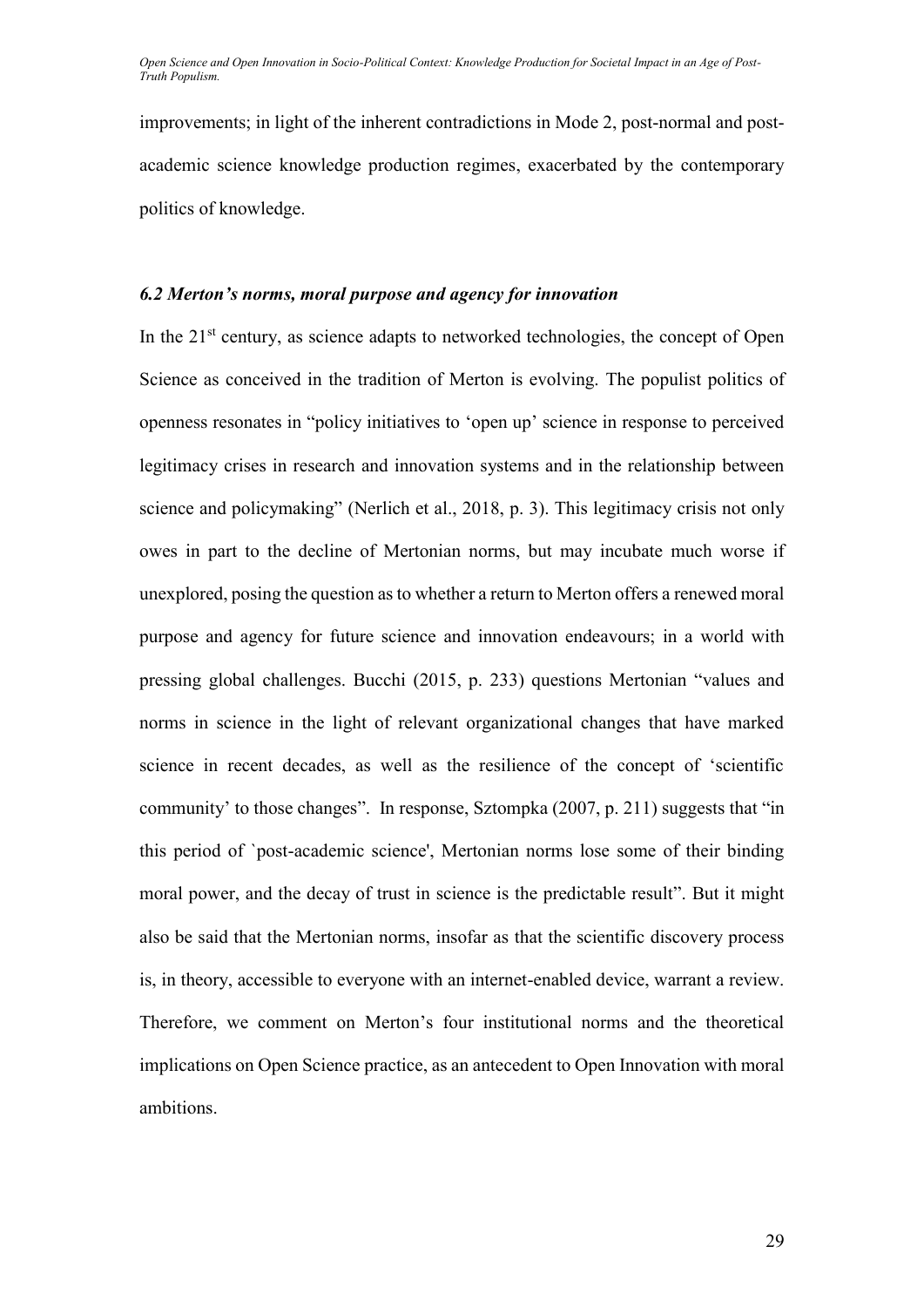Merton's norm of universalism, where ideas are evaluated without prejudice against their proponent is consistent with the opportunity Open Science affords to ordinary people to become involved in scientific discovery, but also guards against the capacity for sectional interests to propose politicised or popularised competing notions of truth such as conspiracy theories or quack forms of science. With such boundaries in force, increasing levels of participation in science may be a neutralising counter to the Matthew effect (Merton, 1968, 1988) where established scientists often get credit for work which can equally, or more readily, be given to lesser known researchers (or nonexperts) raising important questions about the meritocratic process. Similarly, Open Science is in accord with the norm of communism, where scientific knowledge is a product of social collaboration that is shared by society. The use of Creative Commons licences to ensure IPR remains in the public domain is a tangible expression of this norm, and it is the presence of such institutionalised terms of engagement that mediate shared collaboration and make it scientifically meaningful and useful to stakeholders. The key threat in this context remains state policy in science, academic funding and the impact agenda. While new Open Science strengthens the collaboration and sharing ethos, and states and funding councils have moved to embrace these as vehicles for promoting the social utility of science, the institutional environment that defines state policy has not challenged (and in fact may be increasing) the involvement of commercial bodies in science. Thus, the celebration of citizen scientists may be premature, as corporations and entrepreneurs, in their role as civil society and citizenry, are enabled to play a significant role. Unless existing in isolation from Merton's other norms, universalism may prove to be a less discernible Trojan horse for (corporate) particularism.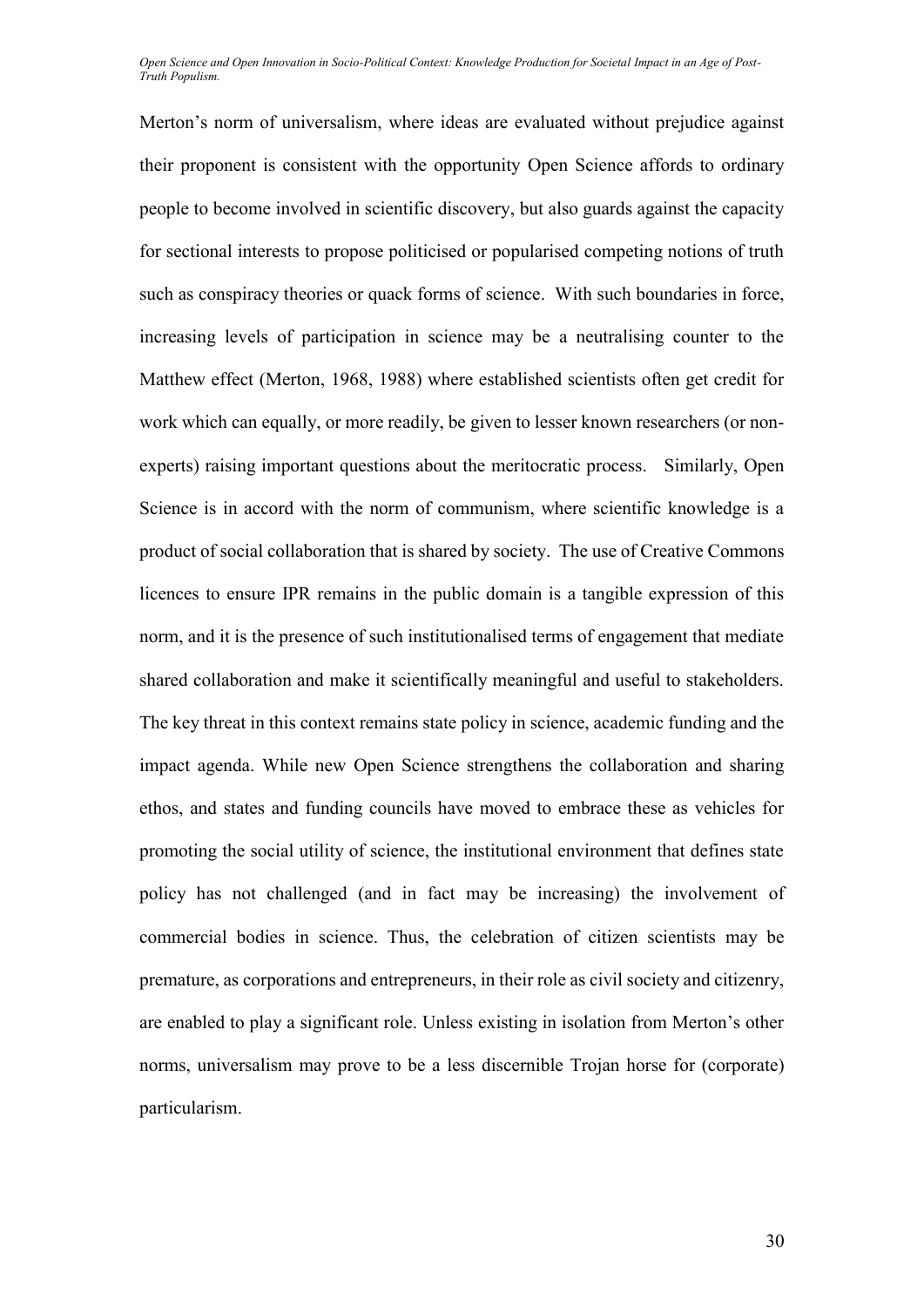By contrast, the norm of disinterestedness, where the scientific body exerts peer pressure on scientists to ensure their work is rigorous and robust is subject to challenge under Open Science; as scientific discovery may be conducted outside traditional academic institutional structures with open innovators. This runs the risk of removing the forms of deliberation and mediation that validate scientific knowledge and expertise and invite claims of competing particularistic truths and a "radical pluralisation of the forms of legitimacy" (Rosanvallon, 2011, quoted in Brown, 2018, p. 175). The norm of organized scepticism suggests that the scientific community is the guardian of scientific findings that may (or may not) cause controversy with other institutional bodies. This too is under pressure in the new Open Science regime from fragmentation of the discovery process and its extension into non-traditional settings, with the potential compromises this invites with foregoing social and political trends around the status of knowledge, truth and expertise.

Merton's norms, whilst applicable to the traditional science model which envisaged science as a profession, cannot be applied as easily to the Open Science which embraces non-expert lay-people as well as professionals; hence there is tension between the norms of communism and universalism, and disinterestedness and organized scepticism. Yet, the roots of this tension and the ostensible incompatibility of the Mertonian paradigm and Open Science do not stem from intrinsic contradictions between them. The emplacement of the new Open Science practices within the existing institutional environment that gives primacy to the privatisation of science causes tension and particularly the privatisation of funding, the private appropriation of the fruits of science in the form of property, and the hedging of collectively produced knowledge behind paywalls of various kinds. Nevertheless, cognisance of these norms

31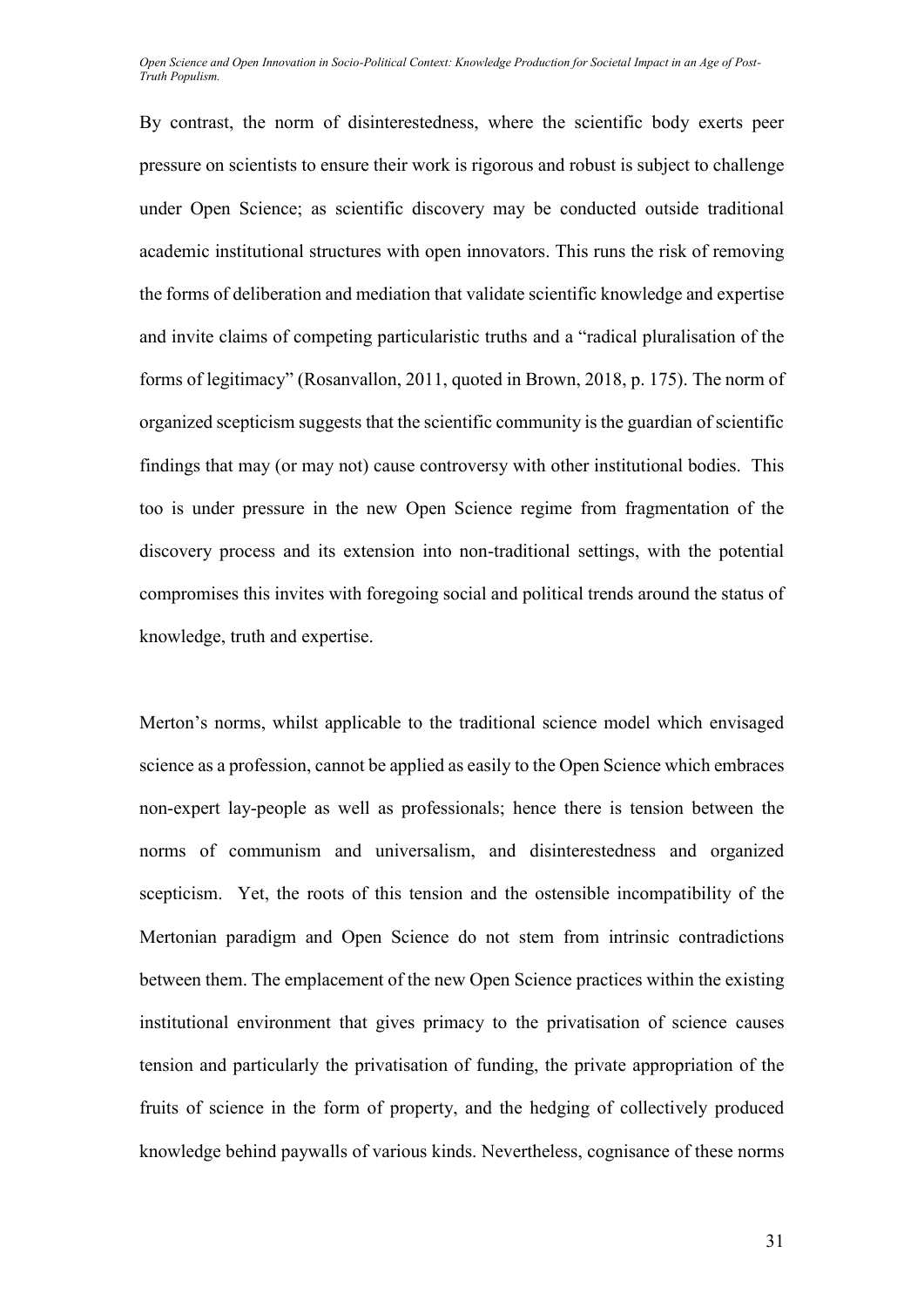is imperative to develop openness in knowledge production regimes, whilst protecting it against what recent scholarship has termed a 'monstrous' populist "politics of openness" (Nerlich et al., 2018).

#### **7. Concluding Remarks**

In response to our principle research question, 'Is the nature of the relationship between Open Science and Open Innovation conducive to a knowledge production regime for societal improvement?', this paper offers some concluding remarks. As Willinsky (2005) notes, the convergence of open approaches to intellectual property represents a common commitment to the public good, and universities remain the primary force in sustaining this open knowledge economy, which extends well beyond their sphere (see also McNie et al., 2016; Rau et al., 2018). Indeed, the contemporary socio-political context in which Higher Education Institutions (HEIs) are re-imaging their civic missions in the face of anti-establishment populist politics; provides added momentum. Such conditions can help foster the generative link between Open Science and Open Innovation, as long as some sense is kept of Mertonian norms to mediate openness in the link. With institutional agencies increasingly persuaded by the social benefits of such a configuration, and a growing body of scientists pushing the open ideals, the trend towards greater openness and exploitation in the research process seems inevitable. This has implications for individual scientists, their institutions and the higher education sector and their non-academic (e.g. enterprise) partners in the way research is designed, conducted, appropriated, used and evaluated as a public and private good. Universities must develop their policies and infrastructure to support open research initiatives; research councils must set in their requirements for funding new research streams and co-ordinating open approaches in collaboration with public, private and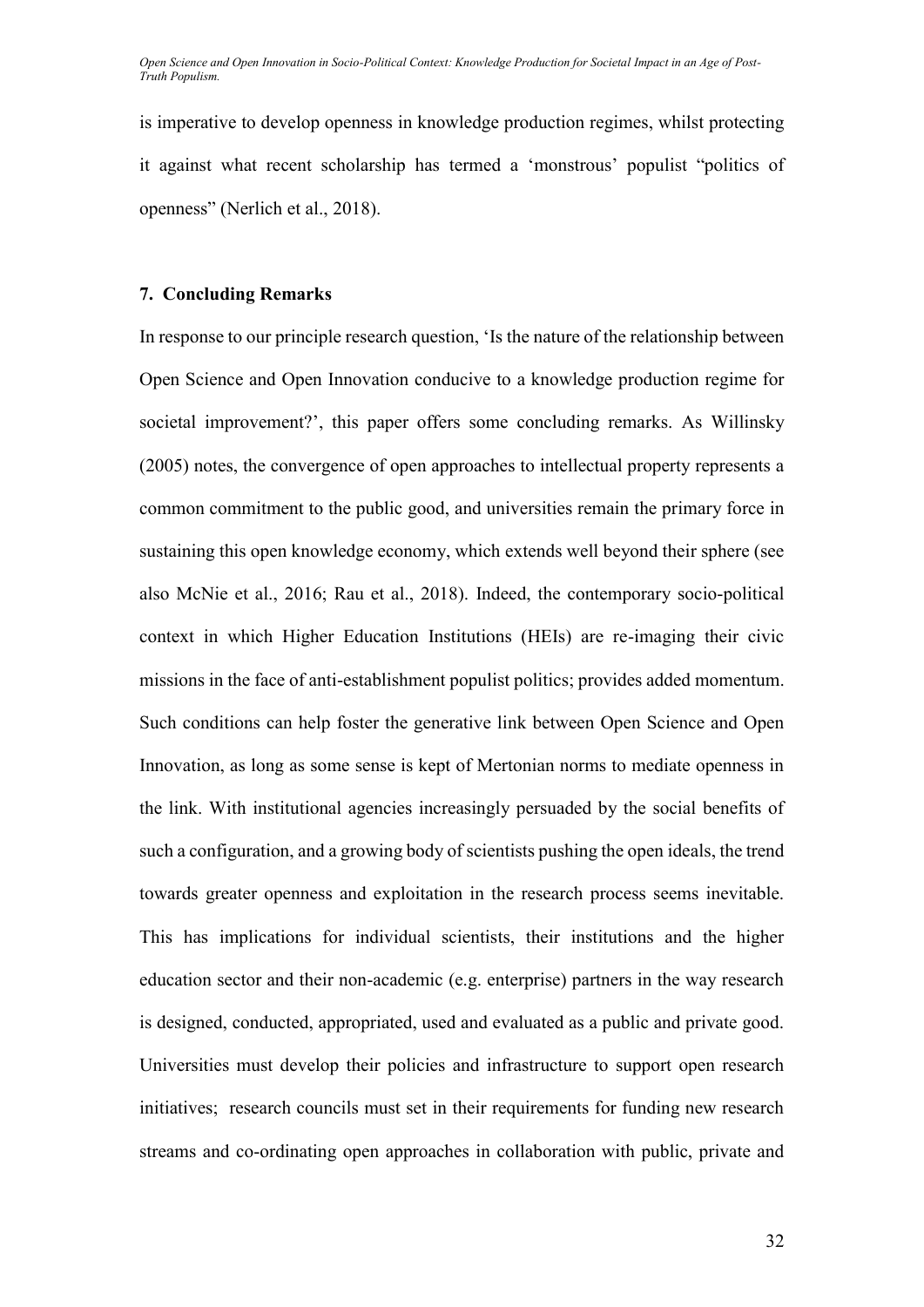third sectors; and governments must provide guidance in terms of future research policymaking.

New Open Science is still maturing and more empirical studies on its impact, such as those by Schroeder (2008), Woelfle et al (2011) and Meyer and Schroeder (2015), are needed. There are many areas to be explored, including for example, the behavioural aspects of working in an Open Science–Open Innovation environment for experts and non-expert partners; the economic and institutional effects of the recombinant knowledge production regime; contributions to an inclusive and sustainable economy and the challenges of handling intellectual property rights.

More widely, the development of a generative link between open approaches to science and innovation adds to the ongoing debate about the changing nature of knowledge production regimes, within a socio-political context. For example, there are implications for the debate about research relevance and research impact (see, for example, Starkey and Madan, 2001; Van de Ven and Johnson, 2006; Kieser and Leiner, 2009; Bresnen and Burrell, 2013; Perkman and West, 2015; Bager, 2018; Hamet and Michel, 2018; Narasimhan, 2018) in the field of management and organisation studies. The open model advocates collaboration between academia, industry/business, government, civic communities and the media and is an important antecedent for innovation that is mission-led for societal improvement. This paper adds the caveat that this also requires awareness of the potential pitfalls of openness in a populist age and the need to maintain norms that militate against them.

33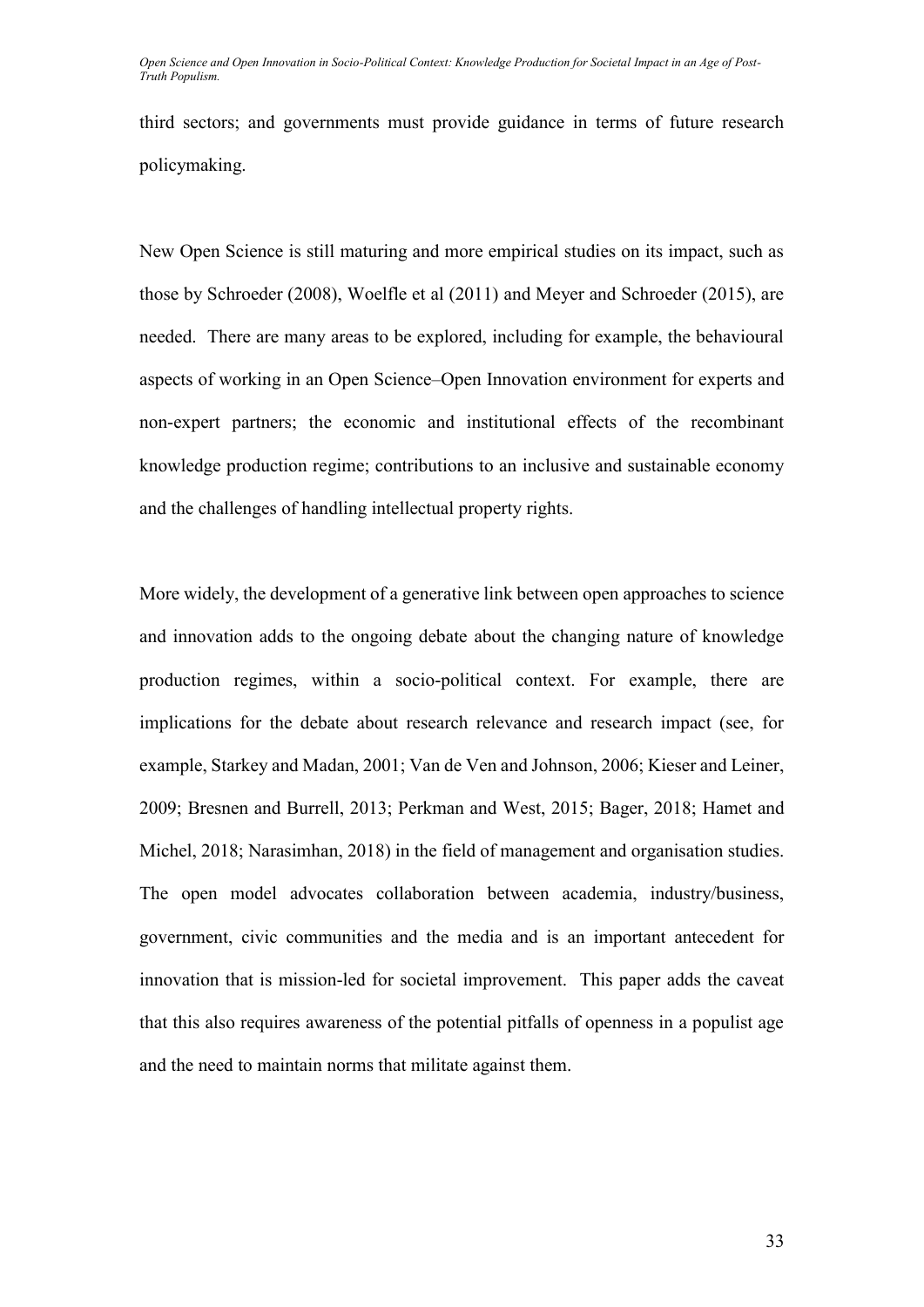## **References**

Adams, R.J., Smart, P. and Huff, A.S., 2017. Shades of grey: guidelines for working with the grey literature in systematic reviews for management and organizational studies. *International Journal of Management Reviews*, **19**(4), 432-454.

Andronico, G., Ardizzone Valeria, Barbera, R., Becker, B., Bruno, R., Calanducci, A., Carvalho, D., Ciuffo, L., Fargetta, M., Giorgio, E., La Rocca, G., Masoni, A., Paganoni, M., Ruggieri, F. and Scardaci, D. (2011) e-Infrastructures for e-science: a global view. *Journal of Grid Computing,* **9**, 155–184

Andreoli-Versbach, P., & Mueller-Langer, F. (2014). Open access to data: An ideal

professed but not practised. *Research Policy*, *43*(9), 1621-1633.

Athey, S., & Ellison, G. (2014). Dynamics of open source movements. *Journal of Economics & Management Strategy*, **23**(2), 294-316.

Antelman, K. (2004) Do open-access articles have a greater research impact? *College & Research Libraries,* **65**, 372-382

[Azmi., I.M. and Alavi, R. \(2013\)](https://www.sciencedirect.com/science/article/pii/S0148296317305441#bbb0020) Patents and the practice of Open Science among government research institutes in Malaysia: The case of Malaysian rubber board. *World patent information,* **35**(3), 235-242

Arza,V. and Fressoli, M. (2017) Systematizing benefits of Open Science practices. *Information Services and Use*, **37**, 463-474

Bisol, G.D. Anagnostou, P., Capocasa, M., Bencivelli, S., Cerroni, A., Contreras, J.L., Enke, N., Fantini, B., Greco, P., Heeney, C. and Luzi, D. (2014) Perspectives on Open Science and scientific data sharing: An interdisciplinary workshop. *Journal of Anthropological Sciences*, **92**, 179-200

Bager, T. (2018). Knowledge exchange and management research: barriers and potentials. *European Business Review*, **30**(2), 169-182.

Baldini, N. (2009) Implementing Bayh-Dole-like laws: Faculty problems and their impact on university patenting activity. *Research Policy,* **38**, 1217-1224.

Barjak, F., Lane, J., Kertcher, Z., Poschen, M., Procter, R., & Robinson, S. (2009). Case studies of e-infrastructure adoption. *Social Science Computer Review*, **27**(4), 583– 600.

Beer, D. (2018) Envisioning the power of data analytics, *Information, Communication & Society,* **21**(3), 465-479

Benessia, A., Funtowicz, S., Giampietro, M., Pereira, Â.G., Ravetz, J.R., Saltelli, A., Strand, R. and van der Sluijs, J.P., 2016. Science on the Verge. *Consortium for Science, Policy & Outcomes*.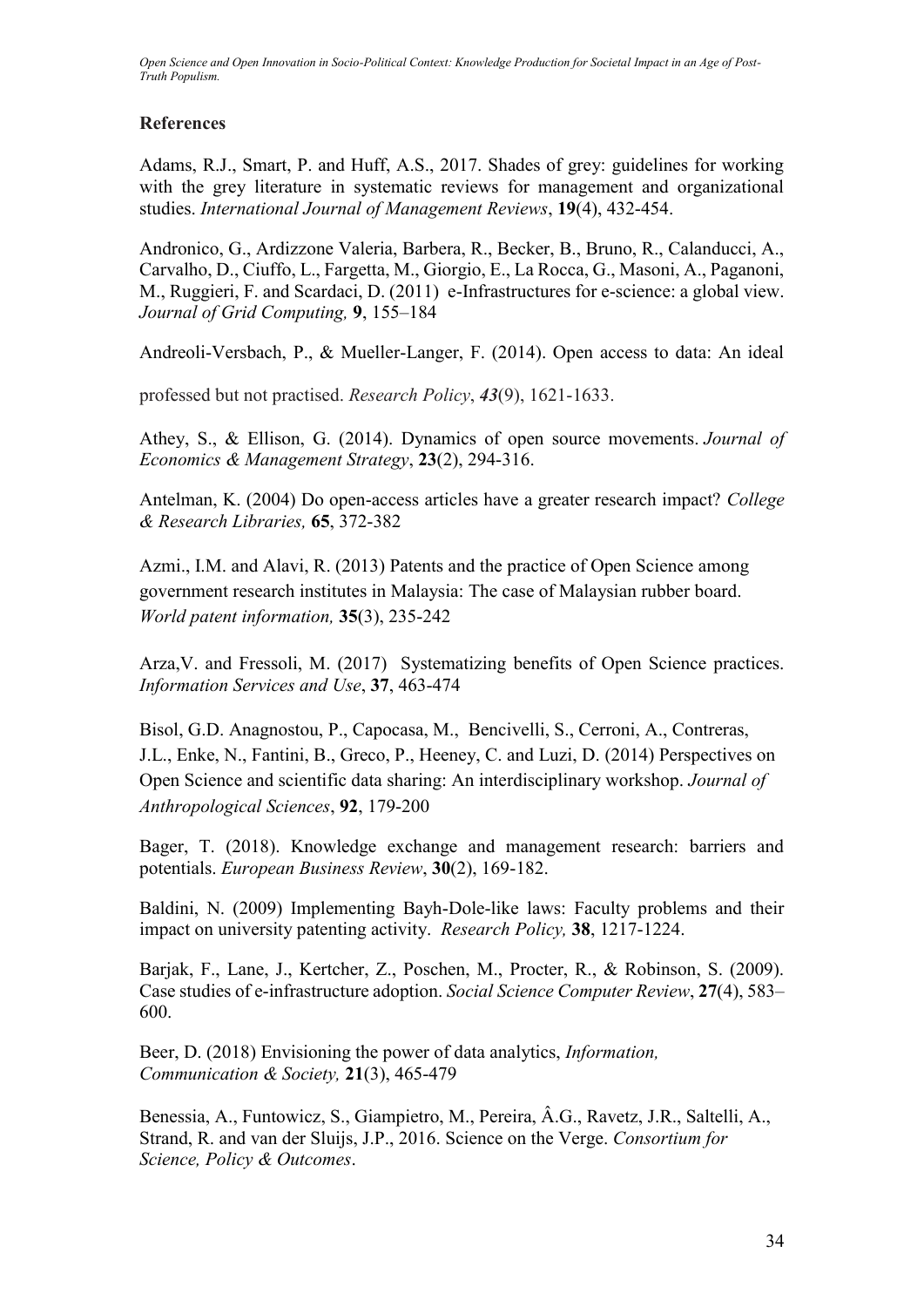Bernius, S. (2010) The impact of open access on the management of scientific knowledge. *Online Information Review,* **34**, 583-603.

Bonaccorsi, A. and Rossi, C. (2003) Why open software can succeed. *Research Policy,* **32**, 1243-1258.

Breznitz, S.M. and Etzkowitz, H. eds., (2017). University technology transfer: the globalization of academic innovation. Routledge.

Bresnen, M., & Burrell, G. (2013). Journals à la mode? Twenty years of living alongside Mode 2 and the new production of knowledge. *Organization*, **20**(1), 25-37.

Brown, M. B., (2018). Expertise. In Nerlich, B., Hartley, S., Raman, S., and Smith, A., 2018. Introduction, in *Science and the Politics of Openness: Here be monsters*. Manchester: Manchester University Press, pp. 169-175.

Bucci, M. (2015). Norms, competition and visibility in contemporary science: The legacy of Robert K. Merton, *Journal of Classical Sociology*, **15**(3), 233-252.

Bucheler, T. and Sieg, J.H. (2011) Understanding science 2.0: crowdsourcing and Open Innovation in the scientific method. *Procedia Computer Science,* **7**, 327-329.

Carayannis, E. G., Grigoroudis, E., Campbell, D. F., Meissner, D., & Stamati, D. (2018). The ecosystem as helix: an exploratory theory‐building study of regional co‐ opetitive entrepreneurial ecosystems as Quadruple/Quintuple Helix Innovation Models. *R&D Management*, **48**(1), 148-162.

Chataway, J., Hanlin, R. and Kaplinsky, R., (2014). Inclusive innovation: an architecture for policy development. Innovation and Development, **4**(1), 33-54

Cheliotis, G. (2009) From open source to open content: organization, licensing and decision processes in open cultural production. *Decision Support Systems,* **47**, 229- 244.

Chesbrough, H. and Di Minin, A., (2014). Open social innovation. In New frontiers in Open Innovation (Vol. 16, pp. 301-315). Oxford: Oxford University Press

Chesbrough, H., Vanhaverbeke, W. and West, J. eds., (2006). Open innovation: Researching a new paradigm. Oxford University Press on Demand.

Ciarli, T. and Ràfols, I., (2018). The relation between research priorities and societal demands: The case of rice. *Research Policy*. In Press

Colapinto, C., & Porlezza, C. (2012). Innovation in creative industries: from the quadruple helix model to the systems theory. *Journal of the Knowledge Economy*, *3*(4), 343-353.

Colombo, G., Dell'Era, C. and Frattini, F., (2015). Exploring the contribution of innovation intermediaries to the new product development (NPD) process: a typology and an empirical study. *R&D Management*, **45**(2), pp.126-146.

Curry, S., (2018). Open access: the beast that no-one could – or should – control?, in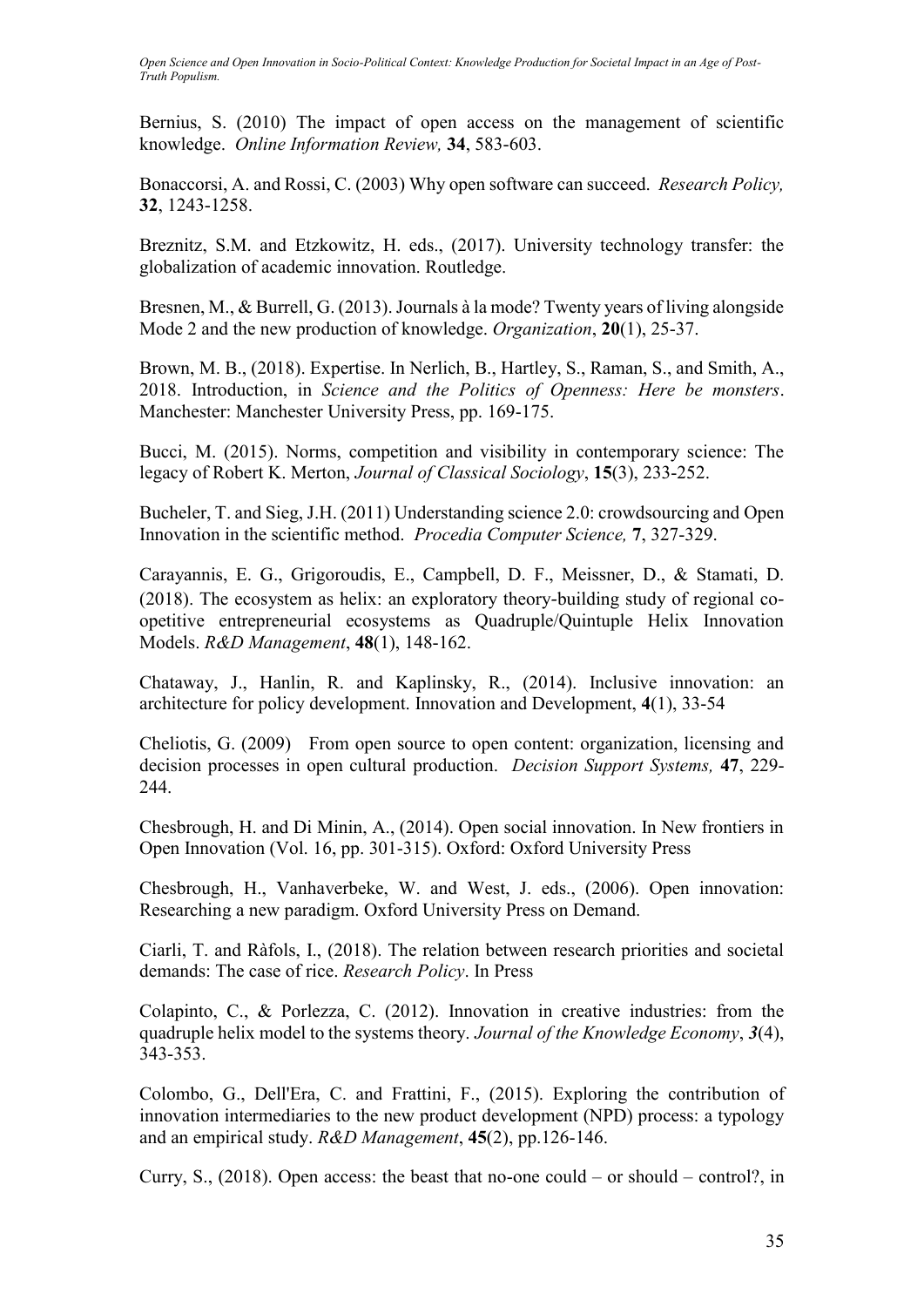Nerlich, B., Hartley, S., Raman, S., and Smith, A., 2018. Introduction, in *Science and the Politics of Openness: Here be monsters*. Manchester: Manchester University Press, pp. 33-54

Dahlander, L. and Magnusson, M. (2008) How do firms make use of open source communities? *Long Range Planning*, **41**, 629-649.

Dasgupta, P. and David, P.A. (1994) Toward a new economics of science. *Research Policy,* **23**, 487-521.

David, P.A. (1998) Common agency contracting and the emergence of "Open Science" institutions. *American Economic Review,* **88**, 15-21.

David, P.A. (2004) Understanding the emergence of 'Open Science' institutions: functionalist economics in historical context. *Industrial and Corporate Change*, **13**, 571-589.

David, P.A. and Hall, B.H. (2006) Property and the pursuit of knowledge: IPR issues affecting scientific research. *Research Policy,* **35**, 767-771.

Davis, P.M. (2009) Author-choice open-access publishing in the biological and medical literature: a citation analysis. *Journal of the American Society for Information Science and Technology,* **60**, 3-8.

Delfanti, A. (2010) Users and peers. From citizen science to P2P science. *JCOM*, **09**,

Deng, F. (2011) Open institutional structure. *Quarterly Journal of Austrian Economics,* **14**, 416-441.

Etzkowitz, H. (1998) The norms of entrepreneurial science: cognitive effects of the new university–industry linkages. *Research Policy,* **27**, 823–833.

Etzkowitz, H., Leydesdorff, L. (1998) The endless transition: A "triple helix" of university–industry–government relations. *Minerva,* **36**, 203–208.

Etzkowitz, H., Leydesdorff, L. (2000) The dynamics of innovation: from National Systems and "Mode 2" to a Triple Helix of university–industry–government relations. *Research Policy,* **29**, 109–123.

Etzkowitz, H. and Ranga, M., (2015). Triple Helix systems: an analytical framework for innovation policy and practice in the Knowledge Society. In Entrepreneurship and Knowledge Exchange (pp. 117-158). Routledge.

European Commission. (2012) Scientific data: open access to research results will boost Europe's innovation capacity. 17 July 2012. Accessed 17 October. [http://europa.eu/rapid/press-release\\_IP-12-790\\_en.htm](http://europa.eu/rapid/press-release_IP-12-790_en.htm) 

European Commission (2015a). Validation of the results of the public consultation on Science 2.0: Science in transition.

European Commission (2015b). Study on Open Science. Impact, implications and policy options.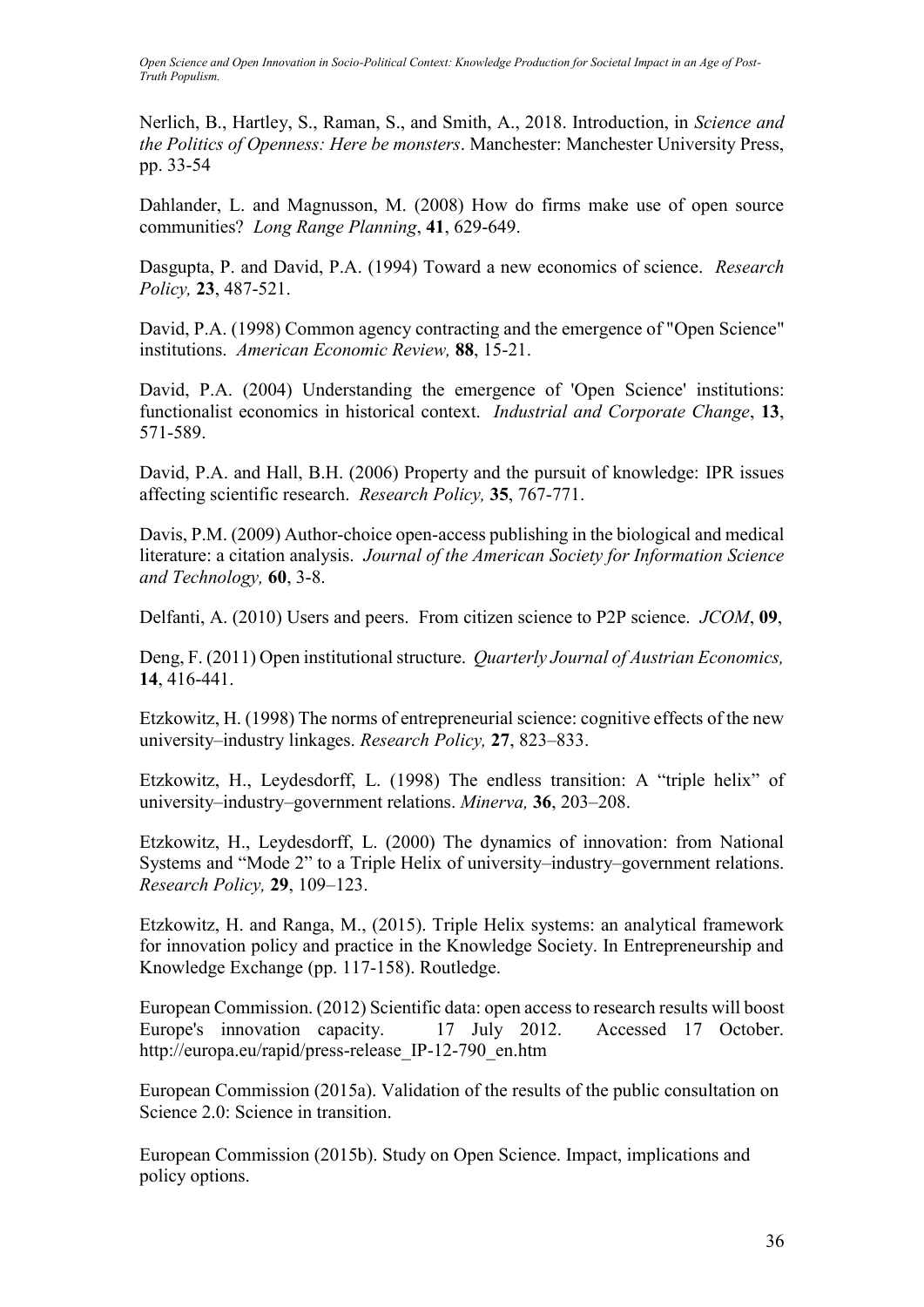European Commission (2016). Open innovation, Open Science, open to the world: A vision for Europe.

European Council (2016). The transition towards an Open Science system: Council conclusions.

Eysenbach, G. (2006) Citation advantage of open access articles. *PLoS Biology,***4**, e157

Fabrizio, K.R. and Di Minin, A. (2008) Commercializing the laboratory: faculty patenting and the Open Science environment. *Research Policy,* **37**, 914-931.

Fini, R., Rasmussen, E., Siegel, D. and Wiklund, J., 2018.(1) Rethinking the Commercialization of Public Science: From Entrepreneurial Outcomes to Societal Impacts. Academy of Management Perspectives, 32(1), pp.4-20.

Fini, R., Rasmussen, E., Wiklund, J. and Wright, M., 2018. (2). Theories from the Lab: How Research on Science Commercialization can Contribute to Management Studies. Journal of Management Studies.

Fisher, E., (2017) Responsible innovation in a post-truth moment, *Journal of Responsible Innovation*, **4**(1), 1-4

Follett, R. and Strezov, V., 2015. An analysis of citizen science based research: usage and publication patterns. *PloS One*, **10**(11), p.e0143687

Franzoni, C. and Sauermann, H., (2014). Crowd science: The organization of scientific research in open collaborative projects. *Research Policy*, **43**(1), 1-20.

Friesike, S., Widenmayer, B., Gassmann, O., & Schildhauer, T. (2015). Opening science:Towards an agenda of Open Science in academia and industry. *Journal of Technology Transfer,* **40**(4), 581–601.

Frote, A., Larco, V. and Bruckman, A. (2009) Decentralization in Wikipedia governance. *Journal of Management Information Systems,* **26**, 49-72.

Fry, J., Schroeder, R. and den Besten, M. (2009) Open science in e-science: contingency or policy? *Journal of Documentation*, **65**, 6-32.

Funtowicz, S. and Ravetz, J. (1991) A new scientific methodology for global environmental issues. In: Costanza R. (ed) *Ecological Economics: the science and management of sustainability,* p137-152. New York, Columbia University Press.

Funtowicz, S. and Ravetz, J. (1993) Science for the post-normal age. *Futures,* **25**, 739- 755.

Garcia-Penalvo, F., Garcia de Figuerola, C. and Merlo, J. (2010) Open knowledge: challenges and facts. *Online information review,* **34**, 520-539.

Gaule, P. and Maystre, N. (2011) Getting cited: does open access help? *Research Policy,* **40**, 1332-1338.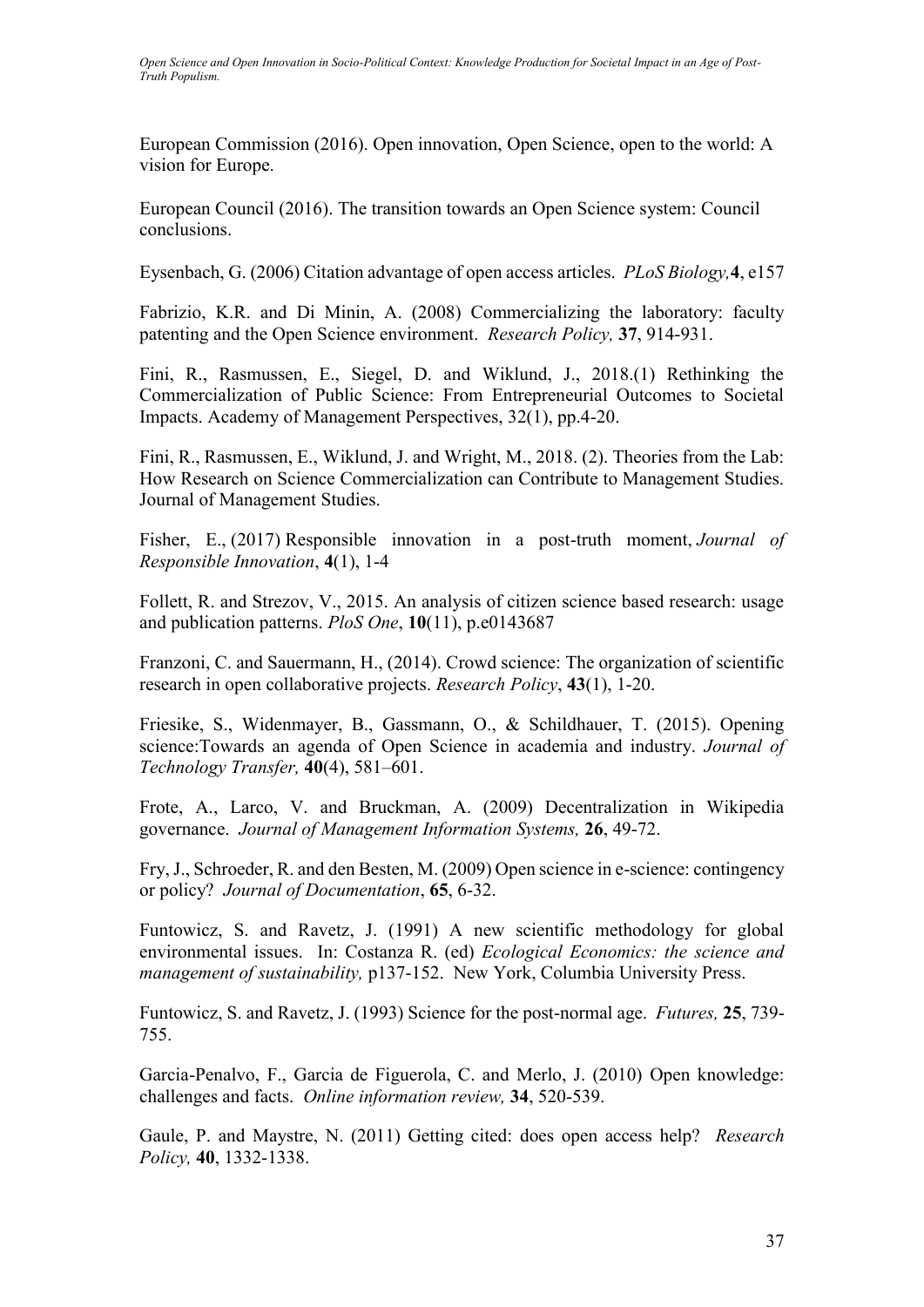Gehring, R.A., 2006. The institutionalization of open source. *Poiesis & Praxis*, 4(1), 54-73.

Gibbons, M., Limoges, C., Nowotny, H., Schwartzman, S., Scott, P.,Trow, M. (1994) *The New Production of Knowledge: the dynamics of science and research in contemporary Societies*. London: Sage.

Gibbons, M., (2000). Mode 2 society and the emergence of context-sensitive science. *Science and public policy*, **27**(3), 159-163.

Giordani, P. E., Rullani, F., & Zirulia, L. (2018). Endogenous growth of open collaborative innovation communities: A supply-side perspective. *Industrial and Corporate Change*. In Press

Graham, P.J. and Dickinson, H.D. (2007) Knowledge-system theory in society: charting the growth of knowledge-system models over a decade. *Journal of the American Society for Information Science and Technology,* **58**, 2372-2381.

Grand, S., von Krogh, G., Leonard, D. and Swap, W. (2004) Resource allocation beyond firm boundaries: a multi-level model for open source innovation. *Long Range Planning,* **4**, 591-610.

Grand A., Wilkinson C., Bultitude, K. Winfield, A.F.T. (2016) Mapping the hinterland: Data issues in Open Science *Public Understanding of Science*, **25** (1), 88-103

Hampton, S. E., Anderson, S. S., Bagby, S. C., et al. (2015). The Tao of Open Science for ecology. *Ecosphere*, **6**(7), 120.

Hamet, J., & Michel, S. (2018). Rigor, relevance, and the knowledge "market". *European Business Review*, **30**(2), 183-201.

Hars, A. and Ou, S. (2002) Working for free? Motivations for participation in opensource projects. *International Journal of Electronic Commerce,* **6**, 25-39.

Heimeriks, G., van den Besselaar and Frenken, K. (2008) Digital disciplinary differences: an analysis of computer-mediated science and 'mode 2' knowledge production. *Research Policy,* **37**, 1602-1615.

Hmieleski, K.M. and Powell, E.E., (2018). The psychological foundations of university science commercialization: A review of the literature and directions for future research. Academy of Management Perspectives, **32**(1), 43-77

Hemlin, S. and Rasmussen, S.B. (2006) The shift in academic quality control. *Science, Technology and Human Values,* **31**, 173-198.

Hertel, G., Niedner, S. and Herrmann, S. (2003) Motivation of software developers in open source projects: an internet-based survey of contributions to the Linux kernel. *Research Policy,* **32**, 1159-1177.

Heron, M., Hanson, V.L. Ricketts I. (2013). Open source and accessibility: advantages and limitations *Journal of Interaction Science,* **1** (1), 1-10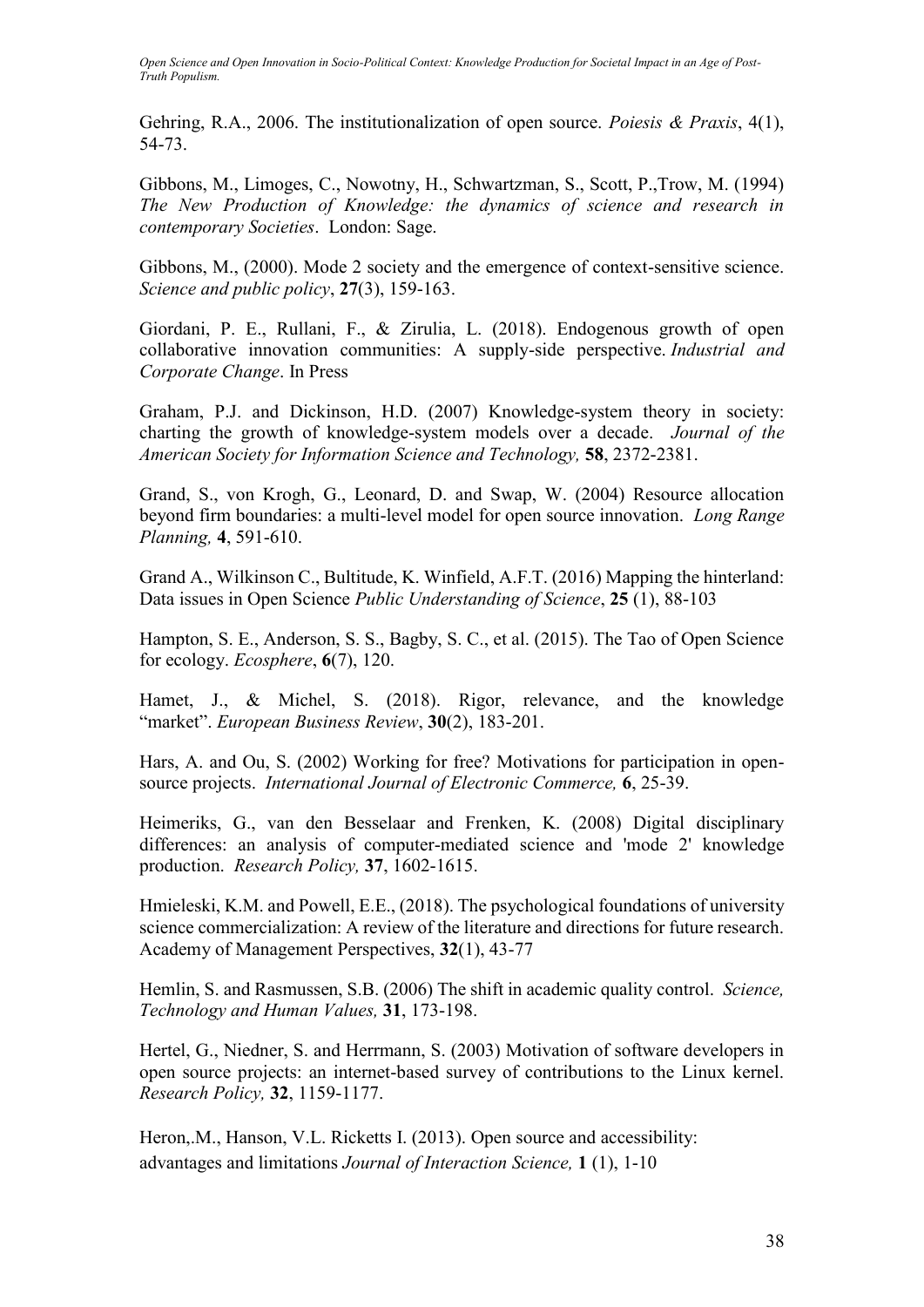Hess, C., & Ostrom, E. (Eds.). (2007). Understanding Knowledge as a Commons: From Theory to Practice. Cambridge, Massachusetts; London, England: MIT Press. Retrieved from http://www.jstor.org/stable/j.ctt5hhdf6

Hessels, L.K. and van Lente, H. (2008) Re-thinking new knowledge production: a literature review and research agenda. *Research Policy,* **37**, 740-760.

Hey, T. and Trefethen, A. (2003) e-science and its implications. *Philosophical Transactions of the Royal Society*, **361**, 1809-1825.

Hilbert, M López, P. (2011) The world's technological capacity to store, communicate, and compute information. *Science,* **332** (6025), 60-65

Hilbert, M. (2016). 'Big Data for Development: A Review of Promises and Challenges'. *Development Policy Review*, **34**(1), 135–174.

Holmes, S. and Smart, P., 2009. Exploring Open Innovation practice in firm-nonprofit engagements: a corporate social responsibility perspective. *R&D Management*, **39**(4), 394-409

Host, M. and Orucevic-Alagic, A. (2011). A systematic review of research on open source software in commercial software development. *Information and Software Technology,* **53**, 616-624.

Hmieleski, K., & Powell, E. E. (2018). The psychological foundations of university science commercialization: a review of the literature and directions for future research. *The Academy of Management Perspectives*, **32**(1), 43-77

Host, M. and Orucevic-Alagic, A. (2011) A systematic review of research on open source software in commercial software development. *Information and Software Technology,* **53**, 616-624.

Huizingh EKRE (2010) Open innovation: state of the art and future perspectives. *Technovation* **31**, 2-9.

Hullova, D., Simms, C.D., Trott, P., & Laczko, P., Critical capabilities for effective management of complementarity between product and process innovation: Cases from the food and drink industry, *Research Policy,* Vol. 48, Issue 1, 2019, pp. 339-354

Jankowski, N.W. (2007) Exploring e-science: an introduction. *Journal of Computer-Mediated Communication,* **12**, 549-562.

Jomier, J. (2017) Open science: towards reproducible research. *Information Services and Use.* **37**, 361-367

Kelly, A. H., & McGoey, L. (2018). Facts, power and global evidence: a new empire of truth. *Economy and Society*, *47*(1), 1-26.

Kieser, A. and Leiner, L. (2009) When the rigour-relevance gap in management research is unbridgeable. *Journal of Management Studies,* **46,** 516-533.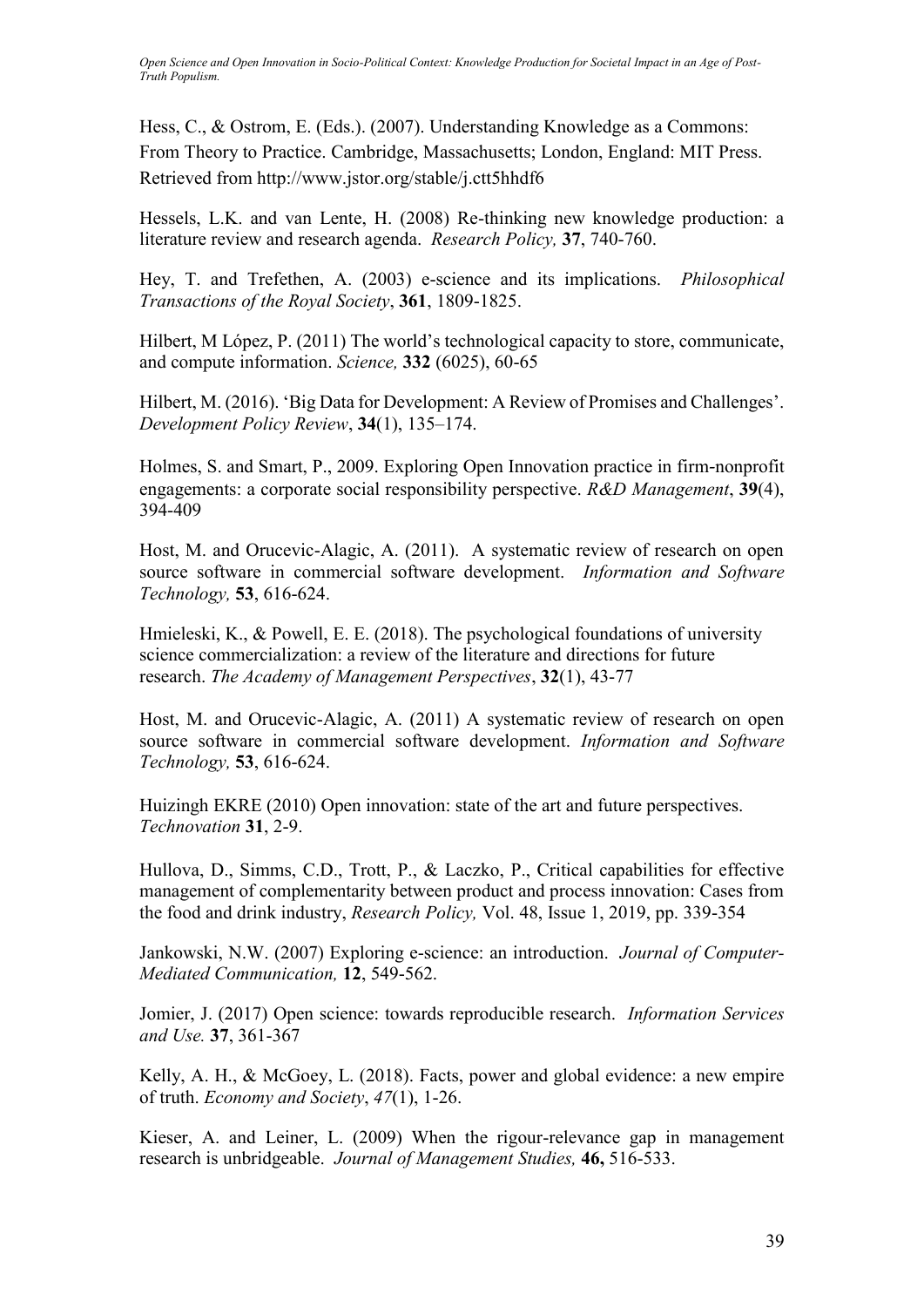Kim, J. (2010) Faculty self archiving: motivations and barriers. *Journal of the American Society for Information Science and Technology,* **61**, 1909-1922.

Laakso, M., Welling, P., Bukvova, H., Nyman, L., Bjork, B.-C. and Hedlund, T. (2011) The development of open access journal publishing from 1993-2009. *PLoS One,* **6**, e20961

Lane, J., Stodden, V., Bender, S. and Nissenbaum, H. eds., (2014). Privacy, big data, and the public good: Frameworks for engagement. Cambridge University Press

Larsen, M.T. (2011) The implications of academic enterprise for public science: an overview of the empirical evidence. *Research Policy,* **40**, 6-19.

Lawrence, S. (2001) Free online availability substantially increases a paper's impact. *Nature*, **411**, 521

Lettice, F., Smart, P., Baruch, Y. and Johnson, M., 2012. Navigating the impactinnovation double hurdle: The case of a climate change research fund. *Research Policy*, **41**(6), 1048-1057.

Levy, M. and Germonprez, M. (2016) The potential for citizen science in information systems research. *Communications of the Association for Information Systems*, **40**, 22- 39

Levy, S. (1984) *Hackers: heroes of the computer revolution*, Garden City, NY: Doubleday.

Leydesdorff, L., Etzkowitz, H., Ivanova, I., and Meyer, M., (2017). The Measurement of Synergy in Innovation Systems: Redundancy Generation in a Triple Helix of University-Industry-Government Relations. *SPRU Working Paper Series*, 2017-08 (May). University of Sussex.

Lockett, A., Wright, M., & Wild, A. (2013). The co-evolution of third stream activities in UK higher education. *Business History*, **55**(2), 236–258

Long, T. B., & Blok, V. (2017). When the going gets tough, the tough get going: towards a new–more critical–engagement with responsible research and innovation in an age of Trump, Brexit, and wider populism. *Journal of Responsible Innovation*, **4**(1), 64-70.

Lyons, C. and Booth, H.A. (2011) An overview of open access in the fields of business and management. *Journal of Business and Finance Librarianship,* **16**, 108-124.

Lyon, L. (2016). Transparency: The emerging third dimension of Open Science and open data. *LIBER Quarterly*, **25**(4), 153–171.

MacLean, D., Aleksic, J., Alexa, A., et al. (2015). An Open Science peer review oath. F1000Res, 3.

Maskus, K.E. Milani, S., & Neumann, R., (2019) The impact of patent protection and financial development on industrial R&D, *Research Policy,* Vol 48, Issue 1, pp. 355- 370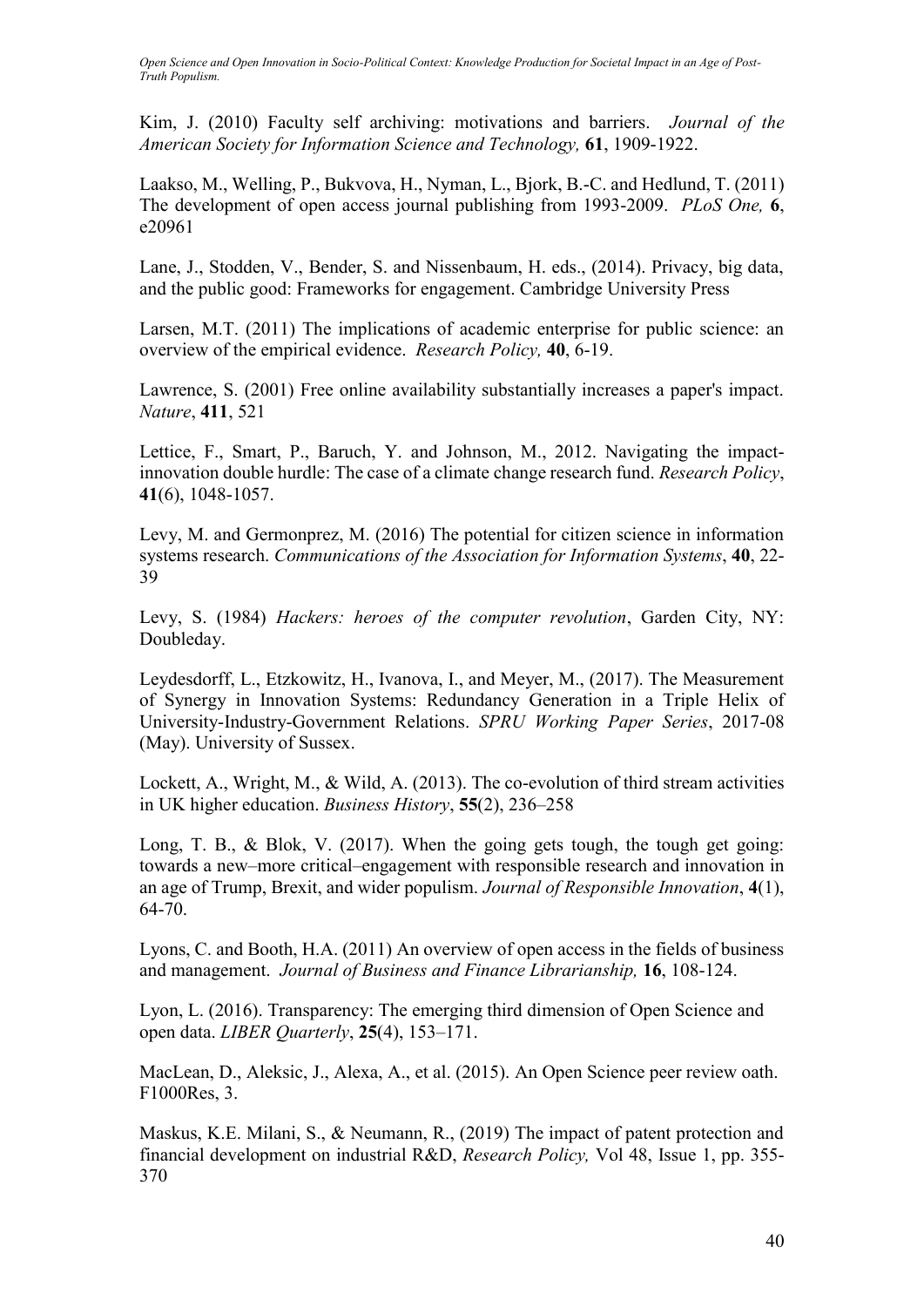Matsubayashi M, Kurata K, Sakai Y, Morioka T, Kato S, Morioka T, Kato S, Mine S, Ueda S. (2009). *[Status of open access in the biomedical field in 2005.](https://scholar.google.com/scholar_lookup?title=Status%20of%20open%20access%20in%20the%20biomedical%20field%20in%202005&author=Matsubayashi&publication_year=2009) Journal of the Medical Library* Association **97**(1), 4-11

Macfarlane, B. and Cheng, M., (2008). Communism, universalism and disinterestedness: Re-examining contemporary support among academics for Merton's scientific norms. *Journal of Academic Ethics*, **6**(1), pp.67-78.

MacIntosh, R., Beech, N., Bartunek, J., Mason, K., Cooke, B. and Denyer, D., (2017). Impact and management research: Exploring relationships between temporality, dialogue, reflexivity and praxis. *British Journal of Management*, **28**(1), 3-13.

Mark, M., Jensen, R.L. and Norn, M.T., (2014). Estimating the economic effects of university-industry collaboration. *International Journal of Technology Transfer and Commercialisation*, **13**(1-2), 80-106.

McCabe, M.J. and Snyder, C.M. (2014) Identifying the effect of open access on citations using a panel of science journals. *Economic Inquiry.* **52**, 1284-1300

McNie, E. C., Parris, A., & Sarewitz, D. (2016). Improving the public value of science: A typology to inform discussion, design and implementation of research. *Research Policy*, *45*(4), 884-895.

Merton, R. K. (1968). The Matthew Effect in science. *Science,* **159**, 56–63.

Merton, R.K. (1973) *The sociology of science: theoretical and empirical investigations*, Chicago: University of Chicago Press.

Merton, R. K. (1988). The Matthew Effect in science, II: cumulative advantage and the symbolism of intellectual property. *ISIS* **79**, 606–623.

Meyer, E.T. and Schroeder, R. (2009) Untangling the web of e-research: towards a sociology of online knowledge. *Journal of Informetrics,* **3**, 246-260.

Meyer, E. T., & Schroeder, R. (2015). *Knowledge machines: Digital transformations of the Sciences and Humanities*. MIT Press.

Miller, K., McAdam, R., & McAdam, M. (2018). A systematic literature review of university technology transfer from a quadruple helix perspective: toward a research agenda. *R&D Management*, **48**(1), 7-24.

Mohamed, M.S. (2007) Cyberinfastructure: an emerging knowledge management platform. *VINE: The Journal of Information and Knowledge Management Systems,* **7**, 126-132.

Molloy, J.C. (2009) The open knowledge foundation: open data means better science. *PLoS Biology,* **12**

Moore, G., (2012). Virtue in business: Alliance boots and an empirical exploration of MacIntyre's conceptual framework. *Organization Studies*, **33**(3), 363-387.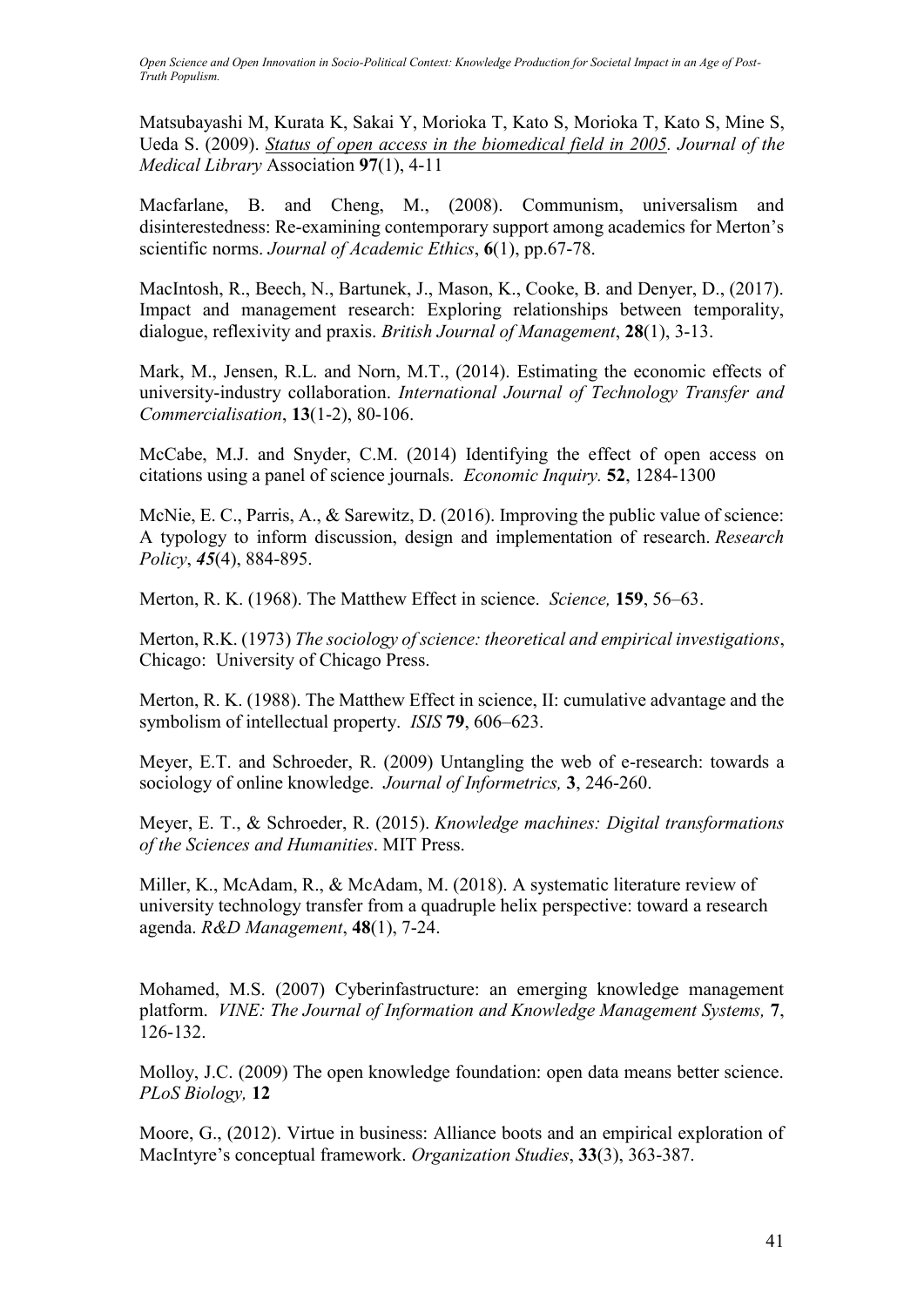Mortara, L. (2010). Getting help with Open Innovation. Cambridge (UK), Institute for Manufacturing - University of Cambridge, 978-1-902546-91-9

Mukherjee, A. and Stern, S. (2009) Disclosure or secrecy? The dynamics of Open Science. *International Journal of Industrial Organization*, **27**, 449-462.

Murray-Rust, P. (2008) Open data in science. *Serials Review,* **34**, 52-64.

Mustonen, M. (2005) When does a firm support substitute open source programming? *Journal of Economics and Management Strategy*, **14**, 121-139.

Narasimhan, R. (2018). The fallacy of impact without relevance–reclaiming relevance and rigor. *European Business Review*, *30*(2), 157-168.

NASEM, Open Science By Design: Realizing a Vision for 21st Century Research (2018), The National Academies of Sciences, Engineering, and Medicine, USA

Nelson, R. (2003) The advance of technology and the scientific commons. *Philosophical Transactions of the Royal Society,* **361**, 1691-1708.

Nelson, R.R. (2004) The market economy, and the scientific commons. *Research Policy,* **33**, 455-471.

Nentwich, M. (2005) Cyberscience: modelling ICT-induced changes of the scholarly communication system. *Information, Communication and Society,* **8**, 542-560.

Nerlich, B., Hartley, S., Raman, S., and Smith, A., (2018). Introduction, in *Science and the Politics of Openness: Here be monsters*. Manchester: Manchester University Press, pp. 1-11.

Nielsen, M. (2012) *Reinventing discovery: the new era of networked science*, New Jersey: Princeton University Press.

Norris, M., Oppenheim, C. and Rowland, F. (2008) The citation advantage of openaccess articles. *Journal of the American Society for Information Science and Technology,* **59,** 1963-1972

OECD (2015). Making Open Science a reality, OECD science, technology and industry policy papers. Paris: OECD Publishing (No. 25).

Ostrom, E. (1990) *Governing the commons: the evolution of institutions for collective action*, Cambridge, UK: Cambridge University Press.

Pansera, M. and Owen, R. (2017). Framing inclusive innovation within the discourse of development: Insights from case studies in India; *Research Policy*, **47**(1),.23-34.

Perkmann, M., Fini, R., Ross, J.M., Salter, A., Silvestri, C. and Tartari, V., 2015. Accounting for universities' impact: Using augmented data to measure academic engagement and commercialization by academic scientists. Research Evaluation, 24(4), pp.380-391.

Perkmann M, West J, (2015). *Open science and Open Innovation: Sourcing technology*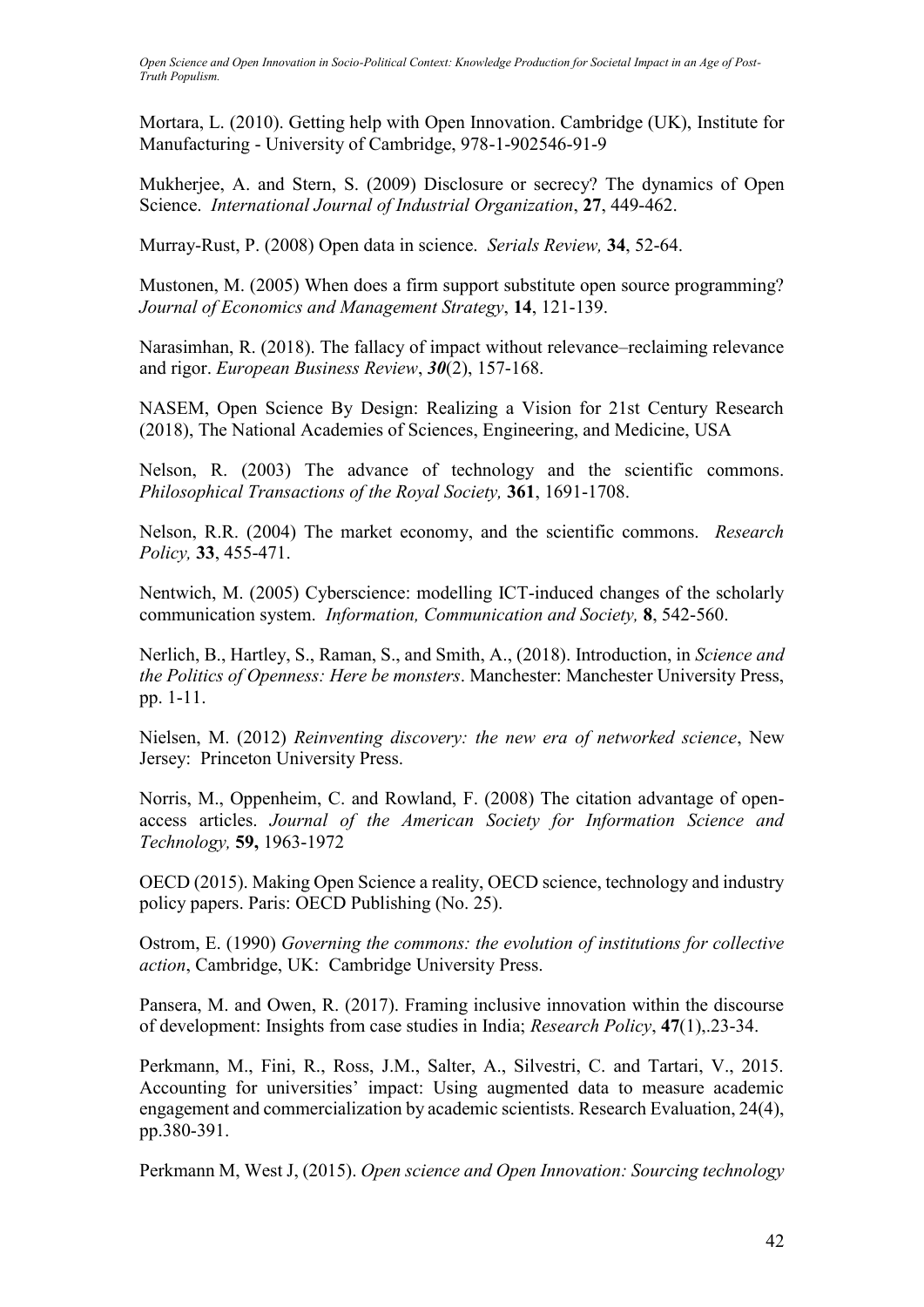*from universities, The Chicago Handbook of University Technology Transfer and Academic Entrepreneurship,* Eds: Link, Siegel, Wright, Publisher: University of Chicago Press

Pestre, D., 2003. Regimes of knowledge production in society: Towards a more political and social reading. *Minerva*, **41**(3), pp.245-261

Peters, M.A. and Roberts, P. (2012) *The virtues of openness: education, science and scholarship in the digital age*, Boulder, Colorado: Paradigm Publishers.

Pfotenhauer, S. M., & Juhl, J. (2017). Innovation and the political state: Beyond the myth of technology and markets. In *Critical Studies of Innovation: Alternative Approaches to the Pro-Innovation Bias* (pp. 68-93). Edward Elgar.

Piwowar H, Priem J, Larivière V, Alperin JP, Matthias L, Norlander B, Farley A, West J, Haustein S. (2018) The state of OA: a large-scale analysis of the prevalence and impact of Open Access articles. *PeerJ* 6:e4375

Polanyi, M. (1962) The republic of science: its political and economic theory. *Minerva,* **1** , 54-73.

Ravetz, J.R. (1999) What is post-normal science? *Futures,* **31**, 647-653.

Rau, H., Goggins, G., & Fahy, F. (2018). From invisibility to impact: Recognising the scientific and societal relevance of interdisciplinary sustainability research. *Research Policy*, **47**(1), 266-276.

Raymond, E.S. (1999) *The cathedral and the bazaar: musing on Linux and open source by an accidental revolutionary*, O'Rielly Media.

Roberts, J. A., Hann, I.-H., and Slaughter, S. A. (2006). "Understanding the Motivations, Participation, and Performance of Open Source Software Developers: A Longitudinal Study of the Apache Projects," *Management Science*, **52**(7), 984-999.

Robertson, M.N., Ylioja, P.M., Williamson, A.E., et al. (2014) Open source drug discovery - A limited tutorial. *Parasitology*, **141** (1), 148-157

Roth, S., Valentinov, V., Heidingsfelder, M., & Pérez-Valls, M. (2018). CSR Beyond Economy and Society: A Post-capitalist Approach. *Journal of Business Ethics*, 1-13.

Sá, C., & Grieco, J. (2016). Open Data for Science, Policy, and the Public Good. *Review of Policy Research*, **33**(5), 526-543.

Saltelli, A., & Funtowicz, S. (2017). What is science's crisis really about? *Futures*, **91**, 5-11.

Salter, A., Criscuolo, P. and Ter Wal, A.L., 2014. Coping with Open Innovation: responding to the challenges of external engagement in R&D. *California Management Review*, **56**(2), 77-94

Sampat, B.N. (2006) Patenting and US academic research in the 20th century: the world before and after Bayh-Dole. *Research Policy,* **35**, 772-789.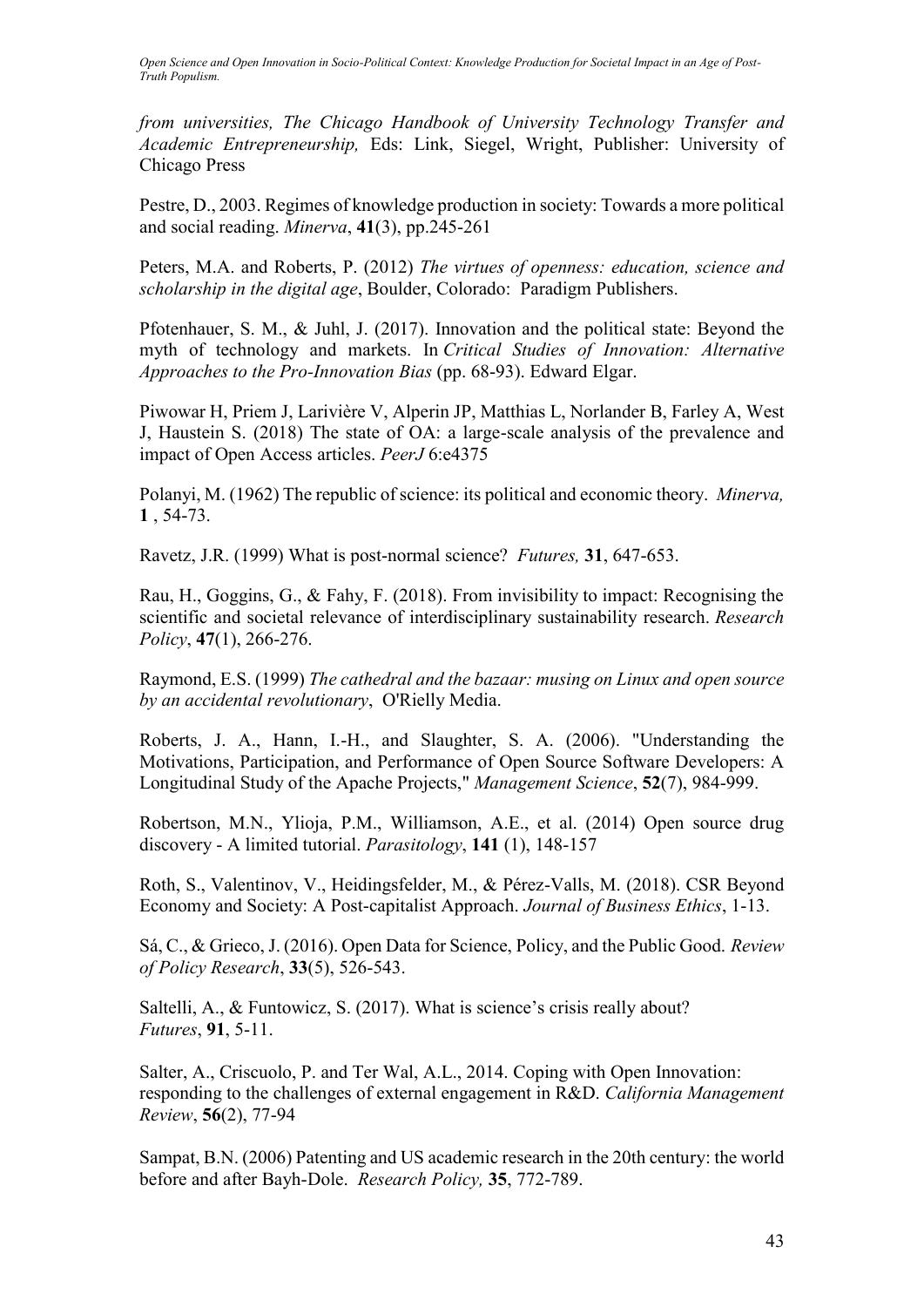Schilling, A. 2012. "Links to the Source-a Multidimensional View of Social Ties for the Retention of Floss Developers," Proceedings of the 50th annual conference on Computers and People Research: ACM, 103-108

Schot, J. and Steinmueller, W.E., 2018. Three frames for innovation policy: R&D, systems of innovation and transformative change. *Research Policy*, **47**(9), 1554-1567.

Schroeder, A. and Wagner, C. (2012) Governance of open content creation: a conceptualization and analysis of control and guiding mechanisms in the open content domain. *Journal of the American Society for Information Science and Technology,* **63**, 1947-1959.

Schroeder, R. (2007) e-Research infrastructures and Open Science: towards a new system of knowledge production? *Prometheus,* **25**, 1-17.

Schroder, R. (2008) e-sciences as research technologies: reconfiguring disciplines, globalizing knowledge. *Social Science Information* **47**, 131-157.

Schroeder, R. and Fry, J. (2007) Social science approaches to e-science: framing an agenda. *Journal of Computer-Mediated Communication,* **12**, 563-582.

Schmidt, B. Orth, A. Franck, G. Kuchma, I. Knoth P., Carvalho J. (2016) Stepping up Open Science training for European research Publication, **4** (2), 16

Silvertown, J. (2009) A new dawn for citizen science. *Trends in Ecology and Evolution,* **24**, 467-471.

Shinn, T. (2002) The Triple Helix and the New Production of Knowledge: prepackaged thinking on science and technology. *Social Studies of Science* **32,** 599-614.

Shinn, T. and Joerges, B. (2002) The transverse science and technology culture: dynamics and roles of research technology. *Social Science Information,* **41**, 207–251.

Slaughter, S. and Leslie, L. (1997) *Academic capitalism: politics, policy and the entrepreneurial university*, Baltimore: Johns Hopkins University Press.

Slaughter, S. and Leslie, L.L. (2001) Expanding and elaborating the concept of academic capitalism. *Organization,* **8**, 154-161.

Slaughter, S. and Rhoades, G., (2004). Academic capitalism and the new economy: Markets, state, and higher education. JHU Press.

Soete, L., 2018. Science, technology and innovation studies at a crossroad: SPRU as case study. Research Policy. (In Press)

Solomon, D. and Bjork, B.-C. (2012) Publication fees in open access publishing: sources of funding and factors influencing type of journal. *Journal of the American Society for Information and Technology,* **63**, 98-107.

Starkey, K. and Madan, P. (2001) Bridging the relevance gap: aligning stakeholders in the future of management research. *British Journal of Management,* **12**, S3-S26.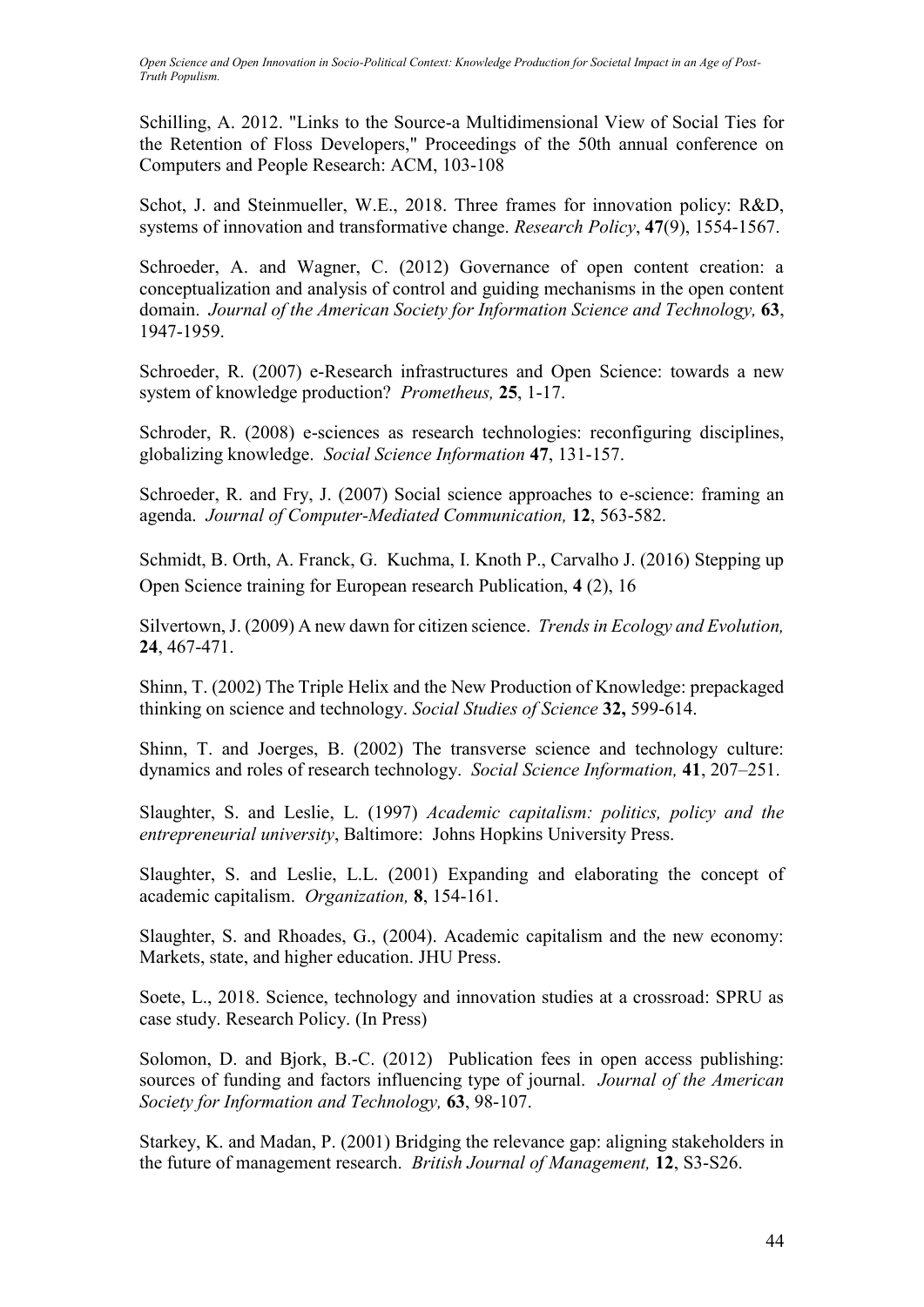Stilgoe, J., Owen, R. and Macnaghten, P., 2013. Developing a framework for responsible innovation. *Research Policy*, **42**(9), 1568-1580.

Stodden, V. (2010) Open science: policy implications for the evolving phenomenon of user-led scientific innovation. *Journal of Science Communication*, **9**, 1-8.

Swan, A. (2007) Open access and the progress of science. *American Scientist,* **95**, 198- 200.

Swan, A., & Brown, S. (2005). Open access self-archiving: An author study.

Sztompka, P. (2007). Trust in science: Robert K. Merton's inspirations. *Journal of Classical Sociology*, **7**(2), 211-220.

Trench, B. and Bucchi, M., 2014. Science communication research: themes and challenges. In Routledge handbook of public communication of science and technology (pp. 17-30). Routledge.

The Royal Society (2012) *Science as an open enterprise.* London:

Van de Ven, A.H. and Johnson, P.E. (2006) Knowledge for theory and practice. *Academy of Management Review,* **31**, 802-821.

Viegas, F., Wattenberg, M. and McKeon M (2007) The hidden order of Wikipedia. In: Schuler, D., (Ed.) *Online communities and social computing*, pp. 445-454.

Vicente-Saez, R. and Martinez-Fuentes, C., 2018. Open Science now: A systematic literature review for an integrated definition. *Journal of Business Research***, 88**, 428- 436.

von Hippel. Eric and von Krogh, G. (2003) Open source software and the "privatecollective" innovation model: issues for Organization Science. *Organization Science,* **14**, 209-223.

von Krogh, G. and von Hippel, E. (2006) The promise of research on open source software. *Management Science* **52**, 975-983.

von Krogh, G. and von Hippel, E. (2003) Special issue on open source software development. *Research Policy,* **32**, 1149-1157.

Von Krogh, G., Haefliger, S., Spaeth, S., & Wallin, M. W. (2012). Carrots and rainbows: Motivation and social practice in open source software development. *MIS Quarterly*, 649-676.

Walters, W. and Anne Linvill (2011) Bibliographic index coverage of open-access journals in six subject areas. *Journal of the American Society for Information Science and Technology,* **62**, 1614-1628.

Watson, D. & Floridi, L. (2018) Crowdsourced science: sociotechnical epistemology in the e-research paradigm *Synthese* 195: 741.